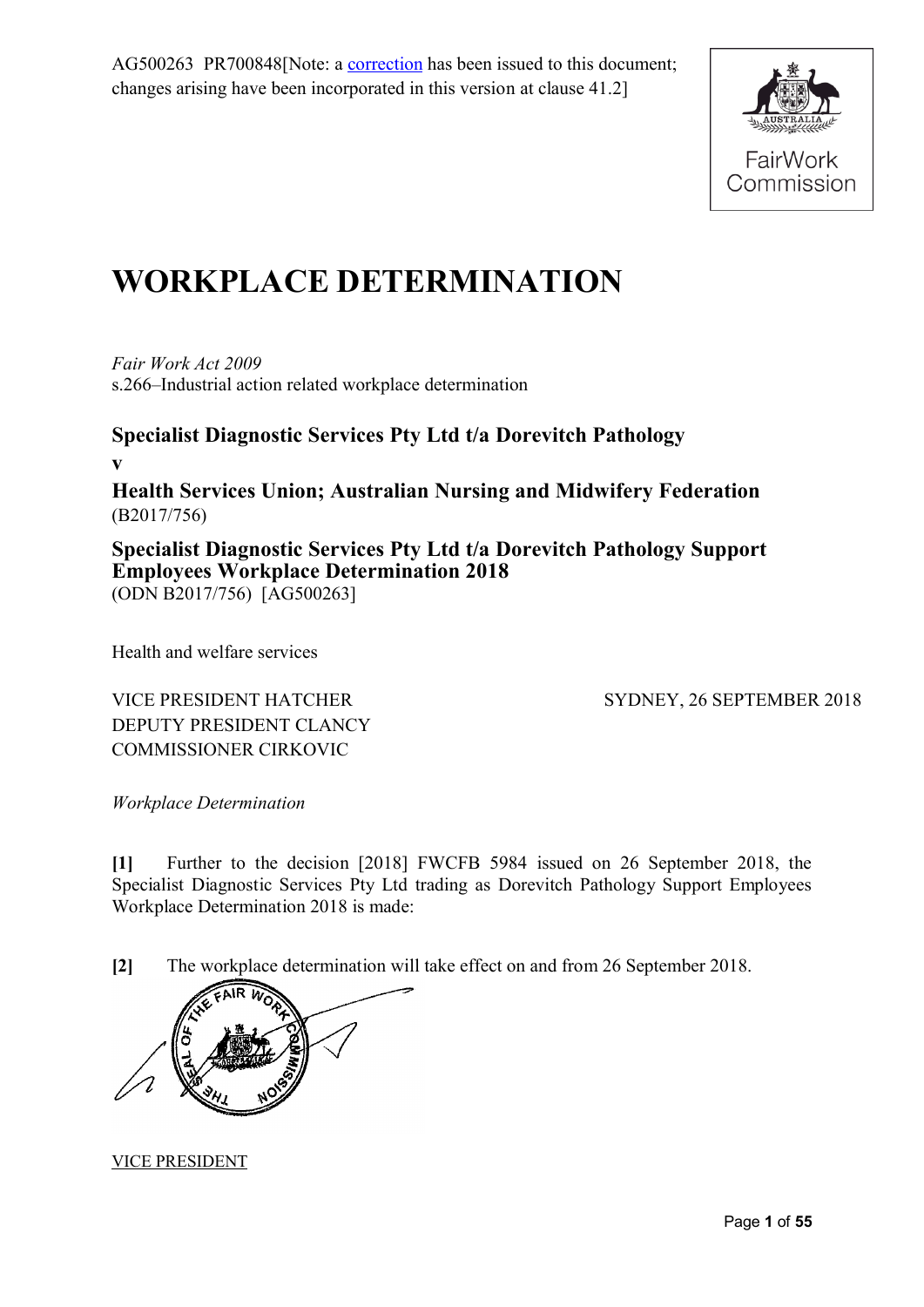Printed by authority of the Commonwealth Government Printer

## **Specialist Diagnostic Services Pty Ltd trading as Dorevitch Pathology Support Employees Workplace Determination 2018**

| 2. |                                                           |
|----|-----------------------------------------------------------|
| 3. |                                                           |
| 4. |                                                           |
| 5. | <b>ACCESS TO THE WORKPLACE DETERMINATION AND THE NES </b> |
| 6. |                                                           |
| 7. |                                                           |
| 8. |                                                           |
| 9. |                                                           |
|    |                                                           |
|    |                                                           |
|    |                                                           |
|    |                                                           |
|    |                                                           |
|    |                                                           |
|    |                                                           |
|    |                                                           |
|    |                                                           |
|    |                                                           |
|    |                                                           |
|    |                                                           |
|    |                                                           |
|    |                                                           |
|    |                                                           |
|    |                                                           |
|    |                                                           |
|    |                                                           |
|    |                                                           |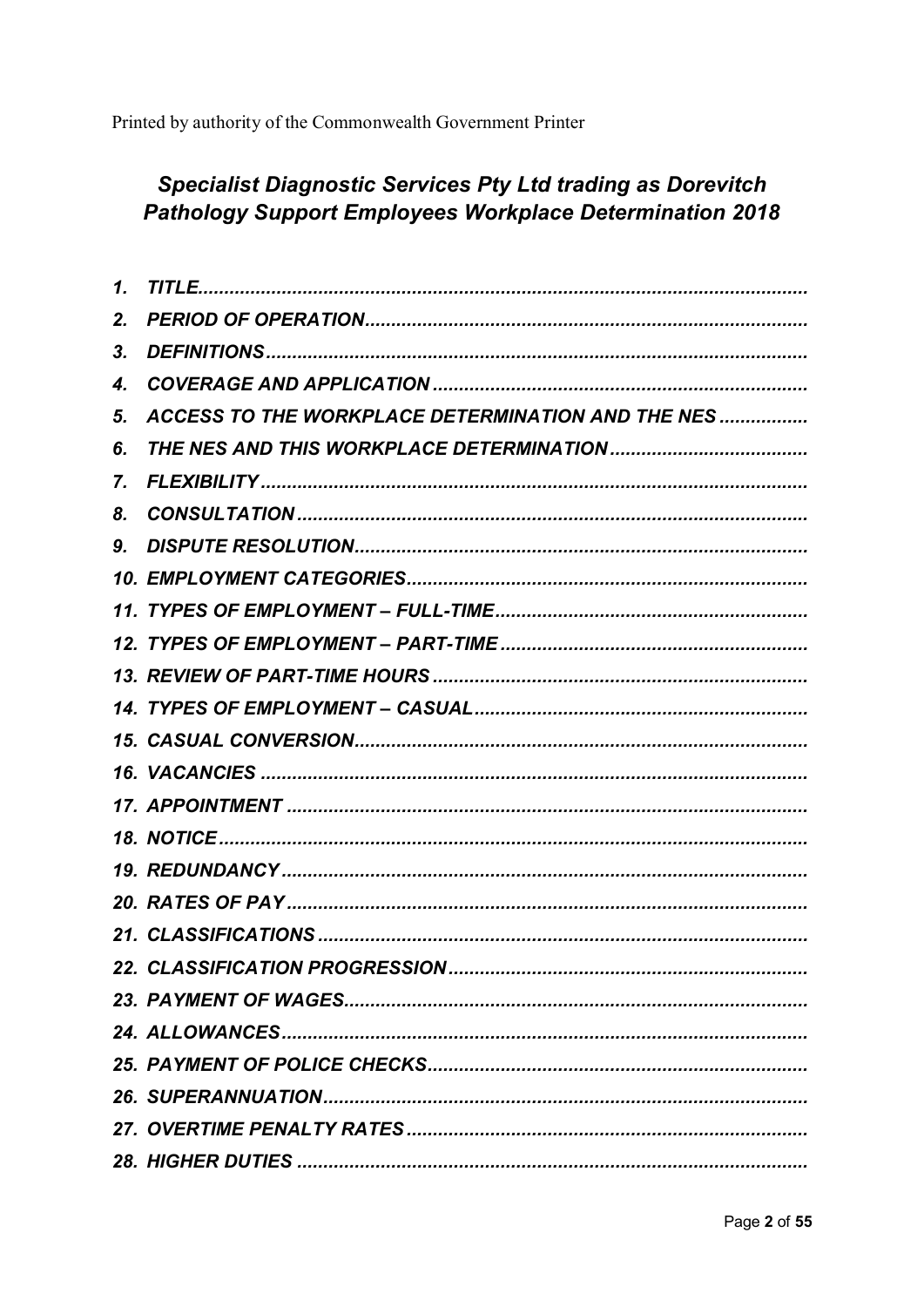| 33. TRANSITIONAL PROVISION REGARDING TWO CONSECUTIVE DAYS OFF<br>– PART-TIME EMPLOYEES |
|----------------------------------------------------------------------------------------|
|                                                                                        |
|                                                                                        |
|                                                                                        |
|                                                                                        |
|                                                                                        |
|                                                                                        |
|                                                                                        |
|                                                                                        |
|                                                                                        |
|                                                                                        |
|                                                                                        |
| 45. PROFESSIONAL DEVELOPMENT AND TRAINING LEAVE                                        |
|                                                                                        |
|                                                                                        |
|                                                                                        |
|                                                                                        |
|                                                                                        |
|                                                                                        |
|                                                                                        |
|                                                                                        |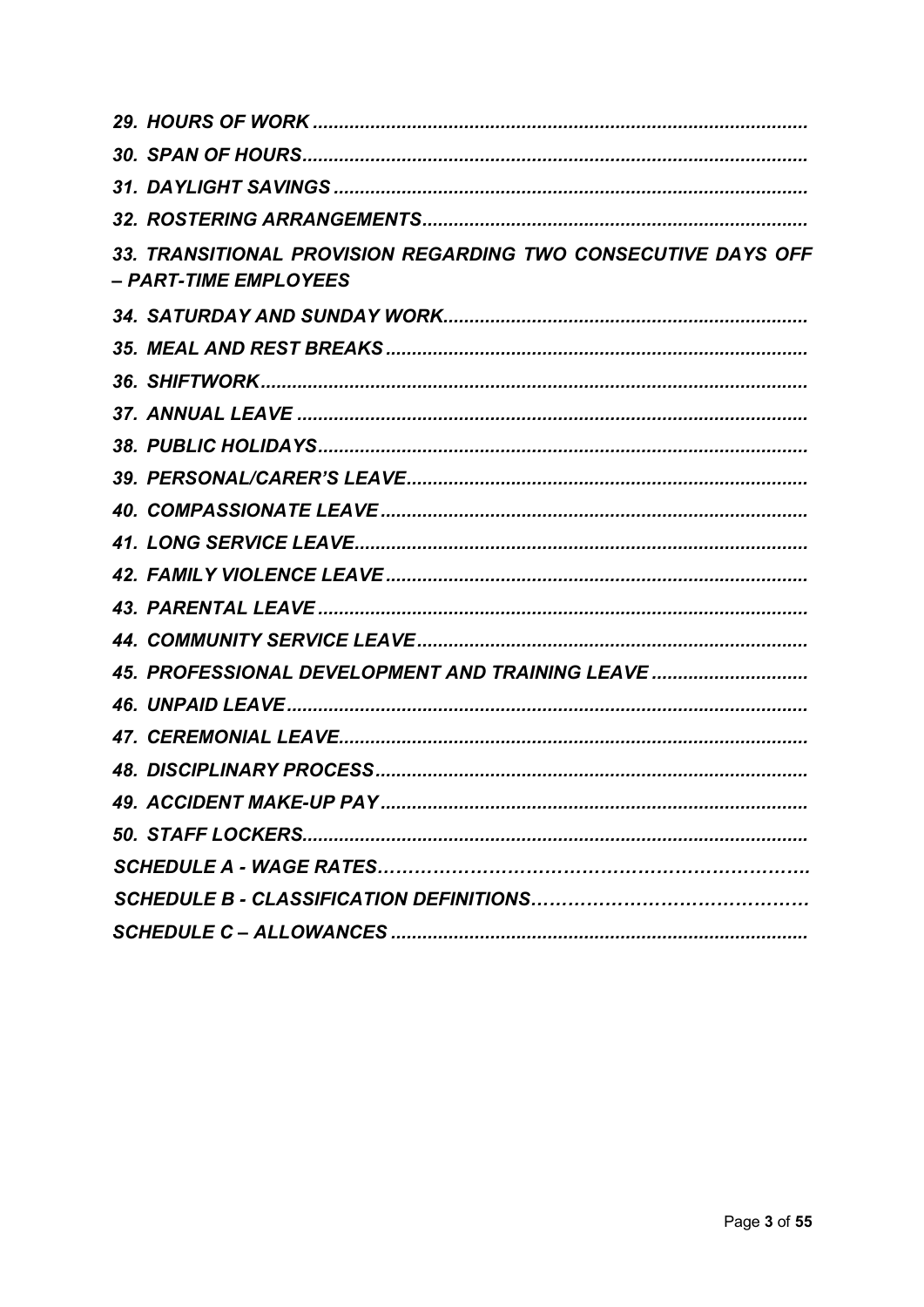## <span id="page-3-3"></span>**1. TITLE**

This Workplace Determination is the *Specialist Diagnostic Services Pty Ltd trading as Dorevitch Pathology Support Employees Workplace Determination 2018*.

## <span id="page-3-2"></span>**2. PERIOD OF OPERATION**

This Workplace Determination operates from the day on which it is made, and will nominally expire on 31 December 2019.

## <span id="page-3-1"></span>**3. DEFINITIONS**

In this Workplace Determination, unless the contrary intention appears:

- **3.1 Act** means the *Fair Work Act 2009* (Cth).
- **3.2 Dorevitch** means Specialist Diagnostic Services Pty Ltd trading as Dorevitch Pathology.
- **3.3 Default fund employee** means an employee who has no chosen fund within the meaning of the *Superannuation Guarantee (Administration) Act 1992* (Cth).
- **3.4 Defined benefit member** has the meaning given by the *Superannuation Guarantee (Administration) Act 1992* (Cth).
- **3.5 My Super product** has the meaning given by the *Superannuation Industry (Supervision) Act 1993* (Cth).
- **3.6 NES** means the National Employment Standards as contained in the *Fair Work Act 2009* (Cth).
- <span id="page-3-0"></span>**3.7 Union** or **unions** means:
	- **3.7.1** the Health Services Union; and
	- **3.7.2** the Australian Nursing and Midwifery Federation.

#### **4. COVERAGE AND APPLICATION**

- **4.1** This Workplace Determination will apply to:
	- **4.1.1** Specialist Diagnostic Services Pty Ltd trading as Dorevitch Pathology in respect to their operations in the State of Victoria and New South Wales and any successors in law in whole or part thereof;
	- **4.1.2** employees who are employed pursuant to this Workplace Determination in the classifications in this Workplace Determination set out in Schedule A;
	- **4.1.3** the Health Services Union; and
	- **4.1.4** the Australian Nursing and Midwifery Federation.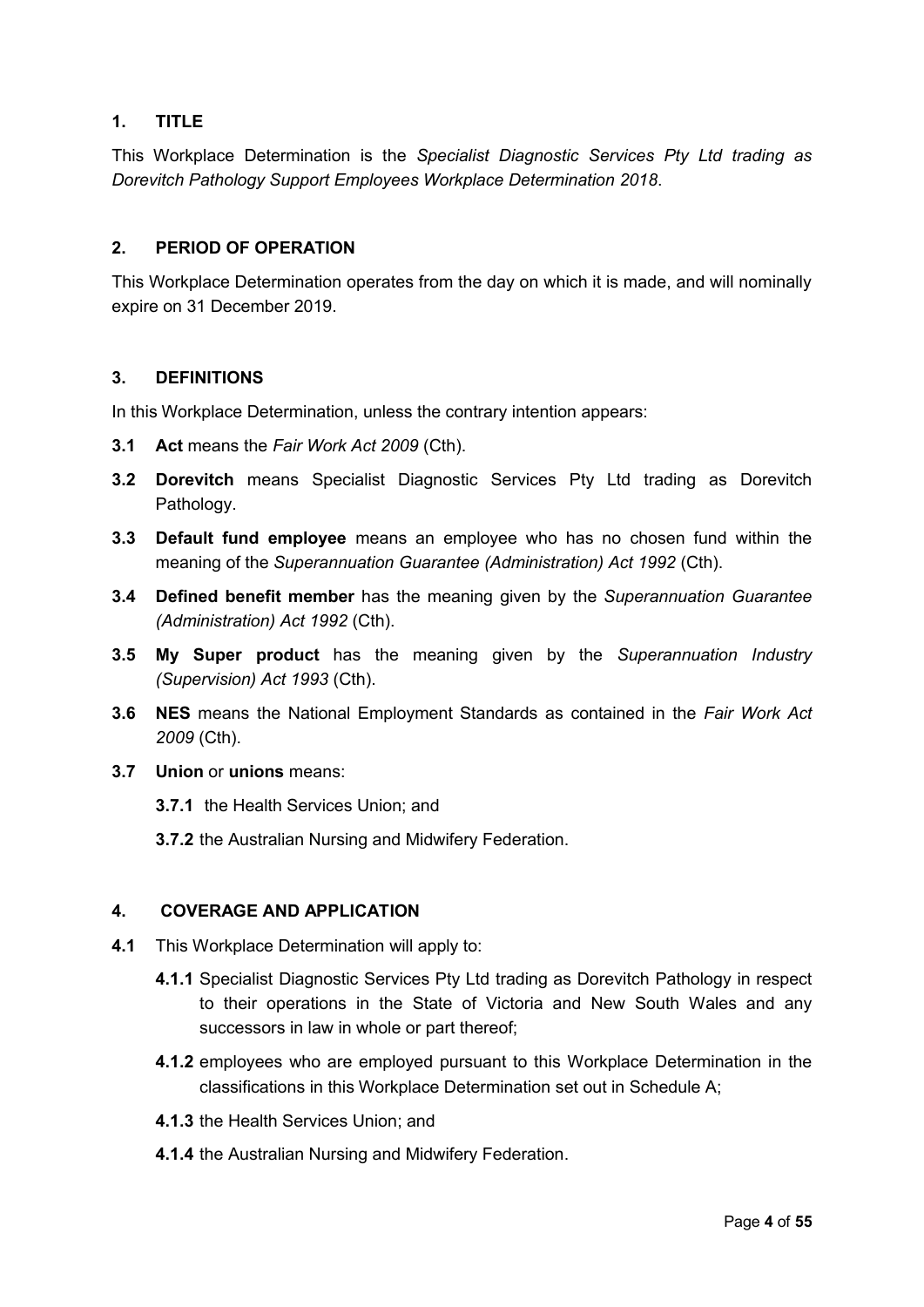## <span id="page-4-2"></span>**5. ACCESS TO THE WORKPLACE DETERMINATION AND THE NES**

Dorevitch must ensure that copies of this Workplace Determination and the NES are available to all employees.

#### <span id="page-4-1"></span>**6. THE NES AND THIS WORKPLACE DETERMINATION**

The NES and this Workplace Determination contain all the minimum conditions of employment for employees covered by this Workplace Determination. This Workplace Determination contains terms that are also matters under the NES. It is not the intention of the parties to exclude the NES or any provision of the NES and it is acknowledged that such terms can only operate in the manner and to the extent prescribed by s.55 of the Act.

#### <span id="page-4-0"></span>**7. FLEXIBILITY**

- <span id="page-4-3"></span>**7.1** Dorevitch and an employee covered by this Workplace Determination may agree to make an individual flexibility arrangement to vary the effect of terms of the Workplace Determination if:
	- **7.1.1** the Workplace Determination deals with 1 or more of the following matters:
		- (i) arrangements about when work is performed;
		- (ii) overtime rates;
		- (iii) penalty rates;
		- (iv) allowances;
		- (v) leave loading; and
	- **7.1.2** the arrangement meets the genuine needs of Dorevitch and the employee in relation to 1 or more of the matters mentioned in clause [7.1.1;](#page-4-3) and
	- **7.1.3** the arrangement is genuinely agreed to by Dorevitch and the employee.
- **7.2** Dorevitch must ensure that the terms of the individual flexibility arrangement:
	- **7.2.1** are about permitted matters under [section](http://www.austlii.edu.au/au/legis/cth/consol_act/fwa2009114/s172.html) 172 of the Act; and
	- **7.2.2** are not unlawful terms under [section](http://www.austlii.edu.au/au/legis/cth/consol_act/fwa2009114/s194.html) 194 of the [Act;](http://www.austlii.edu.au/au/legis/cth/consol_act/fwa2009114/) and
	- **7.2.3** result in the employee being better off overall than the employee would be if no arrangement was made.
- **7.3** Dorevitch must ensure that the individual flexibility arrangement:
	- **7.3.1** is in writing; and
	- **7.3.2** includes the name of Dorevitch and the employee; and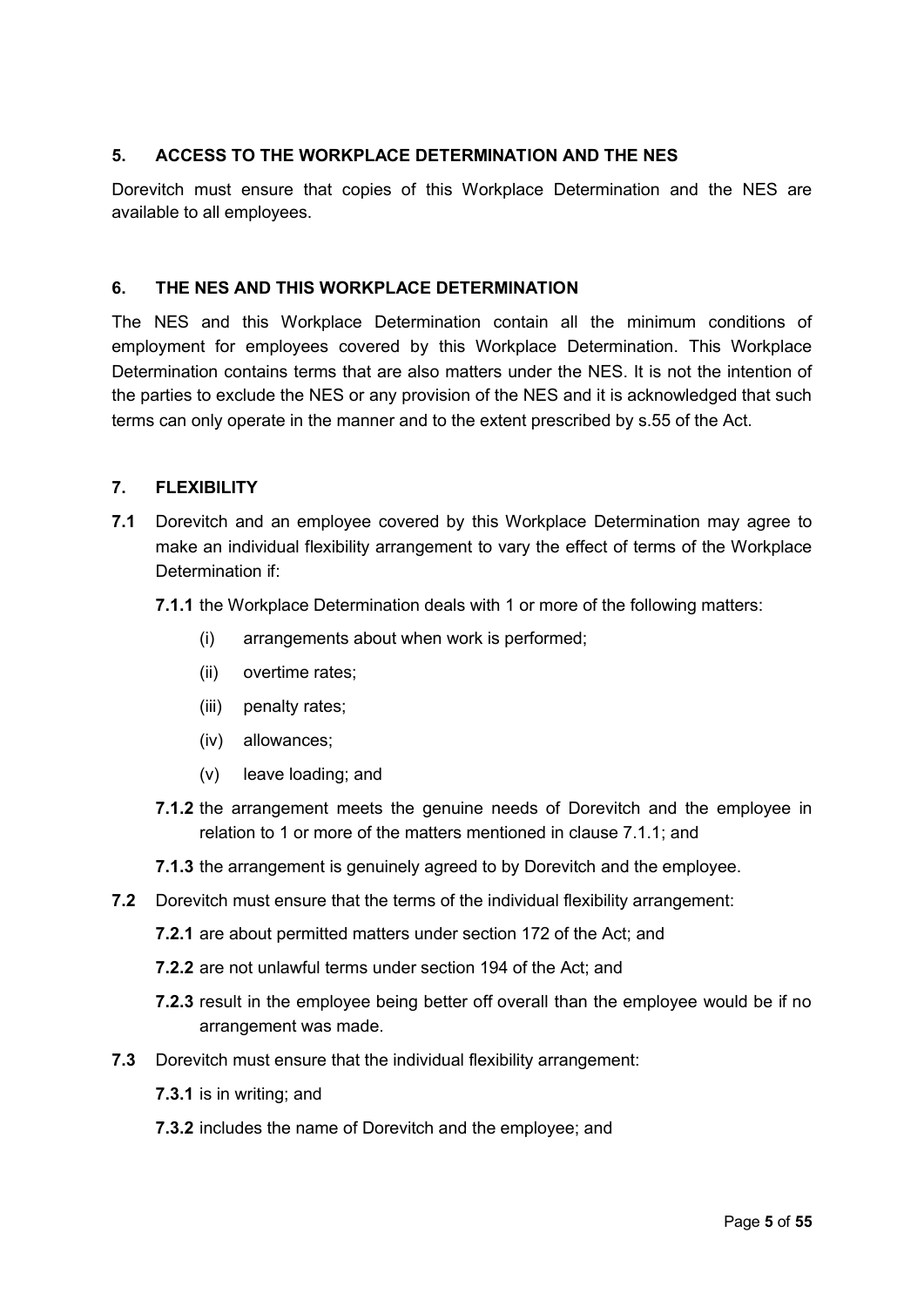- **7.3.3** is signed by Dorevitch and the employee and if the employee is under 18 years of age, signed by a parent or guardian of the employee; and
- **7.3.4** includes details of:
	- (i) the terms of the Workplace Determination that will be varied by the arrangement; and
	- (ii) how the arrangement will vary the effect of the terms; and
	- (iii) how the employee will be better off overall in relation to the terms and conditions of his or her employment as a result of the arrangement; and
	- (iv) states the day on which the arrangement commences.
- **7.4** Dorevitch must give the employee a copy of the individual flexibility arrangement within 14 days after it is agreed to.
- **7.5** Dorevitch or the employee may terminate the individual flexibility arrangement:
	- **7.5.1** by giving no more than 28 days written notice to the other party to the arrangement; or
	- **7.5.2** if Dorevitch and the employee agree in writing--at any time.

#### <span id="page-5-0"></span>**8. CONSULTATION**

- <span id="page-5-5"></span><span id="page-5-2"></span>**8.1** This term applies if Dorevitch:
	- **8.1.1** has made a definite decision to introduce a major change to production, program, organisation, structure or technology in relation to its enterprise that is likely to have a significant effect on the employees; or
	- **8.1.2** proposes to introduce a change to the regular roster or ordinary hours of work of employees.

#### <span id="page-5-4"></span>**Major change**

- <span id="page-5-3"></span>**8.2** For a major change referred to in clause [8.1.1:](#page-5-2)
	- **8.2.1** Dorevitch must notify the relevant employees of the decision to introduce the major change; and
	- **8.2.2** clauses [8.3](#page-5-1) to [8.9](#page-6-0) apply.
- <span id="page-5-1"></span>**8.3** The relevant employees may appoint a representative for the purposes of the procedures in this term.
- **8.4** If:

**8.4.1** a relevant employee appoints, or relevant employees appoint, a representative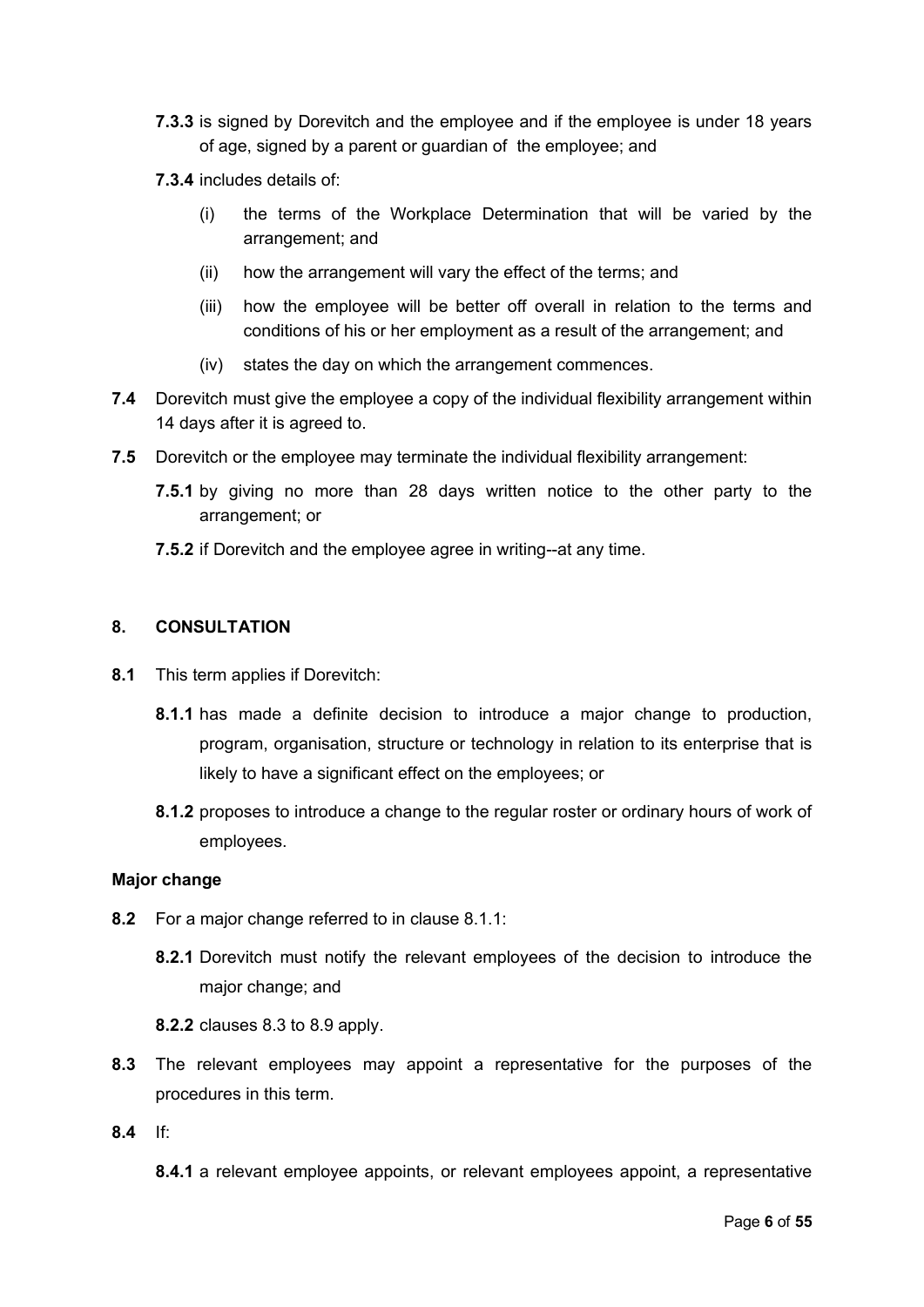for the purposes of consultation; and

**8.4.2** the employee or employees advise Dorevitch of the identity of the representative;

Dorevitch must recognise the representative.

- <span id="page-6-1"></span>**8.5** As soon as practicable after making its decision, Dorevitch must:
	- **8.5.1** discuss with the relevant employees:
		- (i) the introduction of the change; and
		- (ii) the effect the change is likely to have on the employees; and
		- (iii) measures Dorevitch is taking to avert or mitigate the adverse effect of the change on the employees; and
	- **8.5.2** for the purposes of the discussion—provide, in writing, to the relevant employees:
		- (i) all relevant information about the change including the nature of the change proposed; and
		- (ii) information about the expected effects of the change on the employees; and
		- (iii) any other matters likely to affect the employees.
- **8.6** However, Dorevitch is not required to disclose confidential or commercially sensitive information to the relevant employees.
- **8.7** Dorevitch must give prompt and genuine consideration to matters raised about the major change by the relevant employees.
- **8.8** If a term in this Workplace Determination provides for a major change to production, program, organisation, structure or technology in relation to the enterprise of Dorevitch, the requirements set out in clauses [8.2.1,](#page-5-3) [8.3](#page-5-1) and [8.5](#page-6-1) are taken not to apply.
- <span id="page-6-0"></span>**8.9** In this term, a major change is *likely to have a significant effect on employees* if it results in:
	- **8.9.1** the termination of the employment of employees; or
	- **8.9.2** major change to the composition, operation or size of Dorevitch's workforce or to the skills required of employees; or
	- **8.9.3** the elimination or diminution of job opportunities (including opportunities for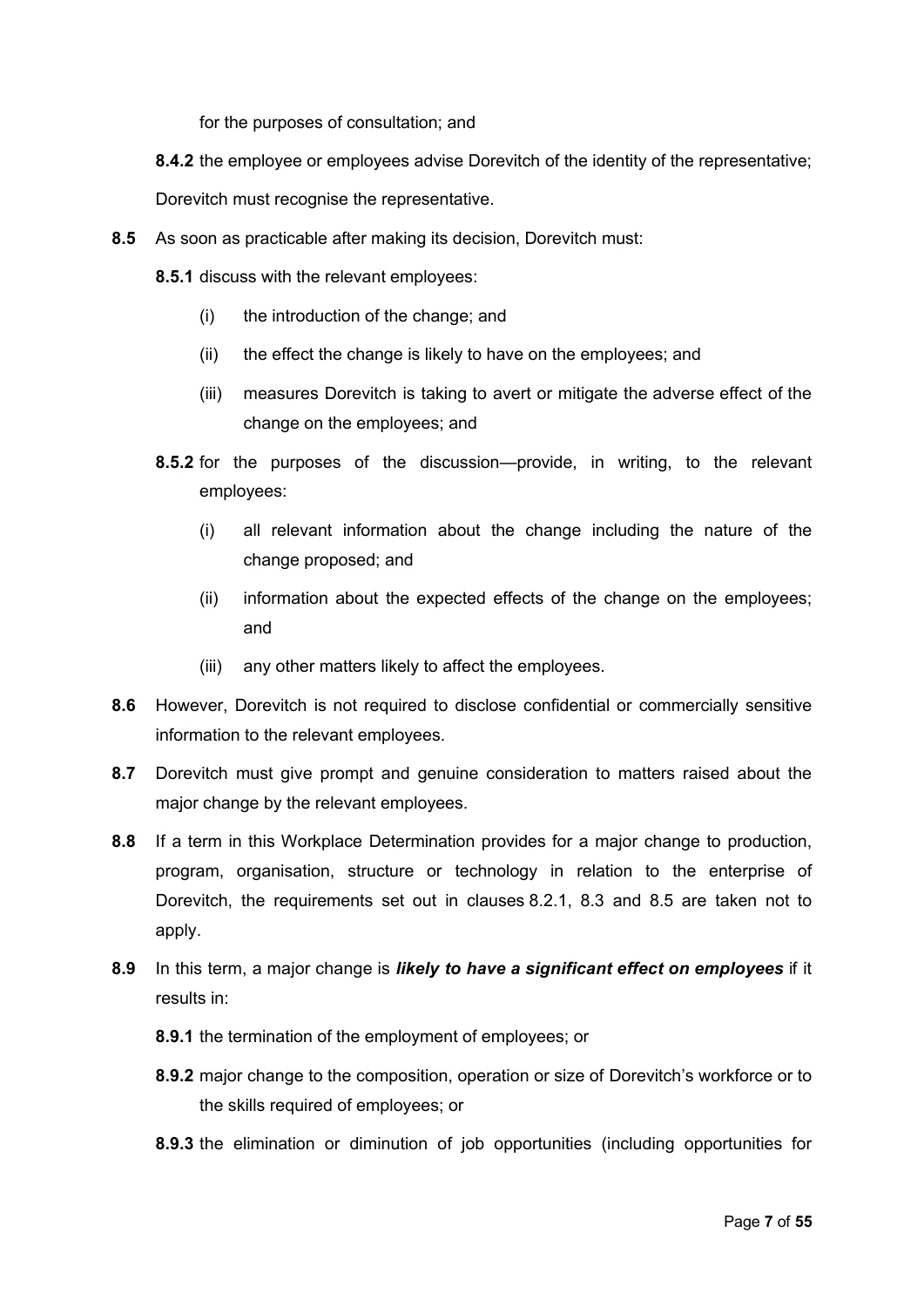promotion or tenure); or

- **8.9.4** the alteration of hours of work; or
- **8.9.5** the need to retrain employees; or
- **8.9.6** the need to relocate employees to another workplace; or

**8.9.7** the restructuring of jobs.

#### **Change to regular roster or ordinary hours of work**

- **8.10** For a change referred to in clause [8.1.2:](#page-5-4)
	- **8.10.1** Dorevitch must notify the relevant employees of the proposed change; and

**8.10.2** clauses [8.11](#page-7-0) to [8.15](#page-8-1) apply.

<span id="page-7-0"></span>**8.11** The relevant employees may appoint a representative for the purposes of the procedures in this term.

**8.12** If:

- **8.12.1** a relevant employee appoints, or relevant employees appoint, a representative for the purposes of consultation; and
- **8.12.2** the employee or employees advise Dorevitch of the identity of the representative;

Dorevitch must recognise the representative.

- **8.13** As soon as practicable after proposing to introduce the change, Dorevitch must:
	- **8.13.1** discuss with the relevant employees the introduction of the change; and
	- **8.13.2** for the purposes of the discussion—provide to the relevant employees:
		- (i) all relevant information about the change, including the nature of the change; and
		- (ii) information about what Dorevitch reasonably believes will be the effects of the change on the employees; and
		- (iii) information about any other matters that Dorevitch reasonably believes are likely to affect the employees; and
	- **8.13.3** invite the relevant employees to give their views about the impact of the change (including any impact in relation to their family or caring responsibilities).
- **8.14** However, Dorevitch is not required to disclose confidential or commercially sensitive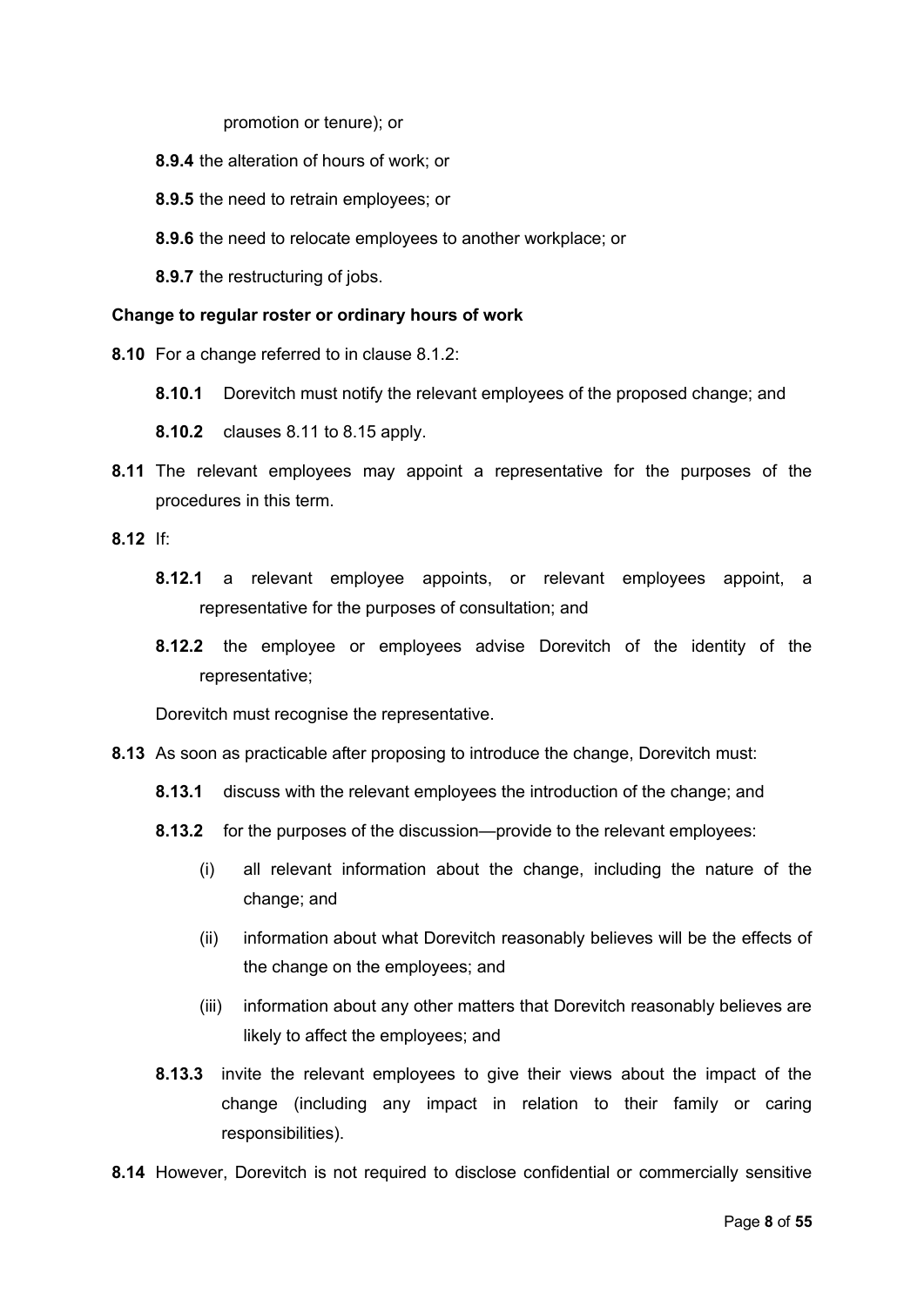information to the relevant employees.

- <span id="page-8-1"></span>**8.15** Dorevitch must give prompt and genuine consideration to matters raised about the change by the relevant employees.
- **8.16** In this term, *relevant employees* means the employees who may be affected by a change referred to in clause [8.1.](#page-5-5)

#### <span id="page-8-0"></span>**9. DISPUTE RESOLUTION**

- **9.1** If a dispute relates to:
	- **9.1.1** a matter arising under the Workplace Determination; or

**9.1.2** the National Employment Standards;

this term sets out procedures to settle the dispute.

- **9.2** An employee who is a party to the dispute may appoint a representative for the purposes of the procedures in this term.
- **9.3** In the first instance, the grievance should be discussed between the employee and their line manager.
- **9.4** If the matter is still not resolved, the employee may then raise the matter with the relevant Senior Manager and/or State Human Resources Manager.
- **9.5** Prior to referring the matter to the Fair Work Commission, the parties will exhaust all reasonable attempts to resolve the matter at the workplace level including further discussion with senior management, including the Head of Human Resources, Pathology.
- **9.6** If discussions at the workplace level do not resolve the dispute, a party to the dispute may refer the matter to Fair Work Commission.
- **9.7** The Fair Work Commission may deal with the dispute in 2 stages:
	- **9.7.1** the Fair Work Commission will first attempt to resolve the dispute as it considers appropriate, including by mediation, conciliation, expressing an opinion or making a recommendation; and
	- **9.7.2** if the Fair Work Commission is unable to resolve the dispute at the first stage, the Fair Work Commission may then:
		- (i) arbitrate the dispute; and
		- (ii) make a determination that is binding on the parties.

Note: If the Fair Work Commission arbitrates the dispute, it may also use the powers that are available to it under the Act. The Commission member that conciliated the dispute will not arbitrate the dispute if a party objects to the member doing so.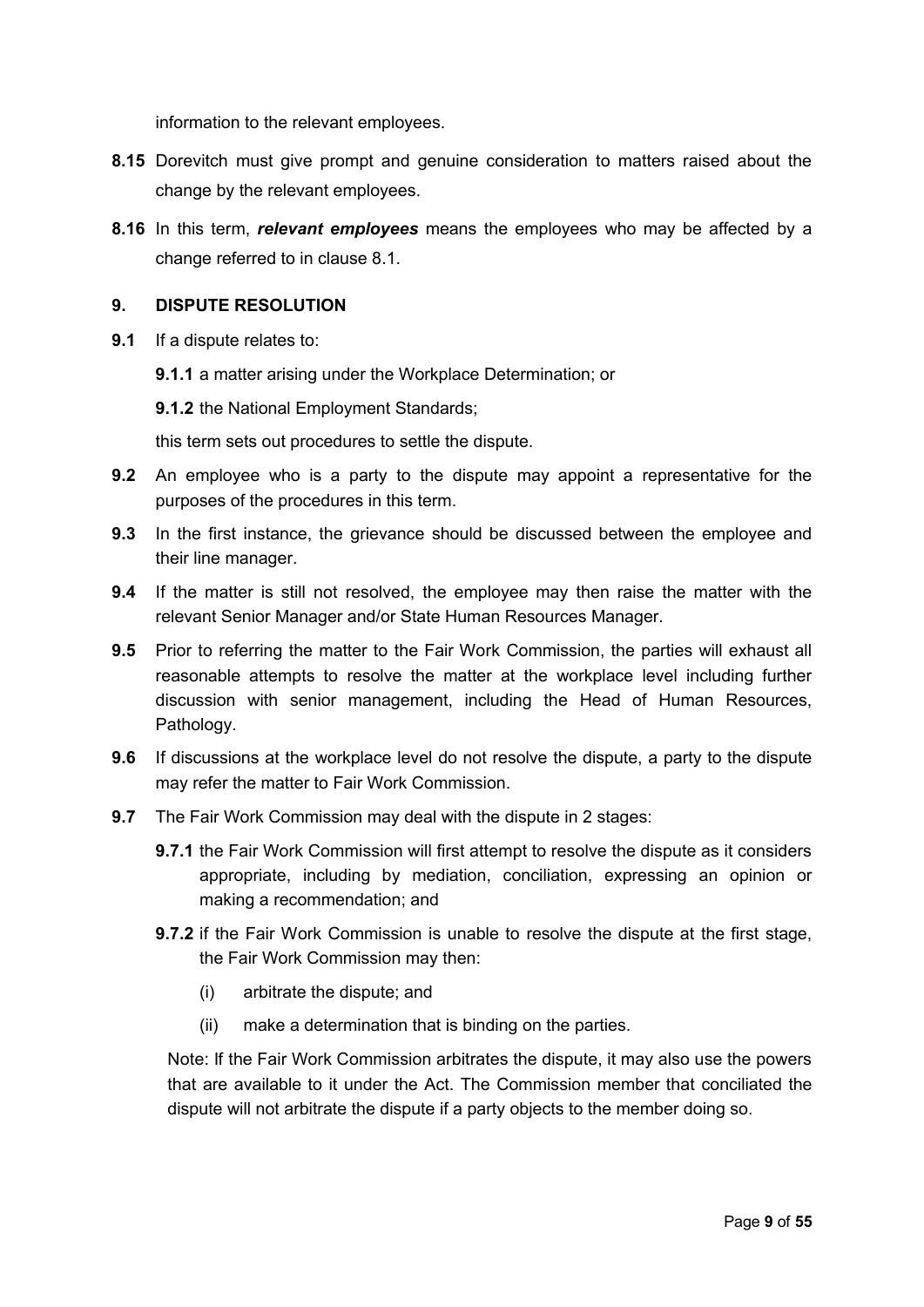- **9.7.3** A decision that the Fair Work Commission makes when arbitrating a dispute is a decision for the purpose of Div 3 of Part 5.1 of the Act. Therefore, an appeal may be made against the decision.
- **9.8** While the parties are trying to resolve the dispute using the procedures in this term:
	- **9.8.1** an employee must continue to perform his or her work as he or she would normally unless he or she has a reasonable concern about an imminent risk to his or her health or safety; and
	- **9.8.2** an employee must comply with a direction given by Dorevitch to perform other available work at the same workplace, or at another workplace, unless:
		- (iii) the work is not safe; or
		- (iv) applicable occupational health and safety legislation would not permit the work to be performed; or
		- (v) the work is not appropriate for the employee to perform; or
		- (vi) there are other reasonable grounds for the employee to refuse to comply with the direction.
- **9.9** The parties to the dispute agree to be bound by a decision made by the Fair Work Commission in accordance with this term.
- **9.10** Disputes of a collective character may be dealt with more expeditiously by an early reference to the Commission. However, no dispute of a collective character may be referred to the Commission directly without a genuine attempt to resolve the dispute at the workplace level.

## <span id="page-9-0"></span>**10. EMPLOYMENT CATEGORIES**

- **10.1** Employees under this Workplace Determination will be employed in one of the following categories:
	- **10.1.1** full-time;
	- **10.1.2** part-time; or
	- **10.1.3** casual.
- **10.2** At the time of engagement Dorevitch will inform each employee whether they are employed on a full-time, part-time or casual basis. Dorevitch may direct an employee to carry out such duties that are within the limits of the employee's skill, competence and training, consistent with the respective classification.
- **10.3** Any alteration to an employee's classification will be notified to the employee in writing no later than the operative date of such an alteration.
- **10.4** Fixed term employment can only be offered for genuine fixed term engagements, including but not limited to:
	- **10.4.1** special projects;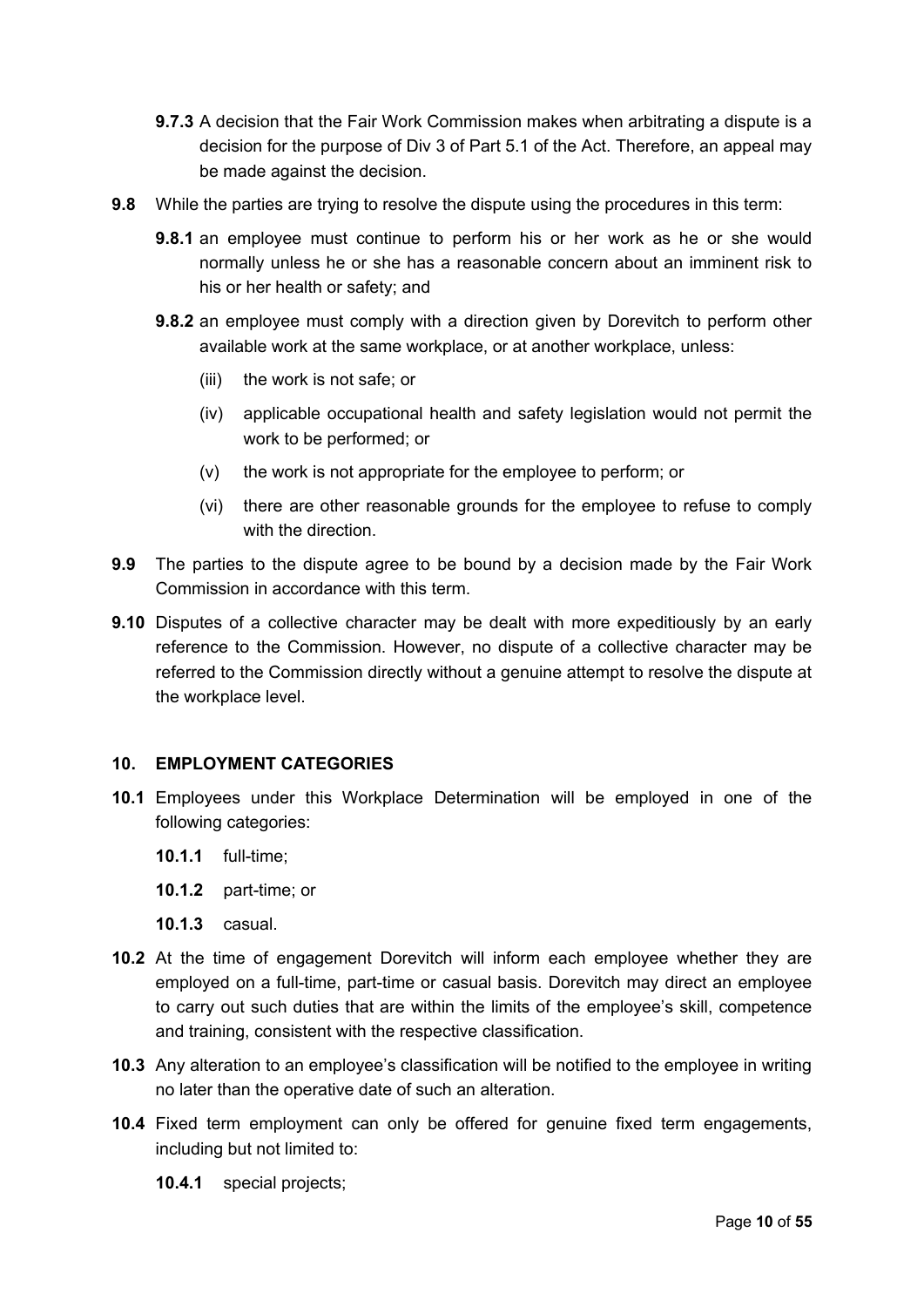- **10.4.2** parental leave relief; and
- **10.4.3** long service leave relief.

## <span id="page-10-2"></span>**11. TYPES OF EMPLOYMENT – FULL-TIME**

A full-time employee is one who is engaged to work 38 hours per week or an average of 38 hours per week in a fortnight in accordance with the roster.

#### <span id="page-10-1"></span>**12. TYPES OF EMPLOYMENT – PART-TIME**

- **12.1** A part-time employee is an employee who is engaged to work less than the full-time hours of an average of 38 hours per week and who has reasonably predictable hours of work.
- **12.2** Before commencing employment, Dorevitch and the employee will agree in writing on a regular pattern of work including the number of hours to be worked each week, the days of the week the employee will work and the starting and finishing times each day. As an alternative, this could also include an agreement in writing to work agreed hours in accordance with a rotating roster.
- **12.3** The terms of the above agreement may be varied by Dorevitch and the employee, and if so, the variation must be recorded in writing.
- **12.4** Unless otherwise stated, the terms of this Workplace Determination will apply on a pro rata basis to part-time employees on the basis that the ordinary weekly hours for fulltime employees are 38.
- **12.5** On commencement of employment, the employee will be provided with a letter of appointment that states the title of the Workplace Determination, their classification and hourly rate of pay and contracted fortnightly hours which will be worked in accordance with the roster.

#### <span id="page-10-0"></span>**13. REVIEW OF PART-TIME HOURS**

- **13.1** Where the employee is regularly working more than their specified contracted hours for a period of 12 months or more and those hours are reasonably expected to continue, they may request that their contracted hours are reviewed by their Manager. The Manager will formally respond to the request by the employee stating the reasons if the request is not agreed to. The Manager will not unreasonably reject the request. The Manager will also take into account that the hours worked in the following circumstances will not be incorporated to any adjustment made:
	- **13.1.1** if the increase in hours is as a direct result of an employee being absent on leave, such as for example, annual leave, long service leave, maternity leave, workers compensation; and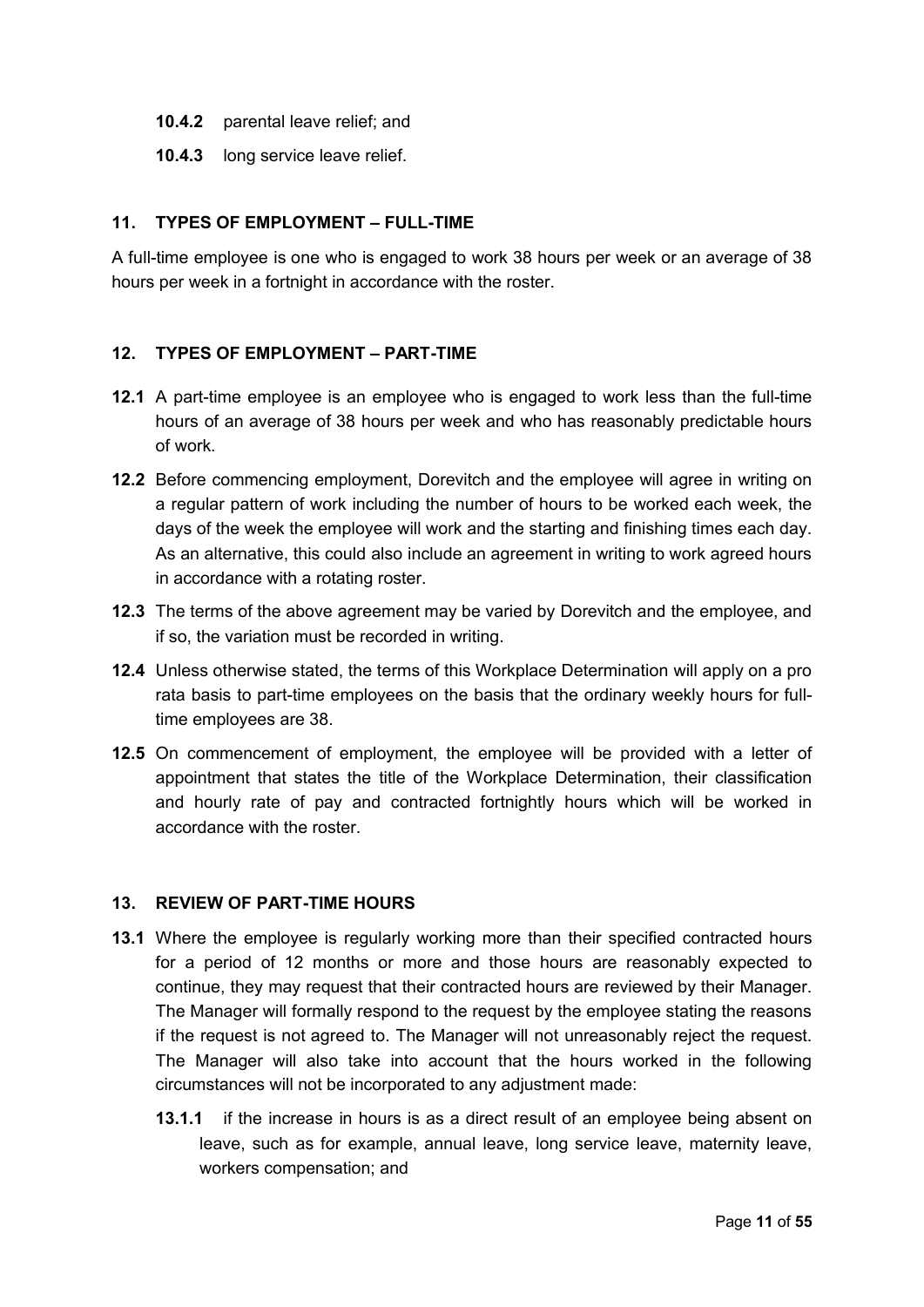- **13.1.2** if the increase in hours is due to a temporary increase in hours only due, for example, to the specific needs of a client;
- **13.2** The change in hours will be confirmed in writing.
- **13.3** Any adjusted contracted hours resulting from a review by Dorevitch should however, be such as to readily reflect roster cycles and shift configurations utilised at the workplace.

#### <span id="page-11-2"></span>**14. TYPES OF EMPLOYMENT – CASUAL**

- **14.1** A casual employee is an employee engaged as such on an hourly basis, other than as a part-time, full-time or fixed-term employee, to work up to and including 38 ordinary hours per week.
- **14.2** A casual employee will be paid per hour calculated at the rate of 1/38th of the weekly rate appropriate to the employee's classification. In addition, a loading of 25% of that rate will be paid instead of the paid leave entitlements of full-time employees.
- **14.3** A casual employee who works on a Saturday, Sunday or Public Holiday will be paid a loading of 75% for all time worked instead of the casual loading of 25%.
- **14.4** The minimum period of engagement for a casual employee is 3 hours.
- **14.5** Unless otherwise stated in the Workplace Determination, casuals will be entitled to uniform and all other allowances. In addition, casuals will be entitled to overtime in accordance with the provisions of the overtime clause.

#### <span id="page-11-1"></span>**15. CASUAL CONVERSION**

Where a casual employee has been rostered on a regular and systematic basis over 26 weeks, (provided that the rostering pattern has not resulted from coverage for extended absences including but not limited to parental leave, long service leave, workers compensation leave and extended personal/carers leave), either Dorevitch or the employee has the right to request in writing the conversion to permanent employment and that request will not be unreasonably refused by either party.

#### <span id="page-11-0"></span>**16. VACANCIES**

- **16.1** Where a vacancy arises, and a replacement is approved, the responsible manager will initiate action to advertise the vacant position internally at first instance and then externally if necessary**.**
- **16.2** Where it is impracticable to seek internal applicants for the vacancy, Dorevitch may advertise for internal/external applicants concurrently.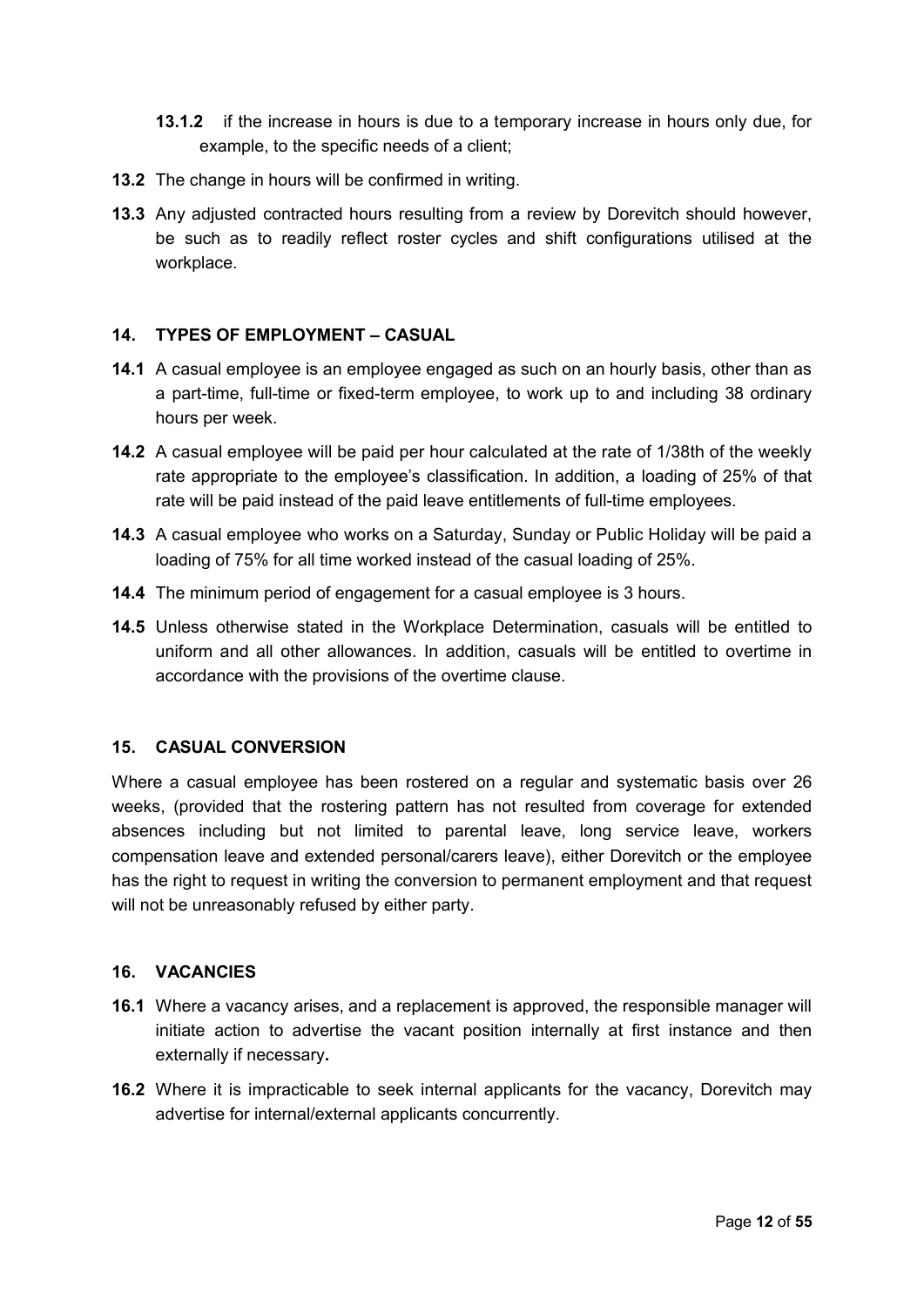## **17. APPOINTMENT**

Dorevitch will notify each employee in writing on commencement of their employment the classification for that employee and their terms of employment.

## <span id="page-12-0"></span>**18. NOTICE OF TERMINATION OF EMPLOYMENT**

<span id="page-12-2"></span>**18.1** Notice of termination is provided as per the following table:

| Employees period of continuous service with Dorevitch at the end<br>of the day notice is given | <b>Period</b> |
|------------------------------------------------------------------------------------------------|---------------|
| Not more than 1 year                                                                           | 1 week        |
| More than 1 year but not more than 3 years                                                     | 2 weeks       |
| More than 3 years but not more than 5 years                                                    | 3 weeks       |
| More than 5 years                                                                              | 4 weeks       |

- <span id="page-12-1"></span>**18.2** In addition to the notice in [18.1](#page-12-2) hereof, employees of 45 years of age at the time of the giving of the notice with not less than two years' continuous service, will be entitled to an additional week's notice.
- **18.3** Payment in lieu of the notice prescribed in [18.1](#page-12-2) and or [18.2](#page-12-1) hereof will be made if the appropriate notice period is not given. Provided that employment may be terminated by part of the period of notice specified and part payment in lieu thereof.
- **18.4** The required amount of payment in lieu of notice must equal or exceed the total of all amounts that, if the employee's employment had continued until the end of the required period of notice, Dorevitch would have become liable to pay to the employee because of the employment continuing during that period. That total must be calculated on the basis of:
	- **18.4.1** the employee's ordinary hours of work (even if not standard hours); and
	- **18.4.2** the amounts ordinarily payable to the employee in respect of those hours, including (for example) allowances, loading and penalties; and
	- **18.4.3** any other amounts payable under the employee's contract of employment.
- **18.5** Dorevitch will not be required to give notice of termination to an employee who is dismissed for serious misconduct.

#### **18.6 Notice of termination by an employee**

The notice of termination required to be given by an employee is the same as that required of Dorevitch except that there is no requirement on the employee to give additional notice based on the age of the employee concerned. If an employee fails to give the required notice Dorevitch may withhold from any monies due to the employee on termination under this award or the NES, an amount not exceeding the amount the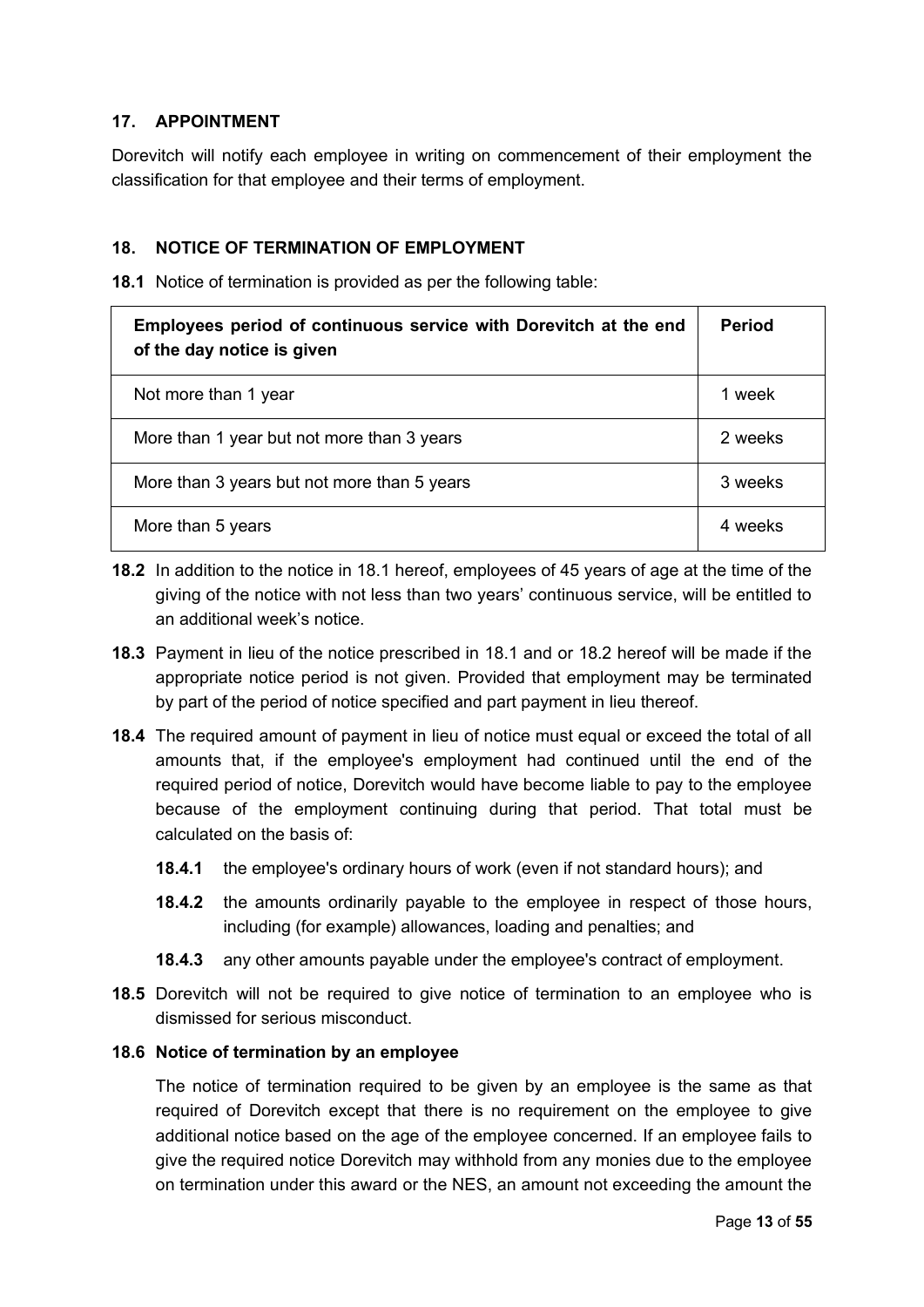employee would have been paid under this award in respect of the period of notice required by this clause less any period of notice actually given by the employee.

#### <span id="page-13-1"></span>**18.7 Job search entitlement**

Where Dorevitch has given notice of termination to an employee, an employee must be allowed up to one day's time off without loss of pay for the purpose of seeking other employment. The time off is to be taken at times that are convenient to the employee after consultation with Dorevitch.

## <span id="page-13-0"></span>**19. REDUNDANCY**

- **19.1** The parties are committed to ongoing employment and the creation of future employment opportunities.
- **19.2** The procedure for redundancies is as follows:
	- **19.2.1** Dorevitch identifies positions which may be in excess.
	- **19.2.2** Dorevitch makes a definite decision that roles are no longer required.
	- **19.2.3** Consultation will commence whereby this decision will be communicated to relevant employees and the relevant union(s) if applicable.
	- **19.2.4** Formal written communication will be provided to employees and their representatives in respect to the reductions of full-time equivalent (FTE) and the proposed process
	- **19.2.5** Discussions will take place with the identified employees and the union(s) (if applicable), which will include discussions in respect to identification of any redeployment opportunities.
	- **19.2.6** If there is no suitable redeployment, the employee will be made redundant.

#### **19.3 Redeployment Process**

- **19.3.1** Suitable redeployment opportunities will be offered in the first instance, where positions are identified as surplus.
- **19.3.2** Suitability for appointment to a redeployment position will be based on the employee having the appropriate skills and qualifications or the potential to develop capability with reasonable training.
- **19.3.3** Assessment of the employee for redeployment will be made by the relevant Manager in conjunction with Human Resources.
- **19.3.4** An employee who is offered a suitable redeployment opportunity who does not accept the position will not be entitled to a redundancy package.

#### **19.4 Suitable Redeployment**

A redeployment offer is suitable if the contract of employment remains ongoing and:

**19.4.1** is within the same skill set as the current position;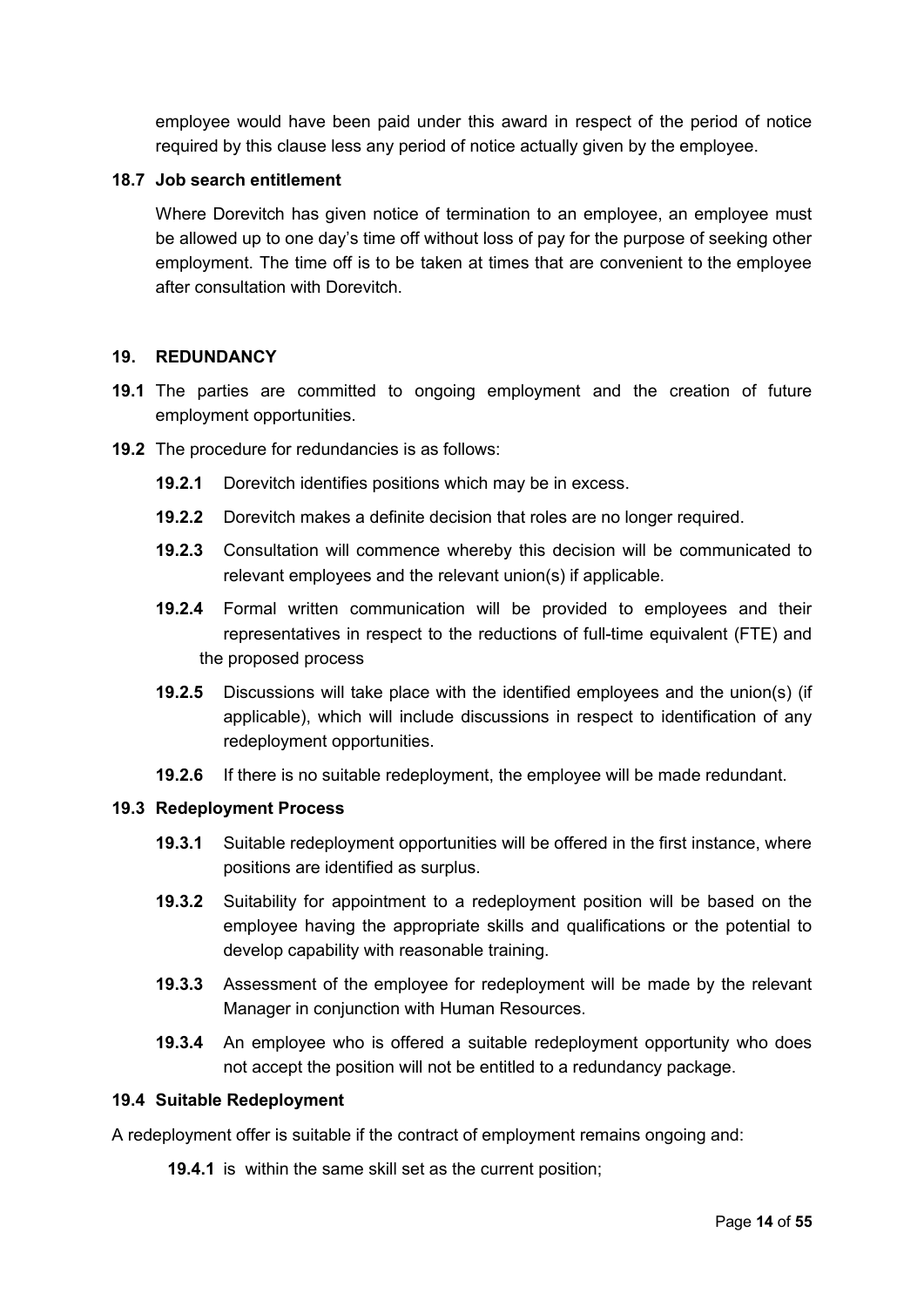- **19.4.2** is a position that the employee is qualified to perform, or otherwise could undertake with reasonable training capable of being internally provided by Dorevitch;
- **19.4.3** has the same classification level and pay as the current position (or is otherwise acceptable to the employee);
- **19.4.4** is a reasonable distance from the employees current work location;
- **19.4.5** has regard to the number of ordinary hours normally worked by the employee;
- **19.4.6** takes into account the employee's personal circumstances, including family responsibilities.

| Aged less than 45 years |                         |                |                  | Aged more than 45 years          |                         |                |                  |
|-------------------------|-------------------------|----------------|------------------|----------------------------------|-------------------------|----------------|------------------|
| Years<br>of Service     | <b>Notice</b><br>Period | Redundancy     | Total<br>(Weeks) | Years<br>of<br>Service           | <b>Notice</b><br>Period | Redundancy     | Total<br>(Weeks) |
| Less<br>than 1          | 3                       | $\overline{0}$ | 3                | Less<br>than 1                   | $\overline{4}$          | $\mathbf 0$    | $\overline{4}$   |
| 1 less<br>than 2        | 3                       | $\overline{4}$ | $\overline{7}$   | less<br>$\mathbf 1$<br>than 2    | $\overline{4}$          | $\overline{4}$ | 8                |
| 2 less<br>than 3        | 3                       | 6              | 9                | $\overline{2}$<br>less<br>than 3 | $\overline{4}$          | 6              | 10               |
| 3 less<br>than 4        | $\overline{4}$          | 9              | 13               | $\overline{3}$<br>less<br>than 4 | $\overline{5}$          | $\overline{9}$ | 14               |
| 4 less<br>than 5        | $\overline{\mathbf{4}}$ | 12             | 16               | less<br>4<br>than 5              | $\overline{5}$          | 12             | 17               |
| 5 less<br>than 6        | $\overline{\mathbf{4}}$ | 14             | 18               | 5<br>less<br>than 6              | 5                       | 15             | 20               |
| 6 less<br>than 7        | 4                       | 15             | 19               | 6<br>less<br>than 7              | 5                       | 18             | 23               |
| 7 less<br>than 8        | $\overline{4}$          | 16             | 20               | less<br>$7^{\circ}$<br>than 8    | 5                       | 19             | 24               |
| 8 less<br>than 9        | $\overline{\mathbf{4}}$ | 17             | 21               | less<br>8<br>than 9              | 5                       | 20             | 25               |
| 9<br>and over           | $\overline{4}$          | 18             | 22               | 9<br>and<br>over                 | 5                       | 21             | 26               |

**19.5** The following table outlines redundancy entitlements for all employees:

In addition, in cases of redundancy, pro rata long service after 7 years will be paid as part of the severance pay.

#### **19.6 Reduction in contracted hours**

If an employee accepts a position with less contracted hours, they will be paid a partial redundancy payment calculated on the number of hours reduced.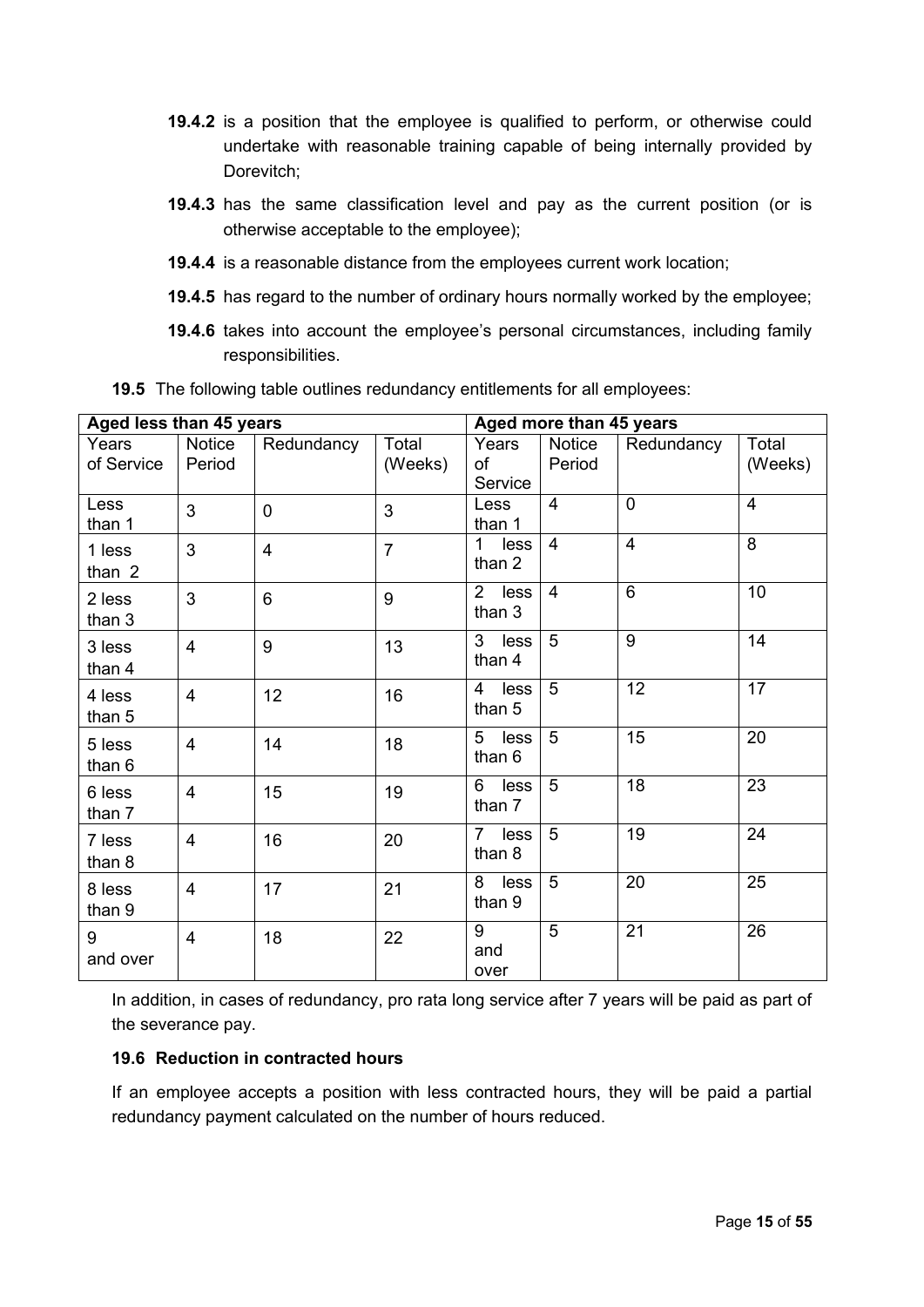## **19.7 Counselling**

Dorevitch will provide counselling (this could be via the EAP which can include financial counselling) and outplacement advice will also be provided to employees on request.

## **19.8 Transfer to lower paid duties**

Where an employee is transferred to lower paid duties by reason of redundancy, the same period of notice must be given as the employee would have been entitled to if the employment had been terminated and Dorevitch may, at Dorevitch's option, make payment instead of an amount equal to the difference between the former ordinary time rate of pay and the ordinary time rate of pay for the number of weeks of notice still owing.

## **19.9 Employee leaving during notice period**

An employee given notice of termination in circumstances of redundancy may terminate their employment during the period of notice. The employee is entitled to receive the benefits and payments they would have received under this clause had they remained in employment until the expiry of the notice, but is not entitled to payment instead of notice.

#### **19.10 Job search entitlement**

- **19.10.1** An employee given notice of termination in circumstances of redundancy must be allowed up to one day's time off without loss of pay during each week of notice for the purpose of seeking other employment.
- **19.10.2** If the employee has been allowed paid leave for more than one day during the notice period for the purpose of seeking other employment, the employee must, at the request of Dorevitch, produce proof of attendance at an interview or they will not be entitled to payment for the time absent. For this purpose a statutory declaration is sufficient.

## **19.10.3** This entitlement applies instead of clause [18.7.](#page-13-1)

#### **19.11 Redundancy calculation**

All redundancy payments will be paid at the employee's base rate of pay plus the following:

- **19.11.1** over Workplace Determination payments for ordinary hours of work;
- **19.11.2** shift work premiums; and
- **19.11.3** Saturday and Sunday premiums, where they are part of ordinary time.

#### <span id="page-15-0"></span>**20. RATES OF PAY**

**20.1** Rates of pay are contained in Schedule A.

## **21. CLASSIFICATION DEFINITIONS**

**21.1** Classification definitions are contained in Schedule B.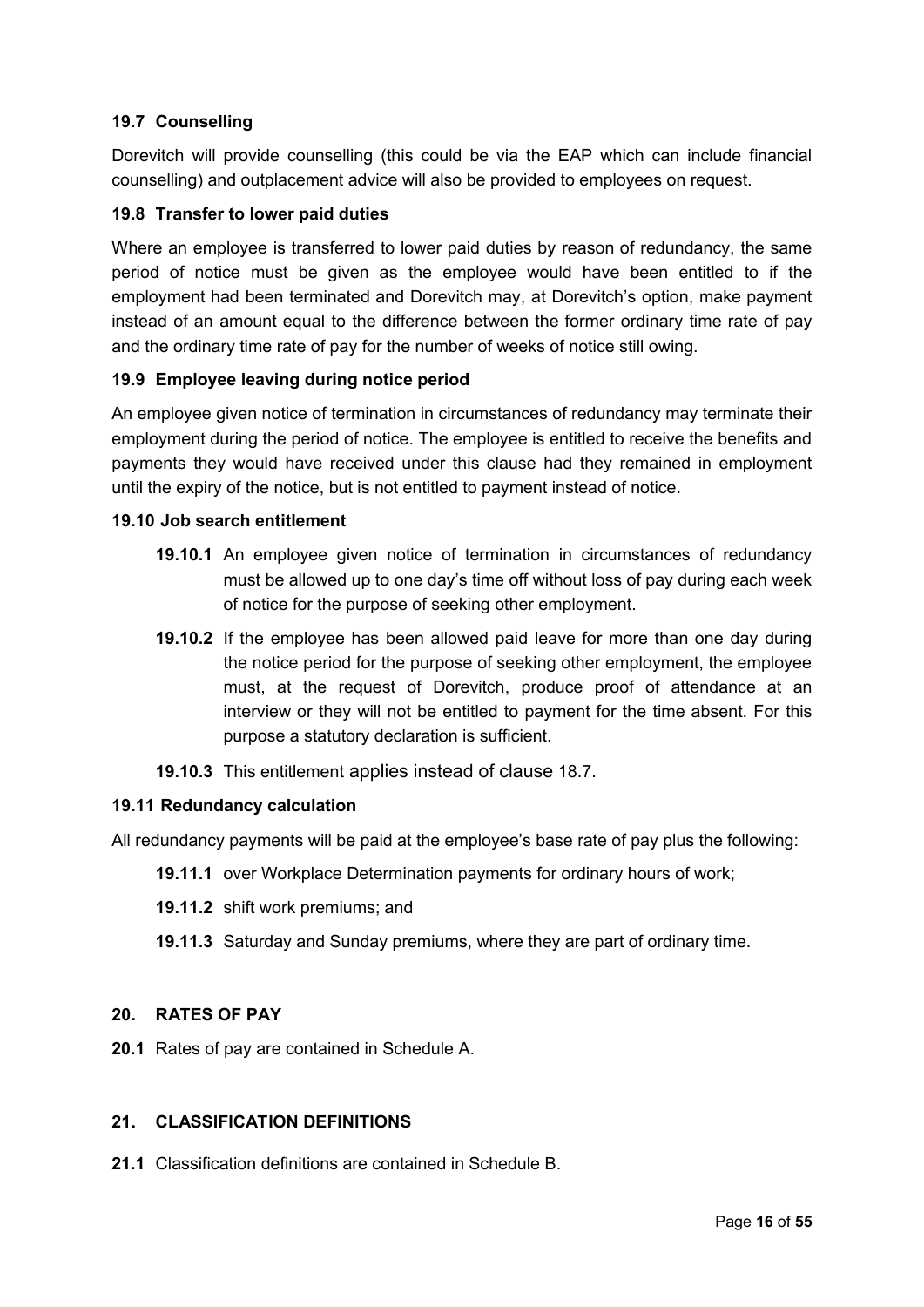## <span id="page-16-2"></span>**22. CLASSIFICATION PROGRESSION**

Progression for all classifications for which there is more than one pay point will be by annual movement to the next pay point having regard to the acquisition and use of skills, or in the case of a part-time or casual employee, 1824 hours of similar experience, or 1786 hours for registered nurses.

## <span id="page-16-1"></span>**23. PAYMENT OF WAGES**

#### **Frequency of payment**

**23.1** Wages will be paid weekly or fortnightly or, by agreement between Dorevitch and the majority of employees, monthly.

#### **Method of payment**

- **23.2** Wages will be paid by electronic funds transfer, as determined by Dorevitch, into the bank or financial institution account nominated by the employee.
- **23.3** When an employee's employment is terminated for any reason, payment of all wages and other monies owing to an employee will be made no later than the pay date associated with the pay period in which their employment ends.

#### **Special provision**

**23.4** Increases to rates of pay (including back-payments) coming into effect on the date that this determination comes into operation (26 September 2018) shall be calculated and paid on or before 5 December 2018.

#### <span id="page-16-0"></span>**24. ALLOWANCES**

#### **24.1 Uniform allowance**

- **24.1.1** Employees required by Dorevitch to wear uniforms will be supplied with an adequate number of uniforms appropriate to the occupation free of cost to employees. Such items are to remain the property of Dorevitch and a laundry allowance will be paid as per Schedule C.
- **24.1.2** The following uniforms will be provided in lieu of any uniform allowance and replaced on an as needs basis:

| <b>Employment type</b> | <b>Allocation</b><br>on<br>commencement | <b>Yearly allocation</b>                |
|------------------------|-----------------------------------------|-----------------------------------------|
| Casual                 | 1 top<br>1 bottom<br>1 knitwear         | Replacement at<br>manager<br>discretion |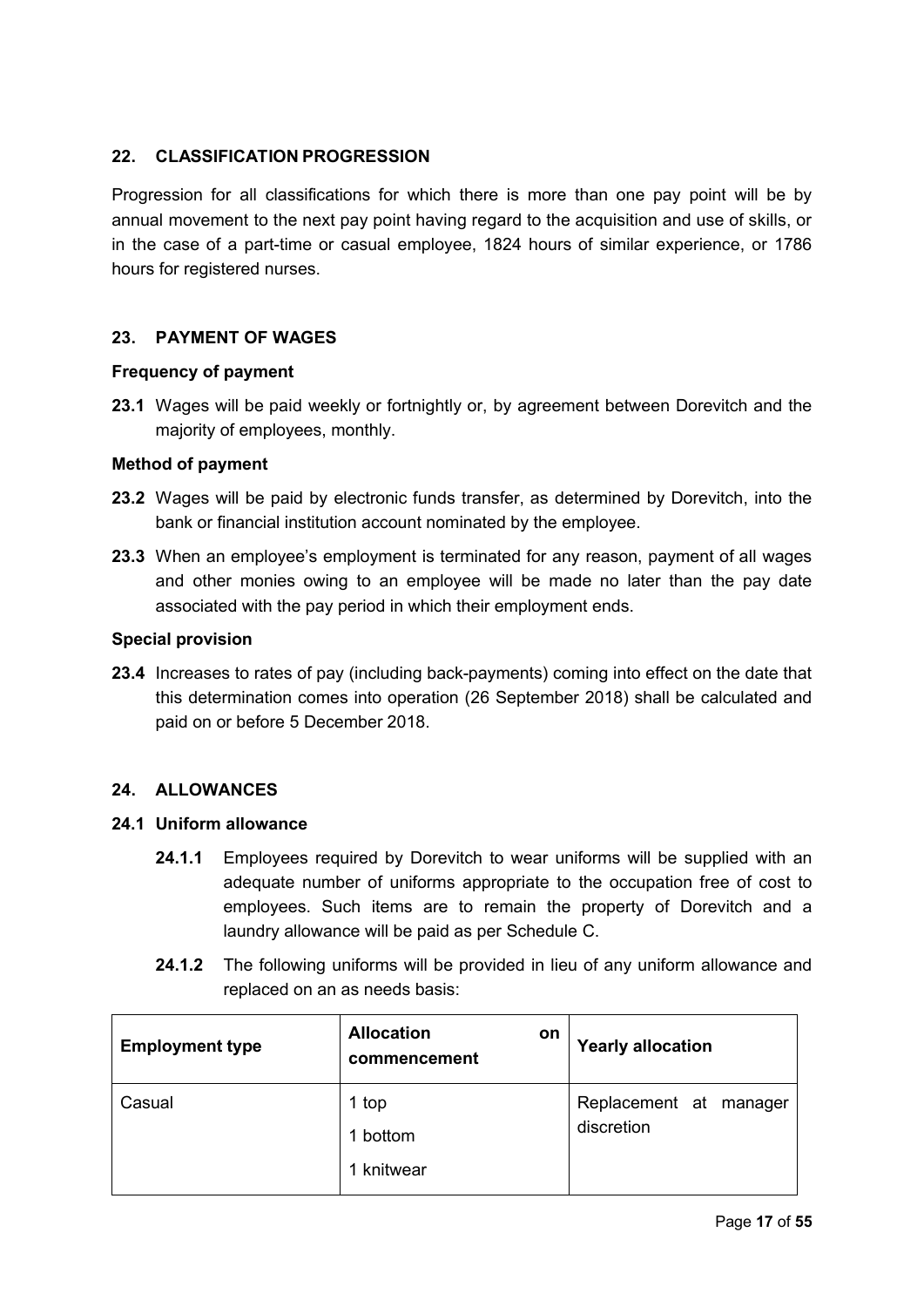| Part time up to three days<br>per week             | $1-3$ tops<br>2 bottoms<br>1 knitwear | 1 top<br>1 bottom   |
|----------------------------------------------------|---------------------------------------|---------------------|
| Part time up to four days<br>per week<br>Full time | $4-5$ tops<br>3 bottoms<br>2 knitwear | 3 tops<br>2 bottoms |

**24.1.3** Dorevitch will provide gloves, masks, protective clothing and safety appliances as are required for an employee to properly and safely perform their job function.

## **24.2 Damaged clothing allowance**

- **24.2.1** Where an employee, in the course of their employment suffers any damage to or soiling of clothing or other personal effects (excluding female hosiery), Dorevitch will be liable for the replacement, repair or cleaning of such clothing or personal effects provided immediate notification is given of such damage or soiling.
- **24.2.2** This clause will not apply where the damage or soiling is caused by the negligence of the employee.

#### **24.3 Meal allowances**

- **24.3.1** An employee will be paid a meal allowance as per Schedule C in addition to any overtime payment as follows:
	- (i) when required to work more than 1 hour than the usual ceasing time of work for the day; or
	- (ii) when recalled to duty outside the normal working hours for a period in excess of 2 hours and when the time of such recalls coincides with or over runs normal workplace meal times; or
	- (iii) when an employee is unable to take their meal break due to not being relieved from duty, they will be paid for time worked.

#### <span id="page-17-0"></span>**24.4 Travel allowances**

- **24.4.1** An employee required and authorised to use their own motor vehicle in the course of their duties will be paid an allowance as per Schedule C.
- **24.4.2** When an employee is involved in travelling on duty, if Dorevitch cannot provide the appropriate transport, all reasonably incurred expenses in respect to fares, meals and accommodation will be met by Dorevitch on production of receipted account(s) or other evidence acceptable to Dorevitch.
- **24.4.3** Provided further that the employee will not be entitled to reimbursement for expenses referred to in clause [24.4.2,](#page-17-0) which exceed the mode of transport,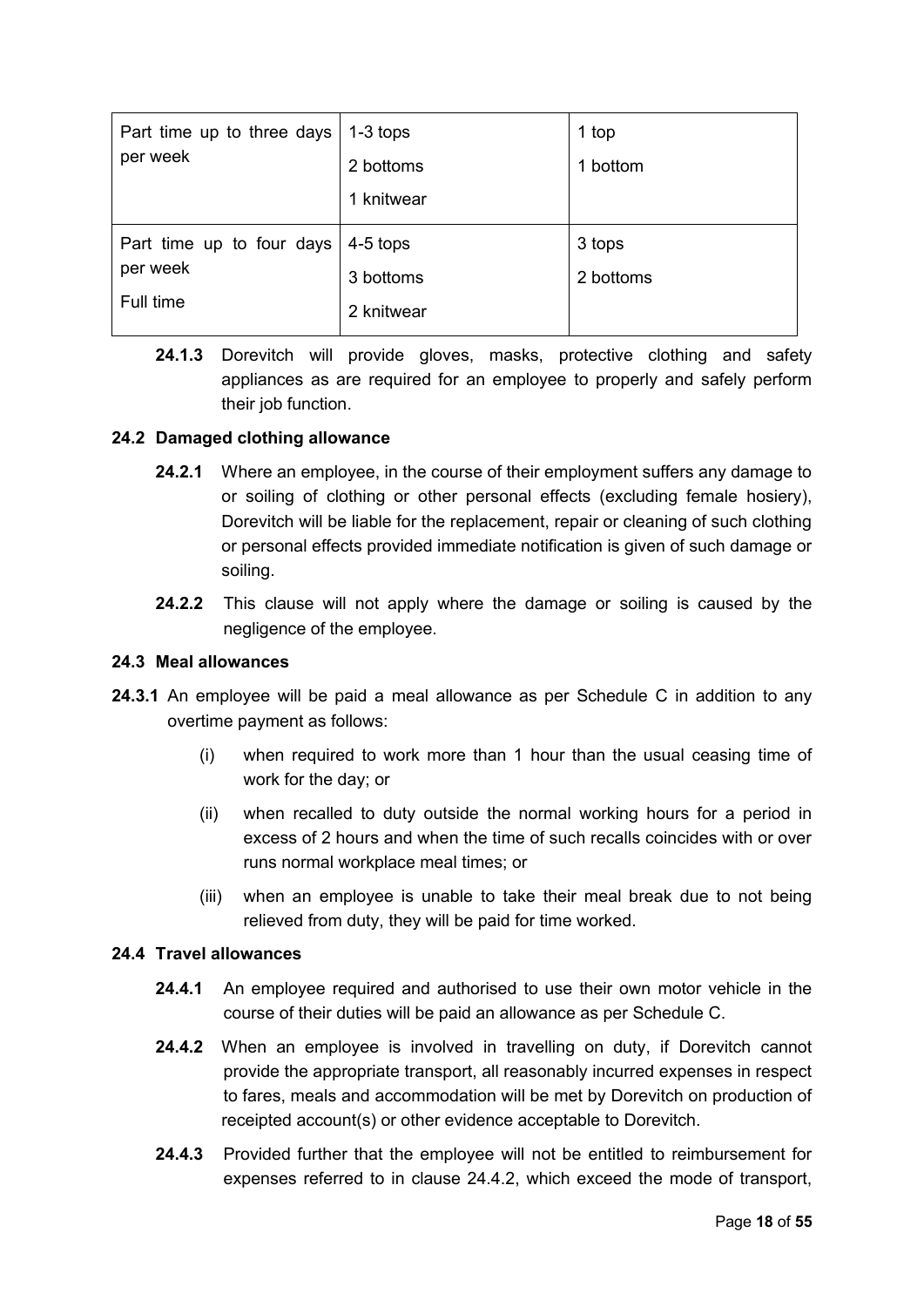meals or the standard of accommodation agreed with Dorevitch, for these purposes.

### **24.5 Travel allowance - Reliever Collectors**

**24.5.1** A Reliever Collector will be allocated to a nominated hub as their base location. In the event that the employee is required to travel a distance greater than 20 kilometres from the home base location (return trip of 40 km), the travel allowance will be paid in accordance with Schedule C for all kilometres in excess.

#### **24.6 Telephone allowance**

- **24.6.1** Employees who are employed as mobile collectors or relieving collectors will have a mobile telephone provided if their contracted hours are an average of 30 hours per week or greater.
- 24.7 Where the mobile collector or relieving collectors contracted hours are less than an average of 30 hours per week, a telephone allowance in accordance with Schedule C will be paid.

#### **24.8 On call allowance**

- **24.8.1** An employee required by Dorevitch to be on call will receive additional amounts for each 12 hour period or part thereof, as per Schedule C.
- **24.8.2** The minimum recall for all staff will be 3 hours.

#### **24.9 Higher qualification allowance**

- **24.9.1** Where a Registered Nurse Pathology Collector has a higher qualification as defined below, and the qualification is applicable and relevant to the employee's current area of practice, a qualification allowance will apply in accordance with the amounts set out in Schedule B:
	- (i) Graduate Certificate or equivalent
	- (ii) Post Graduate Diploma or Degree
	- (iii) Masters or Doctorate
- **24.9.2** Such allowance will not be cumulative in the case of multiple higher qualifications.
- **24.9.3** An employee claiming entitlement to a qualifications allowance must provide to Dorevitch evidence of holding the qualification for which the allowance is claimed.

#### **24.10 Buddy Allowance**

Where a collector agrees with their line manager to lead a buddy arrangement for a less experienced collector or a person completing vocation placement, they will be entitled to payment in accordance with Schedule C for the agreed period of time.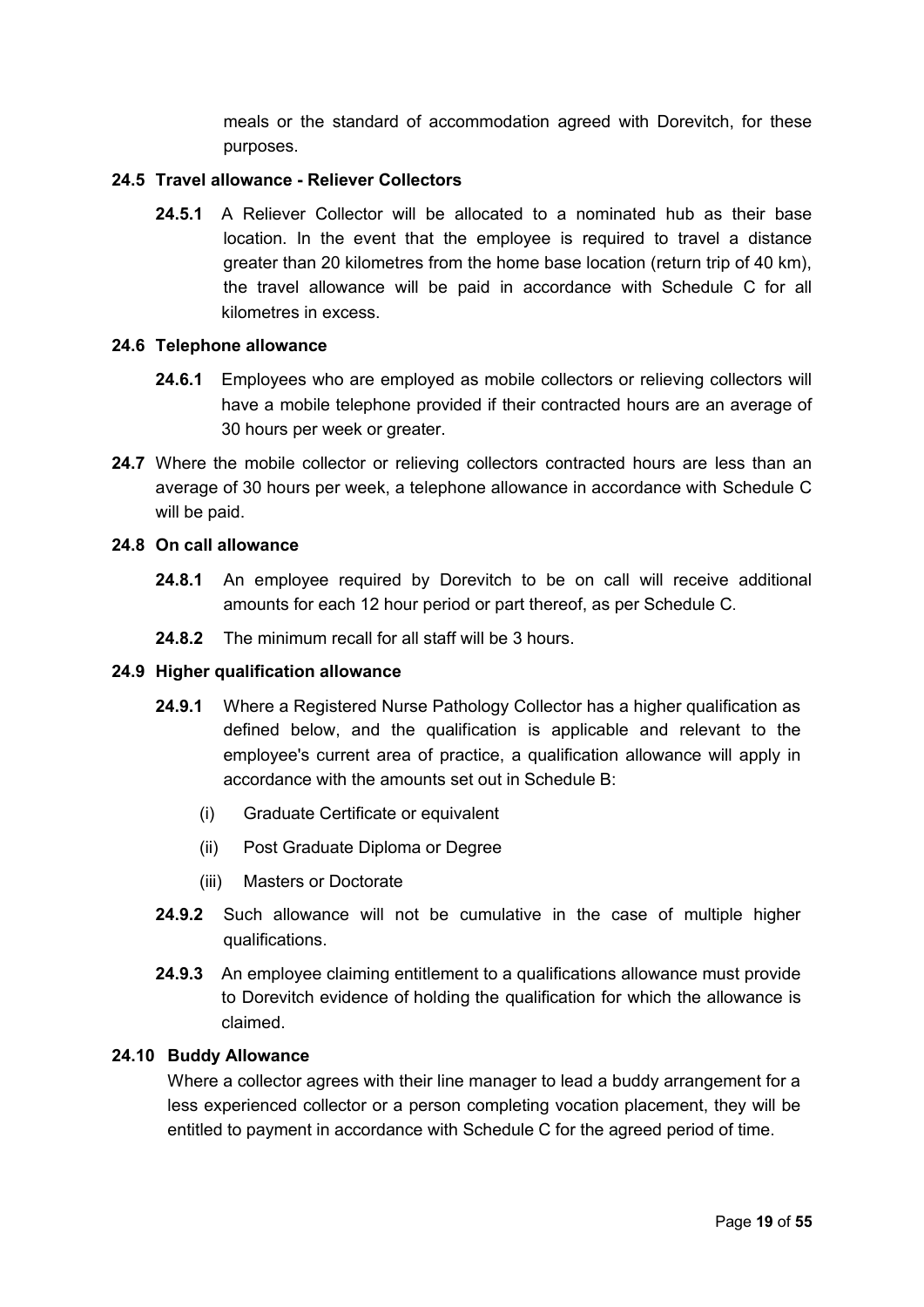### <span id="page-19-1"></span>**25. PAYMENT OF POLICE CHECKS**

Where an existing employee is required by Dorevitch to satisfy Dorevitch of his or her police record, Dorevitch is responsible for the reasonable expenses associated with procuring the police record. This does not include the pre-employment requirement to provide such record within three months of commencement.

#### <span id="page-19-0"></span>**26. SUPERANNUATION**

- **26.1** Superannuation is dealt with extensively by legislation including the *Superannuation Guarantee (Administration) Act 1992*, the *Superannuation Guarantee Change Act 1992, the Superannuation Industry (Supervision) Act 1993* and the *Superannuation (Resolution of Complaints) Act 1993*. This legislation as varied from time to time governs the superannuation rights and obligations of the parties.
- **26.2** Dorevitch will make superannuation contributions on behalf of each eligible associate at the minimum rate required under the *Superannuation Guarantee (Administration) Act 1992*.
- **26.3** The fund for the purposes of this Workplace Determination will mean:
	- **26.3.1** Health Employees Superannuation Trust of Australia (HESTA) established and governed by a trust deed 23 July 1987 as may be amended from time to time and includes any superannuation scheme that may be made in succession thereto;
	- **26.3.2** First State Super; or
	- **26.3.3** Any other complying fund requested by the employee and with consent by Dorevitch.
- **26.4** HESTA has a My Super Product.
- **26.5** Dorevitch will participate in accordance with the trust fund deeds.
- **26.6** Dorevitch will provide an employee on commencement of employment with the appropriate membership forms and will forward the completed forms for the employee's choice of fund within 28 days. In the event that the employee has not completed the application form within 28 days, Dorevitch will forward contributions and employee details to the relevant superannuation fund.

#### **Salary sacrifice**

- **26.7** An employee may direct Dorevitch in writing to make additional superannuation contributions. Salary sacrifice contributions are classified as concessional contributions that are subject to concessional taxation limits (caps) imposed by the Australian Taxation Office.
- **26.8** Any amounts paid in accordance with the employee's direction are deemed to be paid in satisfaction of Dorevitch's obligation to pay wages set out in this Workplace Determination. Accordingly no breach of this Workplace Determination will occur if the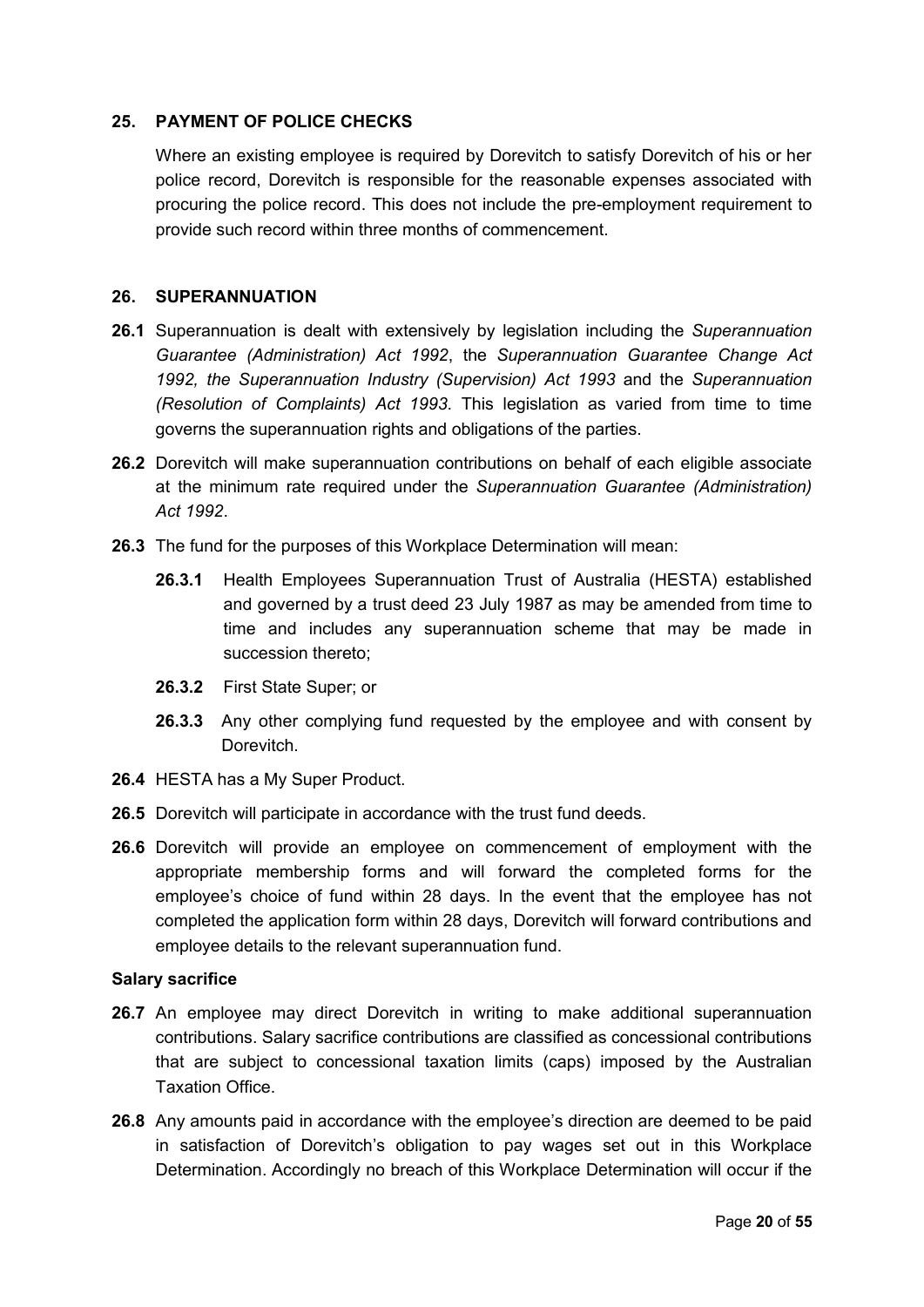actual wages paid to the employee fall below the rates set by this Workplace Determination solely because of Dorevitch paying additional superannuation contributions on a pre-tax basis under this clause. Where an employee elects to salary sacrifice superannuation, Dorevitch's superannuation contributions will be based on the employee's pre-sacrifice wage.

## <span id="page-20-0"></span>**27. OVERTIME PENALTY RATES**

#### **Overtime rates**

- **27.1** An employee who works in excess of:
	- **27.1.1** 76 hours per fortnight; or
	- **27.1.2** 7.6 hours in a shift (unless agreement has been reached to work shifts of up to 10 ordinary hours); or
	- **27.1.3** the agreed shift length, where there is agreement to work shifts of more than 7.6 hours and up to 10 ordinary hours;

will be paid at the rate of time and a half for the first two hours and double time thereafter.

- **27.2** In accruing or calculating payment of overtime, each period of overtime will stand alone.
- **27.3** All overtime worked on a Sunday will be paid at the rate of double time.
- **27.4** Payment of overtime will not affect an employee's entitlement to shift loadings otherwise payable under the Workplace Determination. However, overtime rates will be paid in substitution of the loading usually paid for ordinary hours worked on Saturday and Sunday.
- **27.5** Part time employees who are directed to work in excess of their contracted hours (not including where an employee requests to work additional shifts) will be paid overtime rates as defined above. However, where a part-time employee works additional hours that are adjoining rostered ordinary hours (for example, completing required procedures after the conclusion of the rostered shift) this will not incur overtime rates and will be paid at ordinary time rates in fifteen minute intervals or part thereof up to 30 minutes, after which overtime rates will apply.

#### **Reasonable Overtime Protection**

- **27.6** Dorevitch may require an employee to work reasonable overtime at overtime rates. An employee may refuse to work overtime in circumstances where the working of such overtime would result in the employee working hours which are unreasonable having regard to:
	- **27.6.1** any risk to employee health and safety;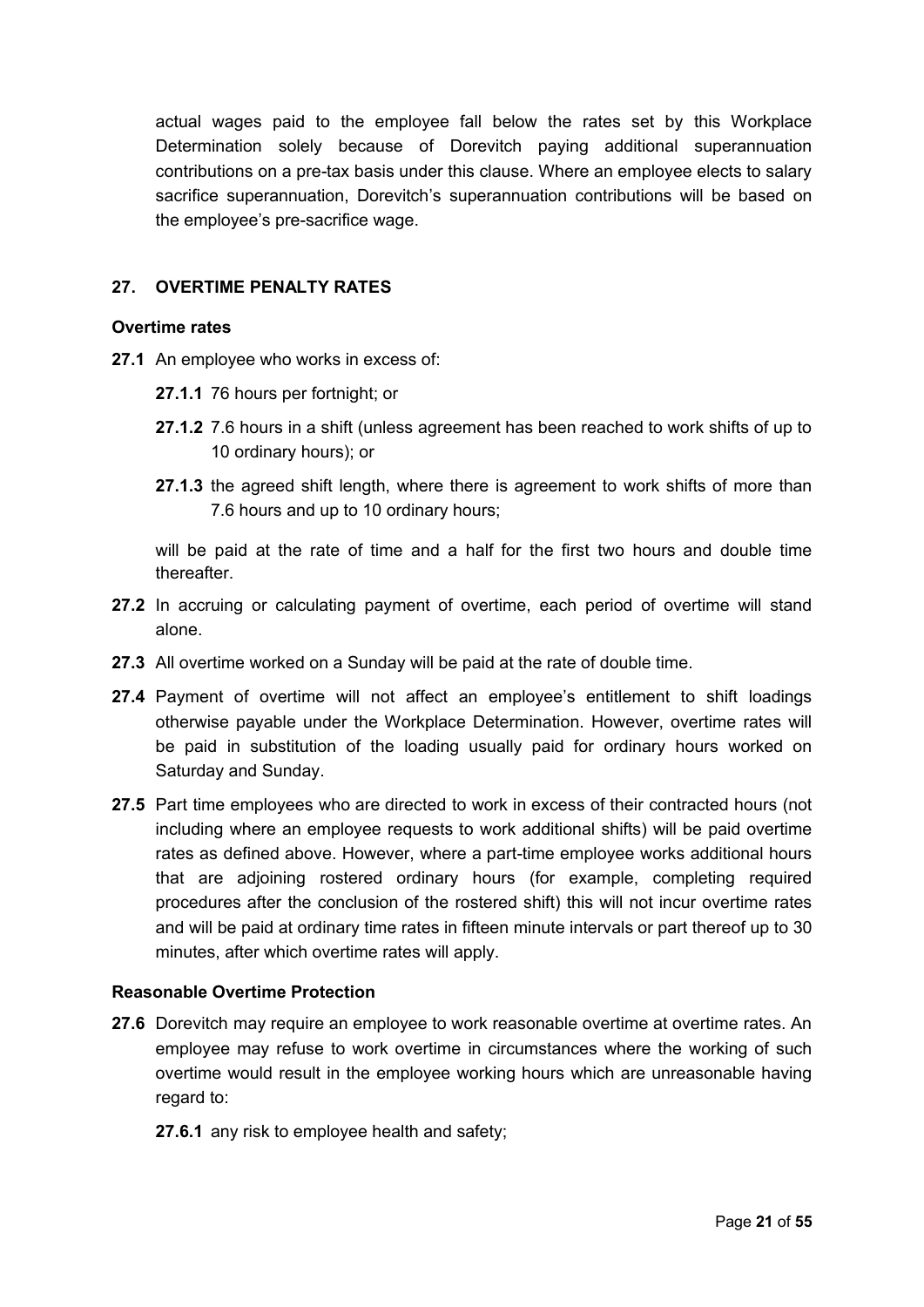- **27.6.2** the employee's personal circumstances including any family and carer responsibilities;
- **27.6.3** the needs of the workplace or enterprise;
- **27.6.4** the notice (if any) given by Dorevitch of the overtime; and by the employee of his or her intention to refuse;
- **27.6.5** whether the employee is entitled to receive overtime payments/penalty rates or other compensation, or a level of remuneration that reflects an expectation of working additional hours;
- **27.6.6** any notice given by Dorevitch of any request or requirement to work the additional hours.
- **27.6.7** any notice given by the employee of his or her intention to refuse to work additional hours.
- **27.6.8** the usual patterns of work in the industry, or the part of the industry, in which the employee works;
- **27.6.9** the nature of the employee's role, and the employee's level of responsibility; and
- **27.6.10** any other relevant matter.

#### **Rest period after overtime**

- **27.7** An employee who works so much overtime between the termination of their ordinary work on one day and the commencement of ordinary work on the next day that they have not had at least 10 consecutive hours off duty will be released after completion of such overtime until they have had 10 consecutive hours off duty without loss of pay for ordinary working time occurring during this absence.
- **27.8** If, on the instructions of Dorevitch, the employee resumes or continues work without having had 10 hours off duty, the employee will be paid at the rate of double time until they are released from duty for such a period. The employee is then entitled to be absent until they have had 10 consecutive hours off duty without loss of pay for ordinary working time occurring during such absence.

#### **Time off instead of payment for overtime**

- **27.9** An employee and Dorevitch may agree in writing to the employee taking time off instead of being paid for a particular amount of overtime that has been worked by the employee.
- **27.10**Any amount of overtime that has been worked by an employee in a particular pay period and that is to be taken as time off instead of the employee being paid for it must be the subject of a separate agreement.
- **27.11**An agreement must state the following: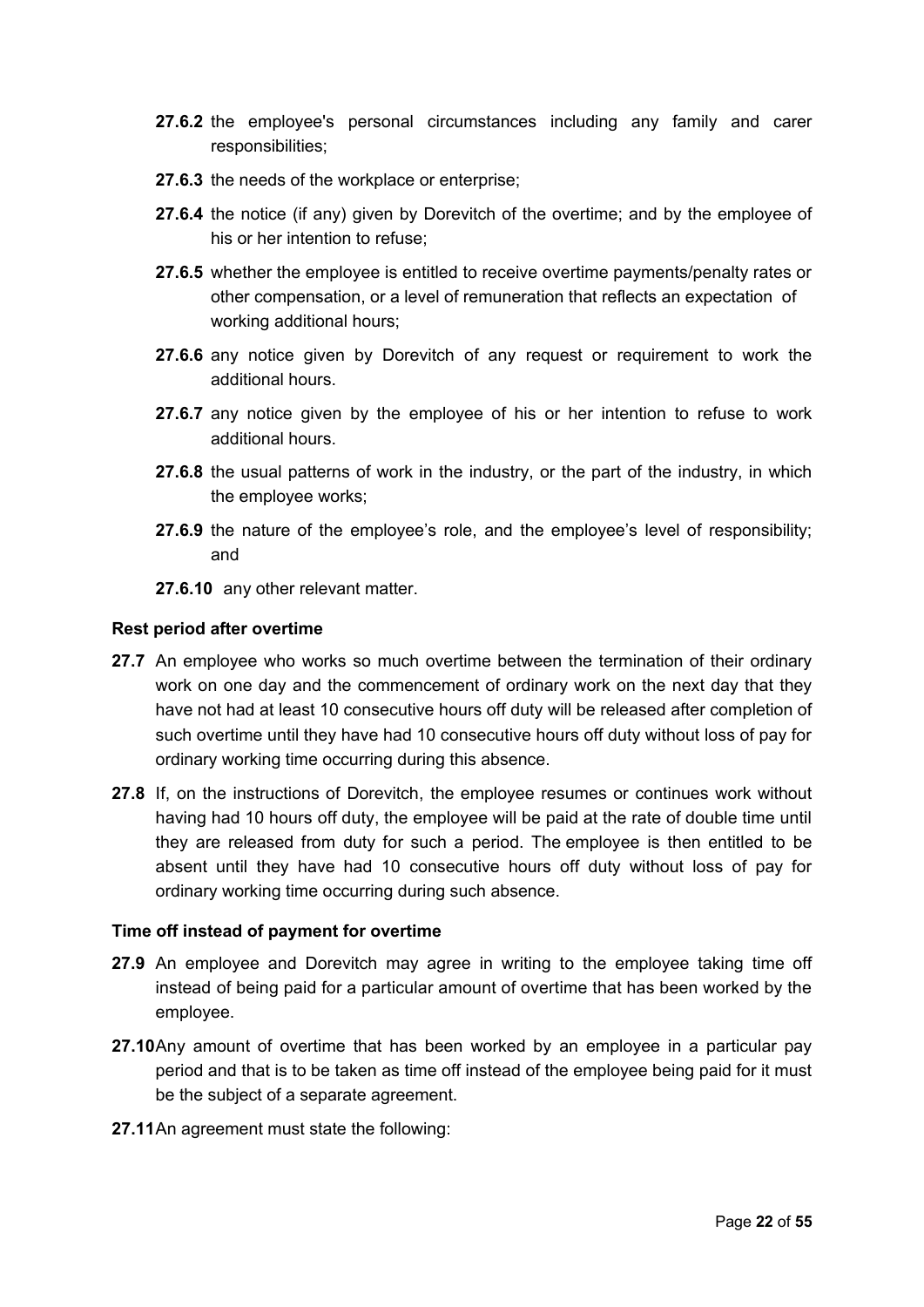- **27.11.1** the number of overtime hours to which it applies and when those hours were worked;
- **27.11.2** that Dorevitch and the employee agree that the employee may take time off instead of being paid overtime;
- **27.11.3** that if the employee requests at any time Dorevitch must pay the employee for overtime covered by the Workplace Determination but not taken as time off at the overtime rate applicable to the overtime worked; and
- **27.11.4** that any payment mentioned in clause 27.11.3 must be paid in the next pay period following the request (subject to the request being made by the nominated payroll cut-off).
- **27.12**The period of time off that an employee is entitled to take is the same as the number of overtime hours worked at the overtime rate applicable to the overtime when worked. For example, by making an agreement under clause 27.9 an employee who worked 2 overtime hours (which were payable at time and a half) is entitled to 3 hours' time off.
- **27.13**Time off must be taken:
	- **27.13.1** within 6 months of the overtime being worked;
	- **27.13.2** at a time agreed by the employee and Dorevitch;
	- **27.13.3** if the time off is not taken within 6 months or at a time agreed between Dorevitch and the employee then it will be paid as overtime; and
	- **27.13.4** if the employee requests at any time to be paid for overtime covered by an agreement under clause 27.9 but not taken as time off, Dorevitch must pay the employee for the overtime in the next pay period following the request (subject to the request being made by the nominated payroll cut-off) at the overtime rate applicable to the overtime when worked.
- **27.14**Dorevitch must not exert undue influence or pressure on an employee to take time off instead of payment for overtime.
- **27.15**If on termination of employment, time off for overtime worked by the employee has not been taken, Dorevitch will pay the employee for overtime at the applicable overtime rate.

#### **Recall to work overtime**

- **27.16** An employee who is recalled to work overtime after leaving Dorevitch's premises will be paid for a minimum of three hours' work at the appropriate overtime rate.
- **27.17** An employee (other than a casual employee) who works so much recall between the completion of their rostered shift and the commencement of their next succeeding rostered period of duty that they would not have had at least 10 consecutive hours off duty between those times, will be released after completion of such recall worked until they have had ten consecutive hours off duty without loss of pay for rostered ordinary hours occurring during such absence.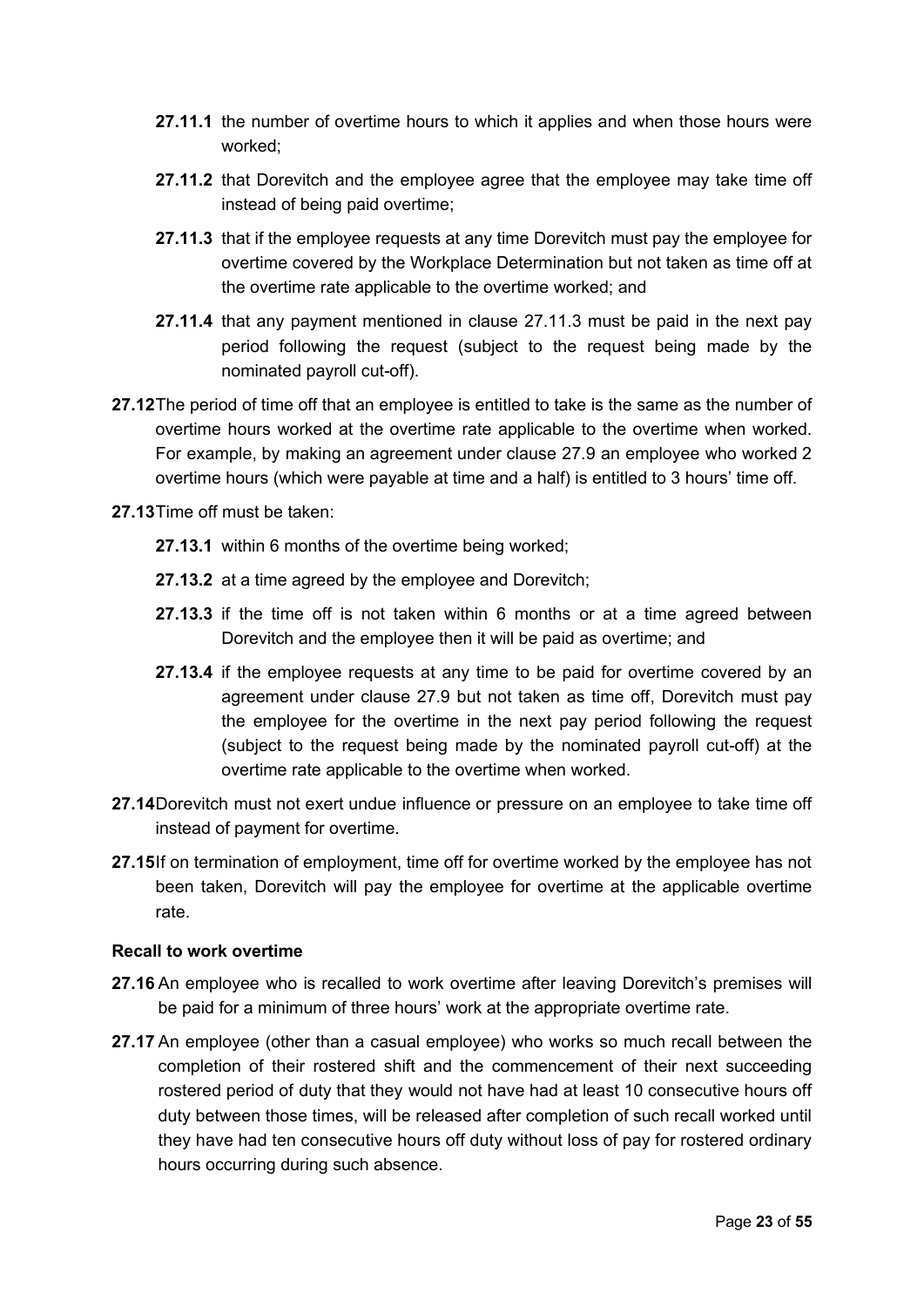- **27.18** Where an employee is recalled to duty between the hours of 6.00am and the commencement of their next rostered period of duty, having had at least 10 hours off duty immediately prior to that recall, such employee will be paid for the recall and be released after completion of such recall worked until he/she has had two consecutive hours off duty without loss of pay for rostered ordinary hours occurring during such absence.
- **27.19** If on the instructions of Dorevitch such an employee resumes or continues work without having ten consecutive hours off duty they will be paid at the rate of double time until they are released from duty for such a rest period and the employee will then be entitled to be absent until they have had the prescribed break specified without loss of pay for rostered ordinary hours occurring during such an absence.
- **27.20** No employee will present for duty on a voluntary basis, unless they have had 10 consecutive hours off duty.
- **27.21** The on call payment will be as per Schedule C per 12 hour period or part thereof.
- **27.22** The on call payment will be as per Schedule C per 12 hour period or part thereof for work completed on a Sunday or public holiday.
- **27.23** In the event an employee is further recalled within the 3 hour payment period, no additional payment will be made.
- **27.24** In the event of an employee finishing any period of overtime when reasonable means of transport are not available for the employee to return to their place of residence, Dorevitch will provide adequate transport free of cost to the employee.

#### **Rest break during overtime**

**27.25** An employee working overtime will take a paid rest break of 20 minutes after each four hours of overtime worked if required to continue work after the break.

#### **28. HIGHER DUTIES**

- **28.1** An employee engaged in any duties carrying a higher wage rate than the classification in which they are ordinarily employed in any one day or shift will be paid at the higher wage rate for:
	- **28.1.1** the time so worked for two hours or less; or
	- **28.1.2** a full day or shift where the time so worked exceeds two hours.

#### **29. HOURS OF WORK**

**29.1** The ordinary hours of work for a full time employee will be 76 hours per fortnight, which may be worked in rostered shifts of up to 7.6 hours or by agreement up to 10 hours.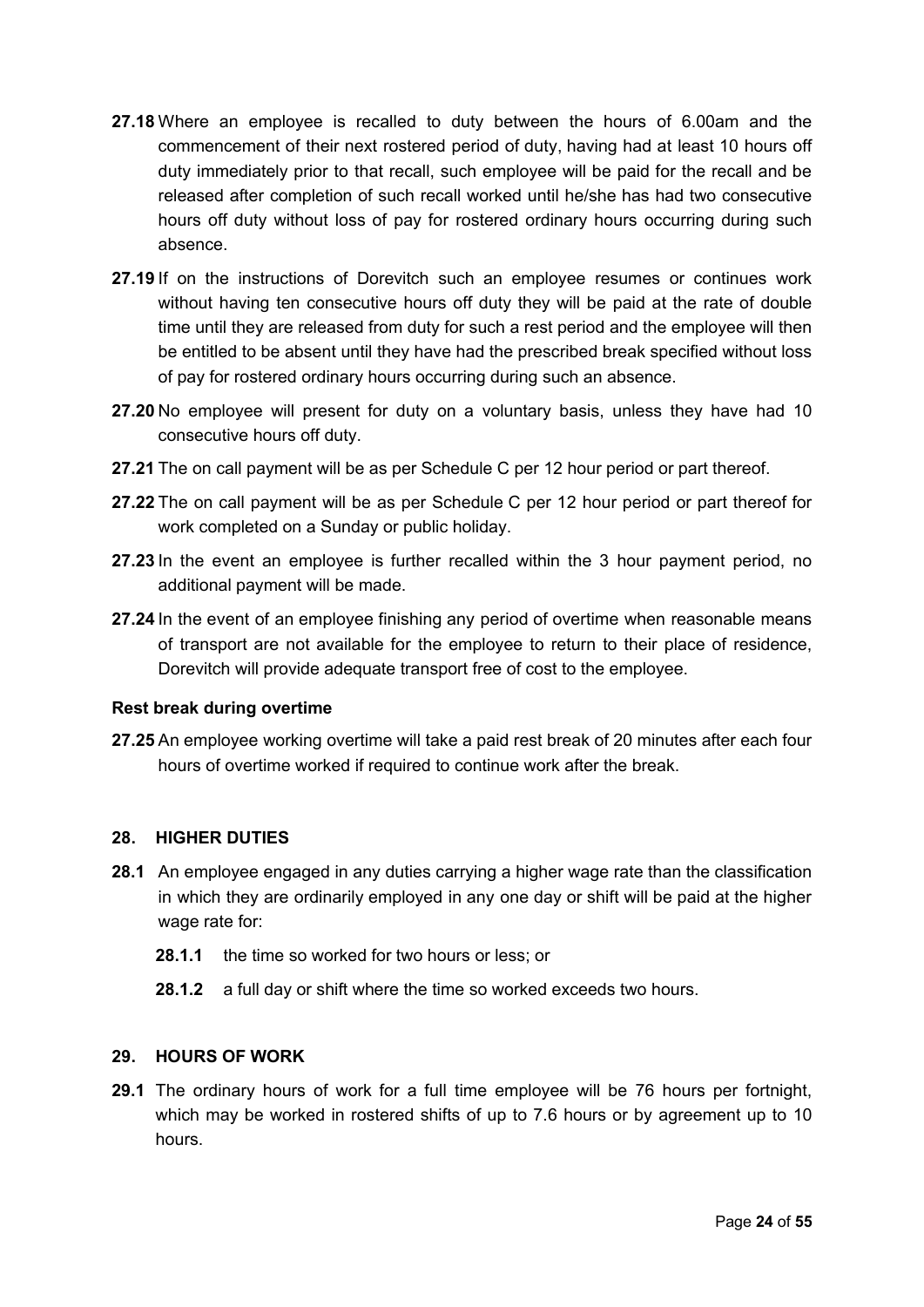- **29.2** There will be a minimum break of 8 hours between periods of rostered ordinary hours of duty.
- **29.3** All employees will be guaranteed a minimum of 3 hours consecutive engagement.
- **29.4** Employees and their local managers may agree to arrangements that allow employees to work additional hours, which can be stored and taken at a future time as leave where workload allows.
- **29.5** This will include the following:
	- **29.5.1** Individual staff may accrue up to 5 days by agreement
	- **29.5.2** Accrued leave must be taken within 28 days of accrual. If this is not possible, the employee may elect to either take it as an alternate agreed time or be paid out
	- **29.5.3** Accrued hours will be taken as leave or paid out at the applicable Workplace Determination rate for the time the additional work was performed.
- **29.6** Leave loading is not applicable to leave taken under this clause.
- **29.7** Part time employees may at their discretion undertake work that is in addition to their normal rostered shifts at times when they are not rostered for their normal duties. These 'additional hours' will be undertaken in accordance with the following conditions and arrangements:
	- **29.7.1** an employee must not work more than 76 ordinary hours per fortnight and 152 ordinary hours per four week period;
	- **29.7.2** an employee must not work more than 7.6 ordinary hours in one shift. However, an employee may work up to 10 ordinary hours in one shift by agreement;
	- **29.7.3** an employee will indicate their desire to work 'additional hours' by recording their name on a list of staff available to work 'additional duties' in the next roster period.
- **29.8** The employee may withdraw the request referred to in clause 29.7.3 by providing Dorevitch with seven days' notice in writing prior to the distribution of rosters for the relevant period.
- **29.9** Where Dorevitch directs an employee to work more than 6 consecutive periods of ordinary duty without 24 hours off duty, the employee will be paid for the seventh and any further consecutive period of ordinary duty worked at the rate of treble time until they have been given 24 hours off duty.

### **30. SPAN OF HOURS**

Unless otherwise stated, the ordinary hours of work for a day worker will be worked between 6.00 am and 7.00 pm Monday to Friday.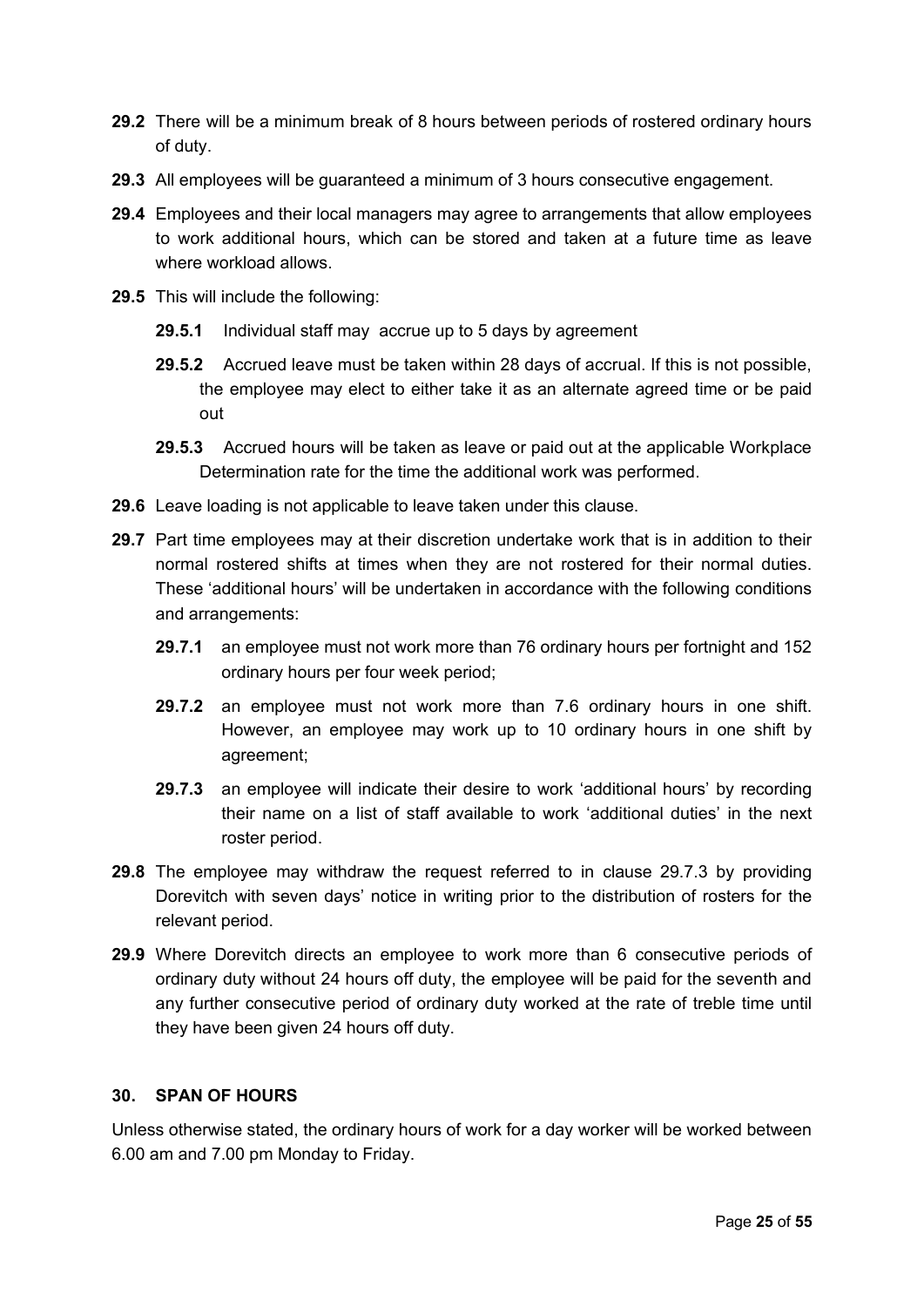#### <span id="page-25-0"></span>**31. DAYLIGHT SAVINGS**

- **31.1** If an employee works on a shift during which time changes because of the introduction or cessation of daylight saving, the employee will be paid for the actual hours worked at the ordinary rate of pay (including any shift penalties or allowances normally payable in respect of this shift).
- **31.2** No overtime is payable for the additional hour worked because of daylight saving.

## **32. ROSTERING ARRANGEMENTS**

- **32.1** A roster of at least fourteen days' duration setting out employees' daily ordinary working hours, commencing and finishing times and meal intervals will be posted at least fourteen days before it comes into operation in each work location and where it may be readily seen by such employees.
- **32.2** Ordinary hours will be worked in shifts of up to 7.6 hours in length. However, by agreement, employees can work their ordinary hours in shifts of up to 10 hours in length.
- **32.3** Dorevitch acknowledges the need of employees to balance work and family commitments. Some employees prefer to work their contracted hours in a nonstandard manner to achieve this.
	- **32.3.1** Employees who work less than 5 hours per shift may elect to work an additional shift in the same calendar day provided that the total hours worked in those two shifts do not exceed 10 hours.
	- **32.3.2** At the employee's request and in order to add more flexibility to the existing roster, Dorevitch and the employee may agree to a roster that achieves this and does not attract any additional penalty payments.
	- **32.3.3** The employee may request these arrangements in writing to their line manager.
	- **32.3.4** Dorevitch reserves the right to refuse such a request should it not fit with the rostering pattern and service requirements of the business.
	- **32.3.5** Overtime will only apply where the total hours worked for the day under clause 23 are in excess of 10 hours.
- **32.4** Dorevitch Pathology and an individual employee may, by mutual agreement, fix a roster that operates in lieu of the ordinary rostering arrangements in order to assist the employee balance work and family commitments. Such an agreement shall be recorded in writing, and is terminable on the provision of reasonable notice.
- **32.5** Where it can be so arranged, Dorevitch will roster employees in such a manner that provides full time employees at least 2 consecutive days off duty in any 1 week, unless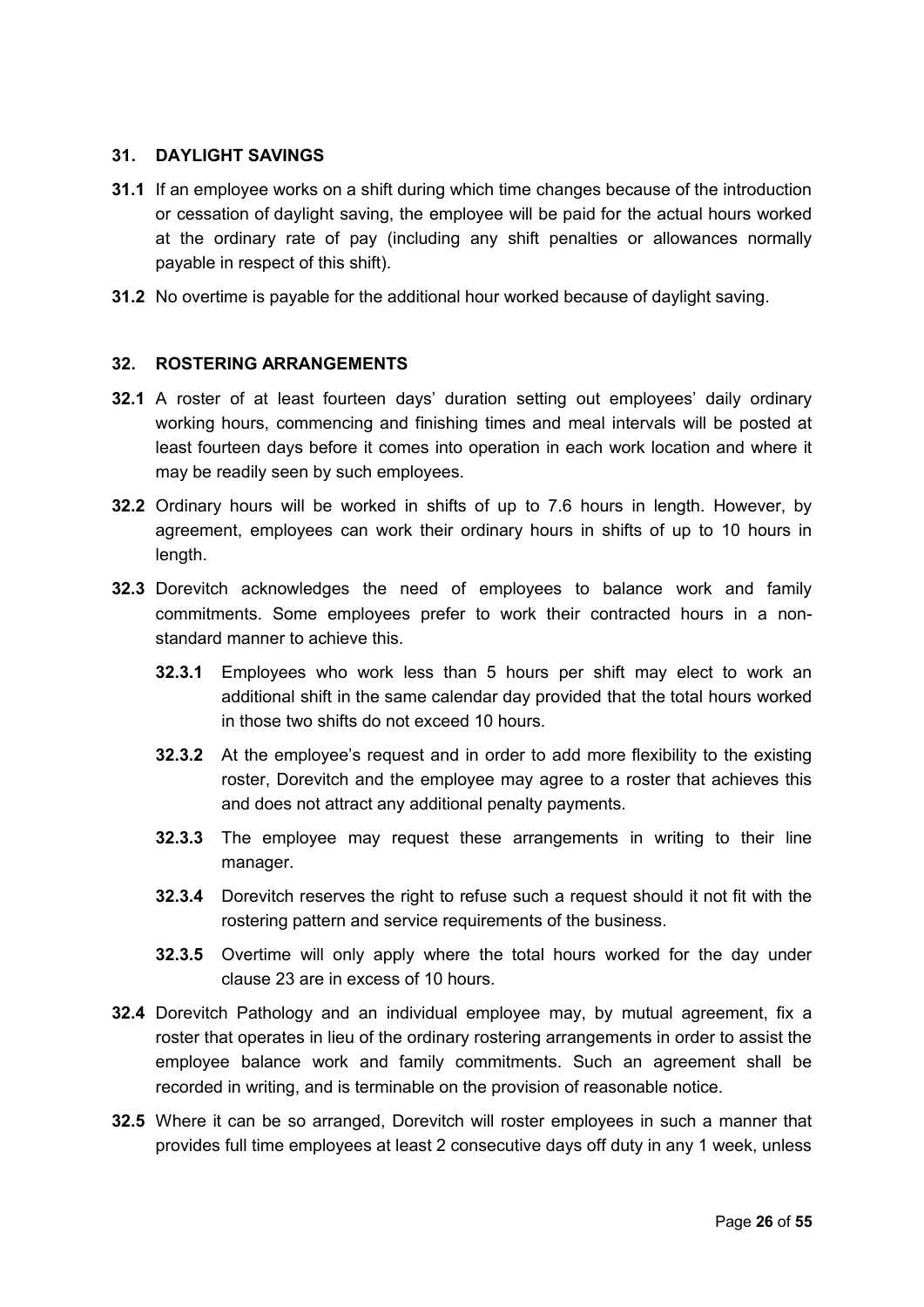otherwise agreed between with the employee or required by Dorevitch due to genuine operational reasons.

**32.6** As at the date of the Workplace Determination, any newly appointed part time employee will have at least 2 consecutive days off duty in a fortnightly roster unless requested in writing by the employee during the course of their employment.

## **33. TRANSITIONAL PROVISION REGARDING TWO CONSECUTIVE DAYS OFF – PART-TIME EMPLOYEES**

- **33.1** On commencement of the Workplace Determination, existing part-time employees can request to amend their roster to provide 2 consecutive days off in a fortnightly roster. Such request will not be unreasonably refused. If this results in a reduction in the employee's contracted hours, any agreed variation will not entitle the employee to a partial redundancy. However, if additional hours/shifts become available, the employee will be offered those additional hours on an ongoing basis, to compensate for the previously agreed variation.
- **33.2** Where an existing part-time employee requests to amend their roster to provide 2 consecutive days off, however, does not wish to reduce their contracted hours of work, the employee can defer the commencement of the variation until such time as there are suitable vacant hours/shifts available to facilitate the 2 consecutive days off with no reduction in hours. Where additional hours/shifts become available to enable 2 consecutive days off in a fortnightly roster, the employee will be offered those additional hours.

## **Illustrative example:**

An existing part-time employee works 12 days a fortnight, Monday to Saturday, 4 hours each day. On the commencement of the Workplace Determination, the employee wants 2 consecutive days off in a fortnight, however doesn't want to reduce their contracted hours. No other shifts or hours are available at the worksite or surrounding areas. The employee notifies Dorevitch of their desire to be rostered with 2 consecutive days off in a fortnight should additional hours become available without causing a reduction in their contracted hours. In the interim, the employee continues to work their existing pattern of work. 3 months later, when a vacant 4 hour shift arises on a Monday at their workplace, Dorevitch notifies the employee and they agree to work 11 days over the fortnight with an 8 hour shift every second Monday, and 4 hour shifts on the remaining days. The employee's roster is now changed to provide 2 consecutive days off in a fortnight.

**33.3** Dorevitch is committed to maximising its permanent workforce. Dorevitch will always offer additional shifts in the first instance to its permanent part-time employees where employees have advised their availability in advance and it is practicable to do so. It will then offer additional shifts to its casual employees where applicable.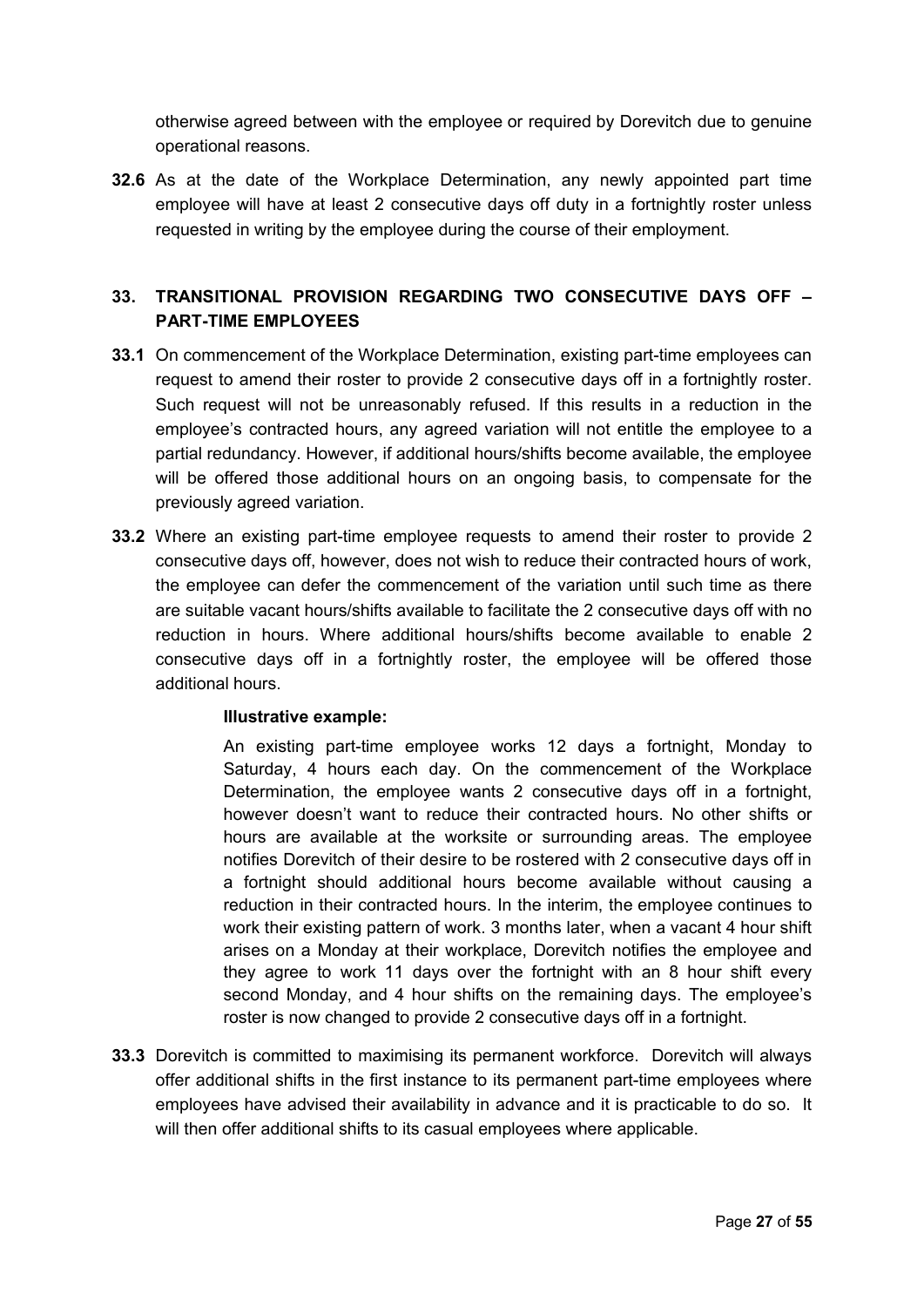- **33.4** All employees will be given 7 days' notice of roster changes except in the case of emergency or sickness, or as requested by an employee.
- **33.5** Where a change of roster is required by Dorevitch, without 7 days' notice, and not by request or agreement by the employee, the employee will be paid a change of roster allowance as per Schedule C.

#### <span id="page-27-1"></span>**34. SATURDAY AND SUNDAY WORK**

- **34.1** For all ordinary hours worked between midnight Friday and midnight Sunday, a day worker will be paid their ordinary hourly rate and an additional 50% loading.
- **34.2** A casual employee who works on a Saturday or Sunday will be paid a loading of 75% for all time worked instead of the casual loading of 25%.

#### <span id="page-27-0"></span>**35. MEAL AND REST BREAKS**

| <b>Hours worked</b>               | Rest break (paid)             | Meal break (unpaid)                                                   |  |
|-----------------------------------|-------------------------------|-----------------------------------------------------------------------|--|
| Four hours and up to six<br>hours | One ten minute rest<br>break  | Meal break after 5 hours                                              |  |
| Six hours or greater              | Two ten minute rest<br>breaks | One meal break of at least 30 minutes<br>but not more than 60 minutes |  |

**35.1** Meal and rest breaks are as per the table below.

#### **Meal breaks**

- **35.2** An employee who works in excess of five hours will be entitled to an unpaid meal break of not less than 30 minutes and not more than 60 minutes.
- **35.3** The time of taking the meal break may be varied by agreement between Dorevitch and the employee.
- **35.4** Each employee on night duty who is not relieved from duty (and on call) during the rostered meal interval will be granted a meal interval of not less than 20 minutes to be commenced after completing three hours and not more than five hours of duty. Such time to be counted as time worked.
- **35.5** The above crib time arrangement may also be adopted in any case where there is mutual agreement between Dorevitch and the employee.

#### **Tea breaks**

**35.6** Every employee will be entitled to a paid 10 minute tea break in each 4 hours worked or part thereof greater than 2 hours, at a time to be agreed between Dorevitch and the employee.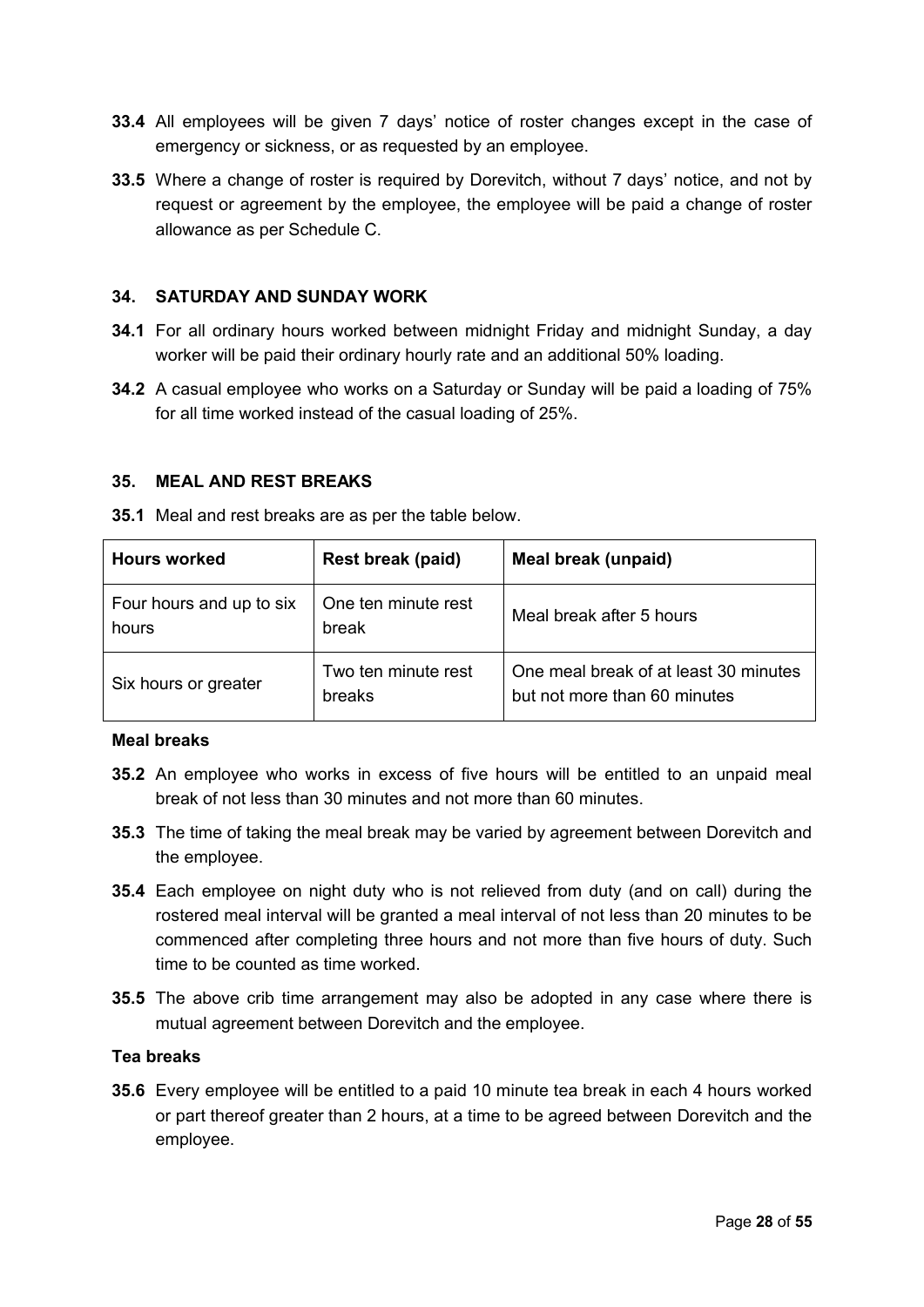- **35.7** Subject to agreement between Dorevitch and the employee, such breaks may alternatively be taken as 1 x 20 minute tea break.
- **35.8** Tea breaks will count as time worked.

#### **36. SHIFTWORK**

**36.1** Shiftwork is worked, and shift penalties are paid, in accordance with the table below:

| Shift                                                                                                        | <b>Amount</b>                          |
|--------------------------------------------------------------------------------------------------------------|----------------------------------------|
| Afternoon Shift/Morning Shift                                                                                |                                        |
| Rostered hours of ordinary duty finish<br>between 7.00pm and 8.00am or commence<br>between 7.00pm and 6.00am | the amount set in Schedule C per shift |
| <b>Night Shift</b>                                                                                           |                                        |
| Rostered hours of ordinary duty finish the<br>day after commencing or after midnight and<br>before 5.00am    | the amount set in Schedule C per shift |
| Permanent Night Shift                                                                                        |                                        |
| Working night shift for any period in excess<br>of 4 consecutive weeks                                       | the amount set in Schedule C per shift |

- **36.2** In the case of an employee who changes from working on one shift to working on another shift the time of commencement of which differs by four hours or more than from that of the first they shall be paid the Change of Shift allowance outlined in Schedule C for each such change in addition to any amounts payable.
- **36.3** Notwithstanding the above, the change of shift allowance is not payable:
	- **36.3.1** Where Dorevitch agrees to a request in writing made on behalf of one or more of their employees for changes in shifts.
	- **36.3.2** Where there is an intervening period of more than 48 hours off duty, inclusive of all leave, weekends, accrued days off, rostered days off and public holidays.
- **36.4** Where directed the following rate of payment shall be made where the Saturday or Sunday duty involves work performed by a worker of broken shifts outside:
	- **36.4.1** a spread of nine hours from the time of commencing work will be paid at time and three-quarters,
	- **36.4.2** a spread of twelve hours from the time of commencing work will be paid at double time.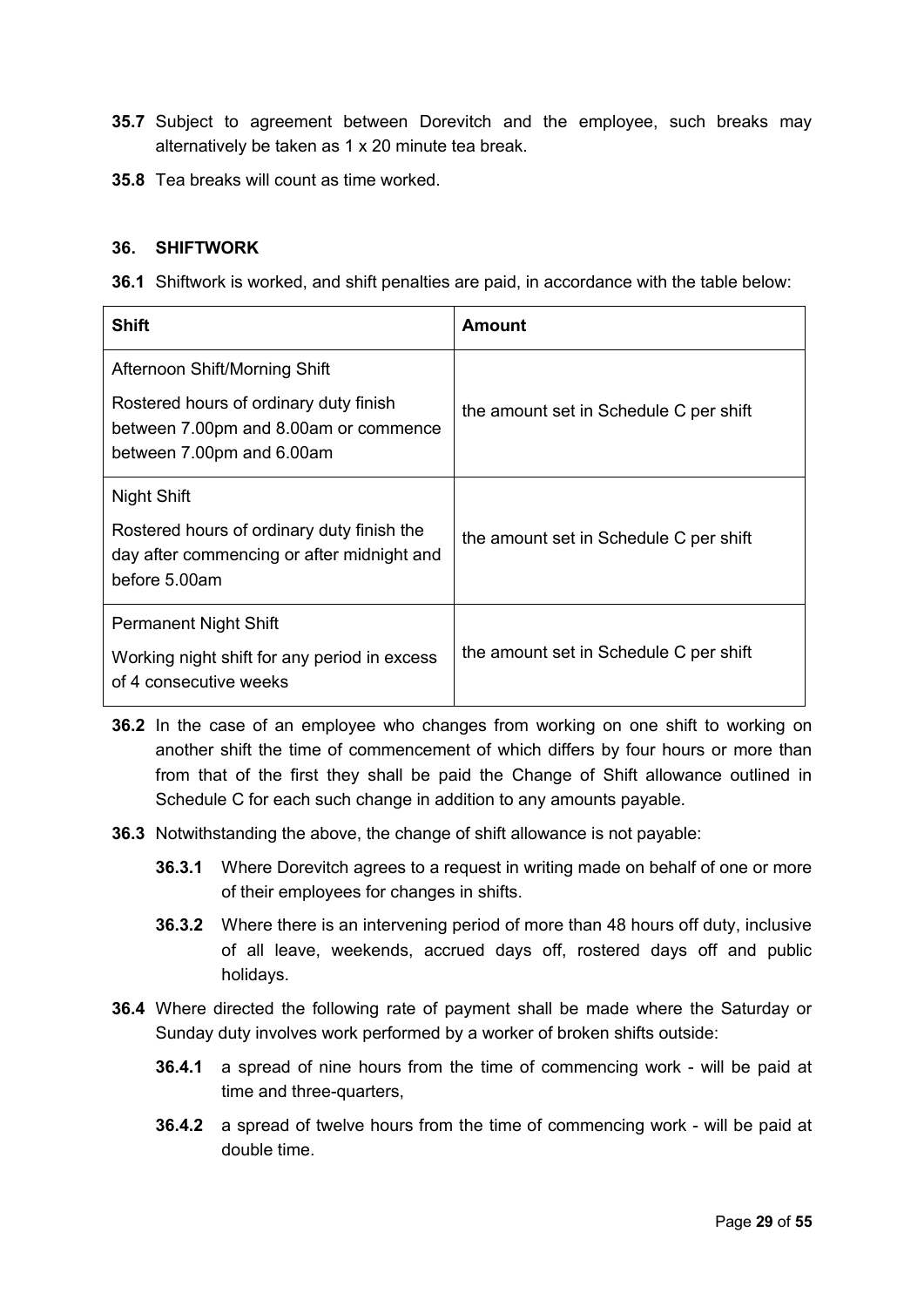#### **37. ANNUAL LEAVE**

**37.1** Annual leave is provided for in the NES. This clause contains additional provisions.

#### **Basic entitlement**

- **37.2** An employee (other than a casual employee) is entitled to 4 weeks annual leave for each year of service with Dorevitch.
- **37.3** An employee engaged as a registered nurse (other than a casual employee) is entitled to 5 weeks annual leave for each year of service with Dorevitch.
- **37.4** Part-time employees will be entitled to annual leave on a pro rata basis. Where the ordinary hours for a part-time employee have varied during the period of accrual, the average ordinary hours will be used to determine the employee's annual leave entitlement.
- **37.5** An employee's annual leave accrues progressively during a year of service according to the employee's ordinary hours of work, and accrues from year to year.

#### **Additional Week's Annual Leave**

- **37.6** An employee who works for 4 or more ordinary hours on 10 or more occasions falling on a weekend in a year is entitled to an additional week's annual leave on the same terms and conditions.
- **37.7** Employees who meet the requirements of clause 37.6 will be considered shiftworkers for the purpose of the additional annual leave provided for in the NES.
- **37.8** Where an employee would ordinarily fit the requirements of clause 37.6 above and whose employment is terminated for any reason, will be paid in addition to any other amounts due to the employee, the pro rata amount of the additional weeks' annual leave (if not otherwise accrued).

#### **Taking of annual leave**

- **37.9** Annual leave will be taken at a time or times as agreed between Dorevitch and the employee. Where an employee requests a period of annual leave, agreement will not be unreasonably withheld by Dorevitch.
- **37.10**Dorevitch will respond to an employee's written request for annual leave within 14 days of the request being made. In the event that the request for annual leave is not agreed to by Dorevitch reasons will be given in writing.
- **37.11**Where a public holiday occurs during a period when an employee is on annual leave, the employee is taken not to be on annual leave on that public holiday.
- **37.12**If the period during which an employee takes paid annual leave includes a period of any other leave (other than unpaid parental leave) under the Workplace Determination, the employee is taken not to be on paid annual leave for the period of that other leave or absence**.**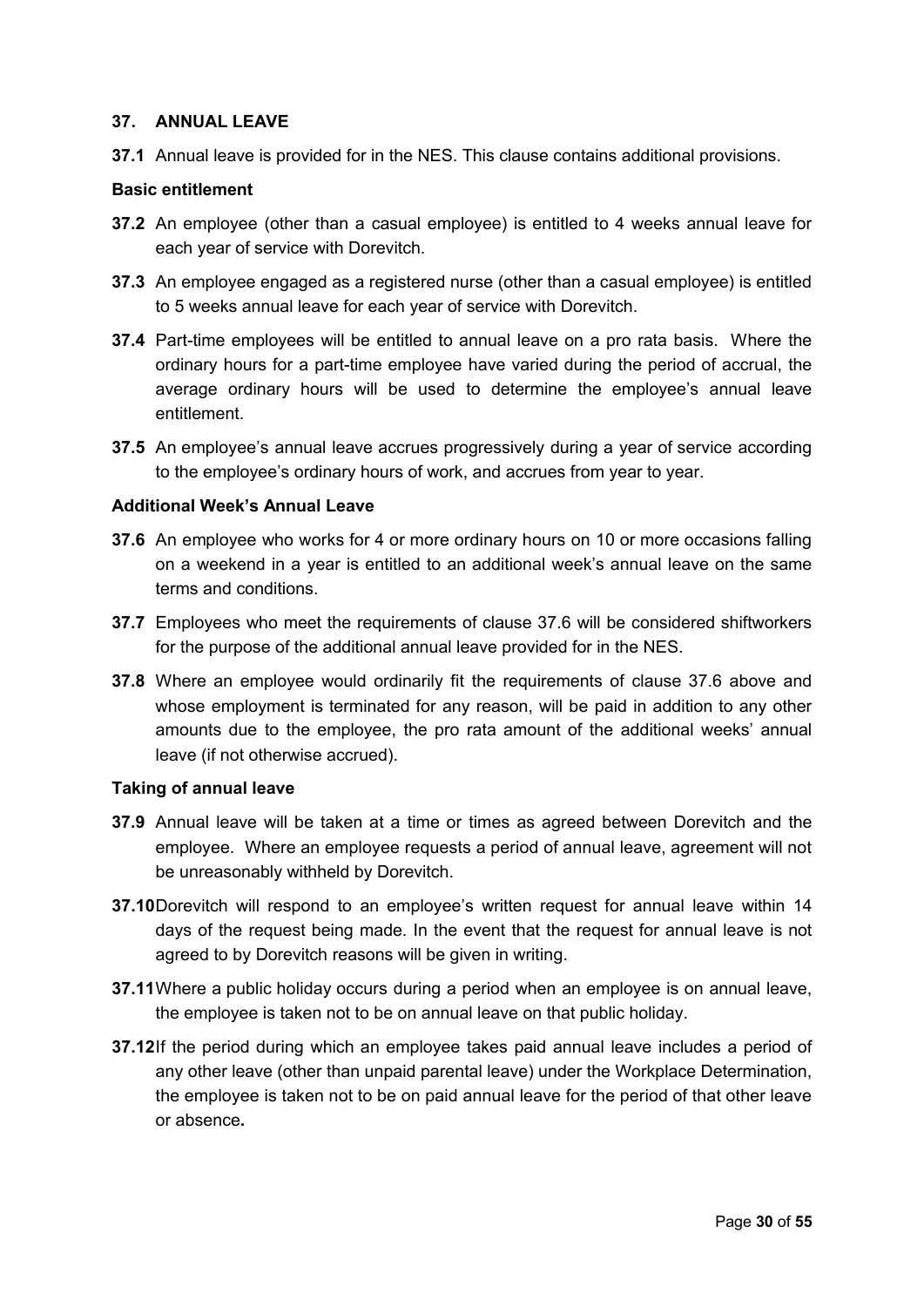### **Payment for annual leave**

- **37.13**If an employee takes a period of paid annual leave, Dorevitch must pay the employee their ordinary pay for the period of leave so taken.
- **37.14**'Ordinary pay', for the purposes of this clause, means remuneration for the employee's weekly number of hours during the period of leave taken, calculated at the ordinary time rate of pay.
- **37.15**If, when the employment of an employee ends, the employee has an accrued annual leave entitlement, Dorevitch must pay the employee the amount that would have been payable to the employee had they taken the period of accrued annual leave.

#### **Annual Leave Loading**

- **37.16**In addition to the ordinary pay, when taking annual leave employees will receive either:
	- **37.16.1** shift work premiums, according to the roster or projected roster (where applicable); and
	- **37.16.2** Saturday and Sunday premiums, according to the roster or projected roster (where applicable); or
	- **37.16.3** annual leave loading equal to 17.5% of his or her wage, for his or her normal weekly hours, calculated at the ordinary time rate of pay;

whichever is the higher.

#### **Annual leave in advance**

- **37.17**Annual leave may be taken in advance, by mutual agreement between Dorevitch and the employee.
- **37.18**Where annual leave has been taken in advance by an employee and:
	- **37.18.1** the employment of the employee is terminated before he or she has completed the sufficient service to accrue the leave taken in advance; then
	- **37.18.2** Dorevitch will be entitled to deduct the amount of such excess from any remuneration payable to the employee upon termination of employment.

#### **Cashing out of annual leave**

- **37.19**Paid annual leave must not be cashed out except in accordance with an agreement under this clause.
- **37.20**Each cashing out of a particular amount of paid annual leave must be the subject of a separate agreement.
- **37.21**Annual leave may only be cashed out by an employee in conjunction with the employee agreeing to take at least one weeks' annual leave within a four month period of the cashing out.
- **37.22**Dorevitch and an employee may agree in writing to the cashing out of a particular amount of accrued paid annual leave by the employee.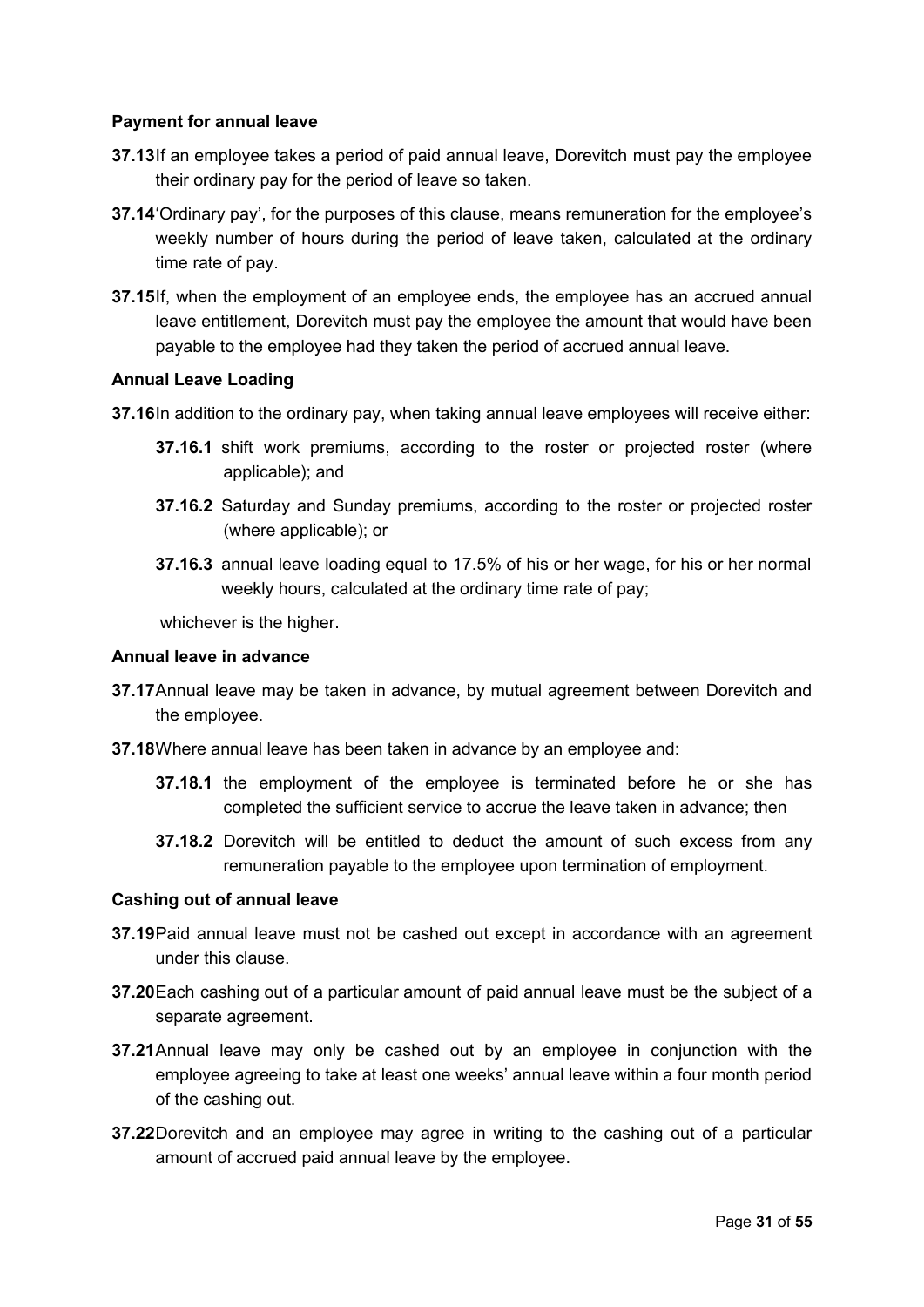**37.23**The agreement under this clause must:

- **37.23.1** state the amount of leave to be cashed out and the payment to be made to the employee for it;
- **37.23.2** state the date on which the payment is to be made; and
- **37.23.3** be signed by Dorevitch and the employee and, if the employee is under 18 years of age, by the employee's parent or guardian.
- **37.24**The payment must not be less than the amount that would have been payable had the employee taken the leave at the time the payment is made.
- **37.25**An agreement under this clause must not result in the employee's remaining accrued entitlement to paid annual leave being less than 4 weeks (or 5/6 weeks if a shiftworker).
- **37.26**Dorevitch must keep a copy of any agreement under this clause as an employee record.

#### **Closure**

- **37.27**Where Dorevitch intends to temporarily close or reduce establishment size for purpose of allowing annual leave then Dorevitch will give 4 weeks' notice of that intention to any employee affected by this provision.
- **37.28**Any employee who at the date of closing is entitled to annual leave will commence annual leave from the date of closing.
- **37.29**Any employee who at the date of closing is not entitled to annual leave will be given leave without pay from the date of closing.

#### **Excessive leave accruals: general provision**

- **37.30**An employee has an excessive leave accrual if the employee has accrued more than:
	- **37.30.1** 8 weeks' paid annual leave (or 10 weeks' annual leave if a registered nurse); or,
	- **37.30.2** for shift workers as defined, 10 weeks' paid annual leave (or 12 weeks' annual leave if a registered nurse).
- **37.31**If an employee has an excessive leave accrual, Dorevitch or the employee may seek to confer with the other and genuinely try to reach agreement on how to reduce or eliminate the excessive leave accrual.

#### **Excessive leave accruals: direction by Dorevitch that leave be taken**

- **37.32**If Dorevitch has genuinely tried to reach agreement with an employee, but agreement is not reached (including because the employee refuses to confer), Dorevitch may direct the employee in writing to take one or more periods of paid annual leave.
- **37.33**However, such a direction by Dorevitch:
	- **37.33.1** is of no effect if it would result at any time in the employee's remaining accrued entitlement to paid annual leave being less than 6 weeks when any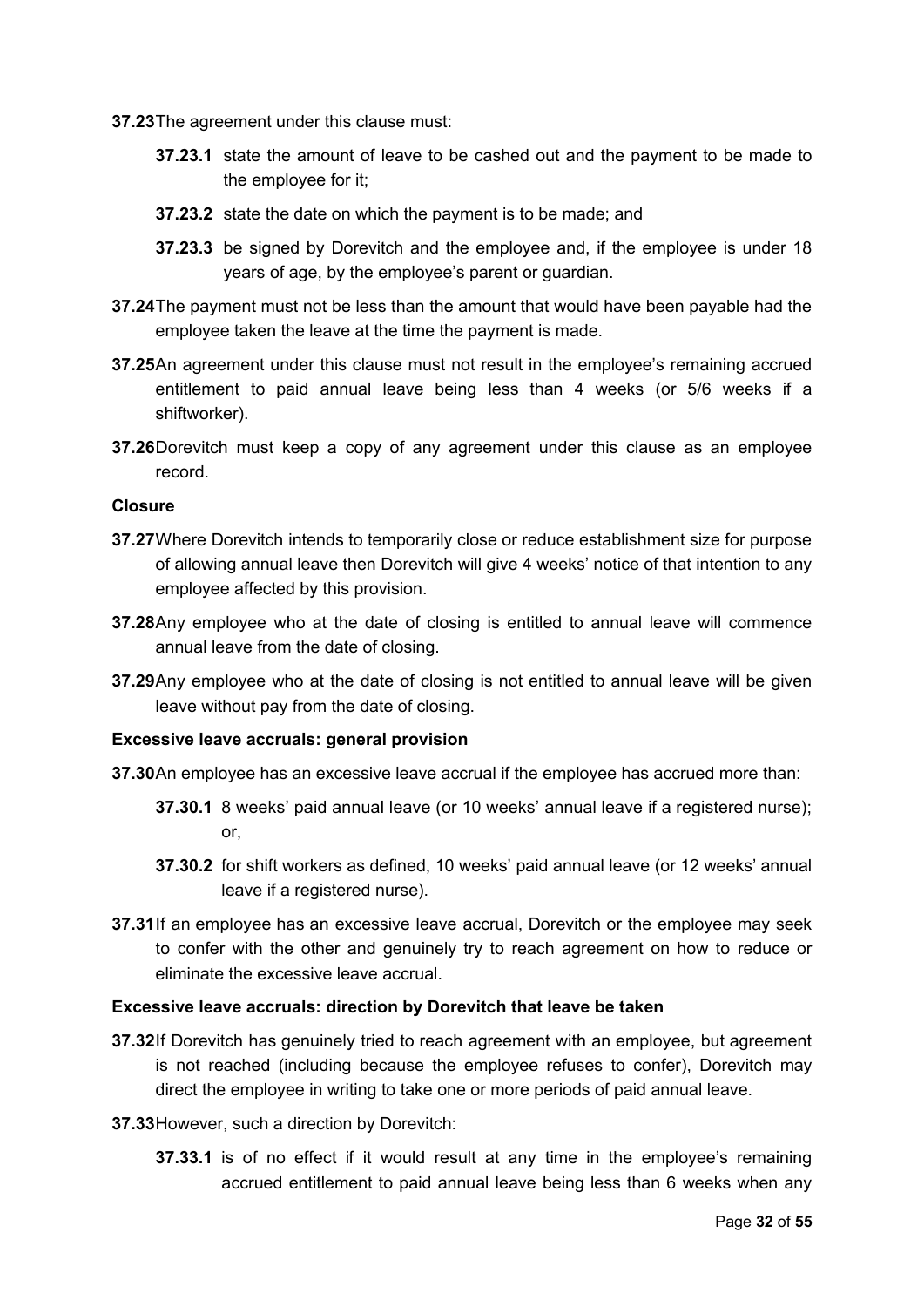other paid annual leave arrangements (or otherwise agreed by Dorevitch and employee) are taken into account; and

- **37.33.2** must not require the employee to take any period of paid annual leave of less than one week; and
- **37.33.3** must not require the employee to take a period of paid annual leave beginning less than 8 weeks, or more than 12 months, after the direction is given; and
- **37.33.4** must not be inconsistent with any leave arrangement agreed by Dorevitch and the employee.
- **37.34**The employee must take paid annual leave in accordance with a direction under clause 37.32 that is in effect.

#### **Excessive leave accruals: notice by an employee that leave be taken**

- **37.35**If an employee has genuinely tried to reach agreement with Dorevitch, but agreement is not reached (including because Dorevitch refuses to confer), the employee may give notice in writing to take one or more periods of paid annual leave.
- **37.36**However, an employee may only give a notice to Dorevitch to take leave if:
	- **37.36.1** the employee has had an excessive leave accrual for more than 6 months at the time of giving the notice; and
	- **37.36.2** the employee has not been given a direction that when any other paid annual leave arrangements are taken into account, would eliminate the employee's excessive leave accrual (including arrangements by agreement or directions to take excessive annual leave).
- **37.37** A notice given by an employee must not:
	- **37.37.1** if granted, result in the employee's remaining accrued entitlement to paid annual leave being at any time less than 6 weeks when any other paid annual leave arrangements are taken into account; or
	- **37.37.2** provide for the employee to take any period of paid annual leave of less than one week; or
	- **37.37.3** provide for the employee to take a period of paid annual leave beginning less than 8 weeks, or more than 12 months, after the notice is given; or
	- **37.37.4** be inconsistent with any leave arrangement agreed by Dorevitch and employee.
- **37.38**An employee is not entitled to request by a notice more than 4 weeks' paid annual leave (or 5 weeks' paid annual leave for a shiftworker) in any period of 12 months.

#### <span id="page-32-0"></span>**38. PUBLIC HOLIDAYS**

**38.1** Public holidays are provided for in the NES. This clause contains additional provisions.

#### **Entitlement**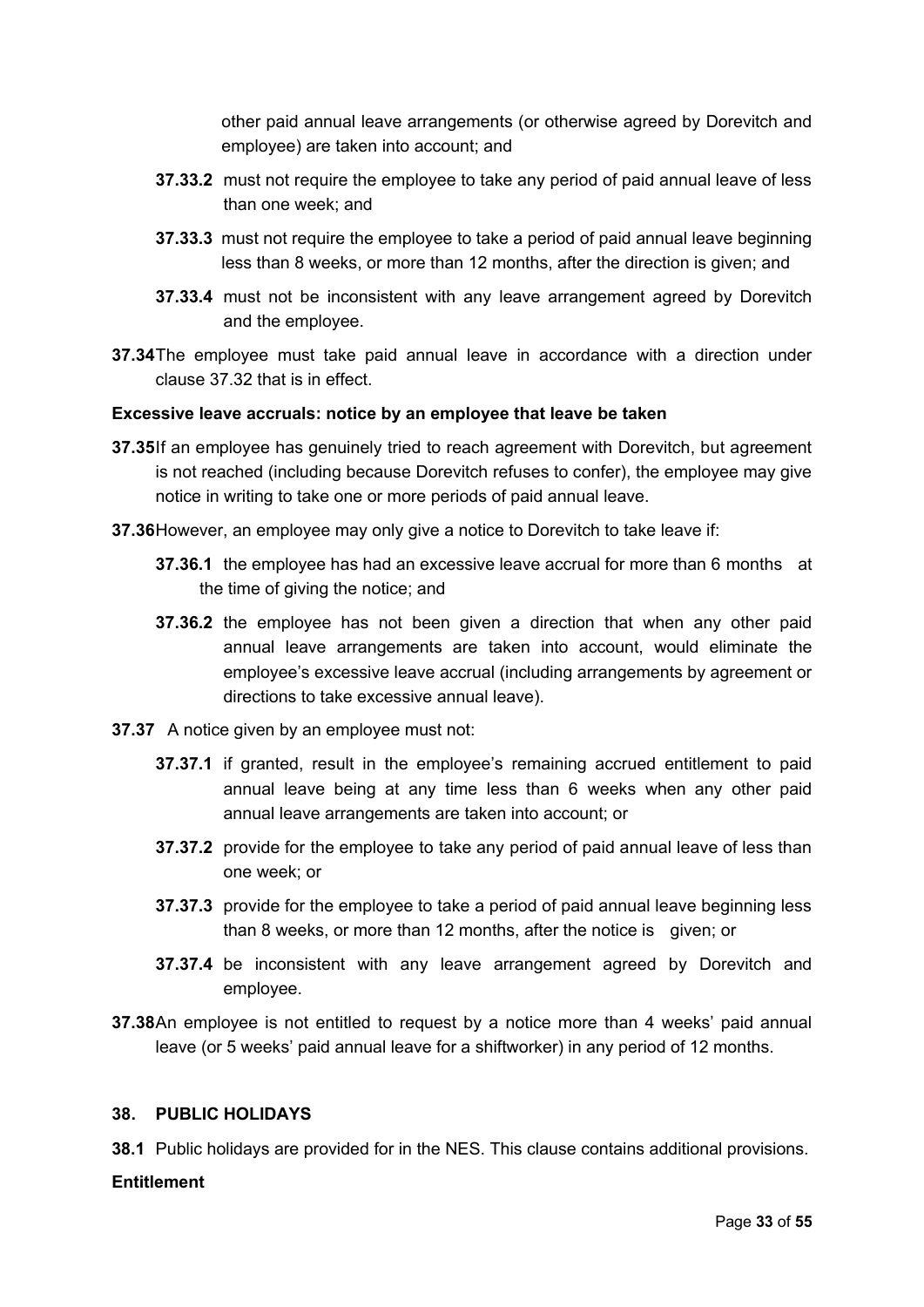- **38.2** An employee shall be entitled to holidays on the following days:
	- **38.2.1** New Year's Day, Good Friday, Easter Saturday, Easter Monday, Christmas Day and Boxing Day; and
	- **38.2.2** the following days as prescribed in the relevant States, Territories and localities: Australia Day, Anzac Day, Queen's Birthday and Eight Hours' Day or Labour Day; and
	- **38.2.3** Melbourne Cup Day or in lieu of Melbourne Cup Day, some other day as determined in a particular locality.

#### **Public holidays in lieu**

- **38.3** When Christmas Day is a Saturday or a Sunday, a holiday in lieu thereof shall be observed on 27 December.
- **38.4** When Boxing Day is a Saturday or a Sunday, a holiday in lieu thereof shall be observed on 28 December.
- **38.5** When New Year's Day or Australia Day is a Saturday or Sunday, a holiday in lieu thereof shall be observed on the next Monday.

#### **Public holiday penalty rate**

**38.6** If an employee works on a public holiday they shall be paid double time and a half for the time worked.

#### **Public holiday falling on a rostered day off**

**38.7** If the public holiday falls on the employee's rostered day off, he or she will be entitled to one and a half ordinary day's pay or, if the employee and Dorevitch so agree:

**38.7.1** the employee may take one day off within four weeks of the public holiday; or

**38.7.2** have one day added to his or her annual leave.

#### **Public Holidays and Part Time Employees**

**38.8** A part-time employee who is ordinarily not required to work on the day of the week on which a particular holiday is observed shall not be entitled to any benefit for any such public holiday unless they are required to work on the public holiday.

#### **Easter Saturday**

**38.9** An employee who works on Easter Saturday will be paid double time and a half for the time worked. An employee who does not work on Easter Saturday will not be entitled to receive payment for that day.

#### **Substitution**

**38.10**Dorevitch and an employee may, by agreement, substitute another day for a public holiday.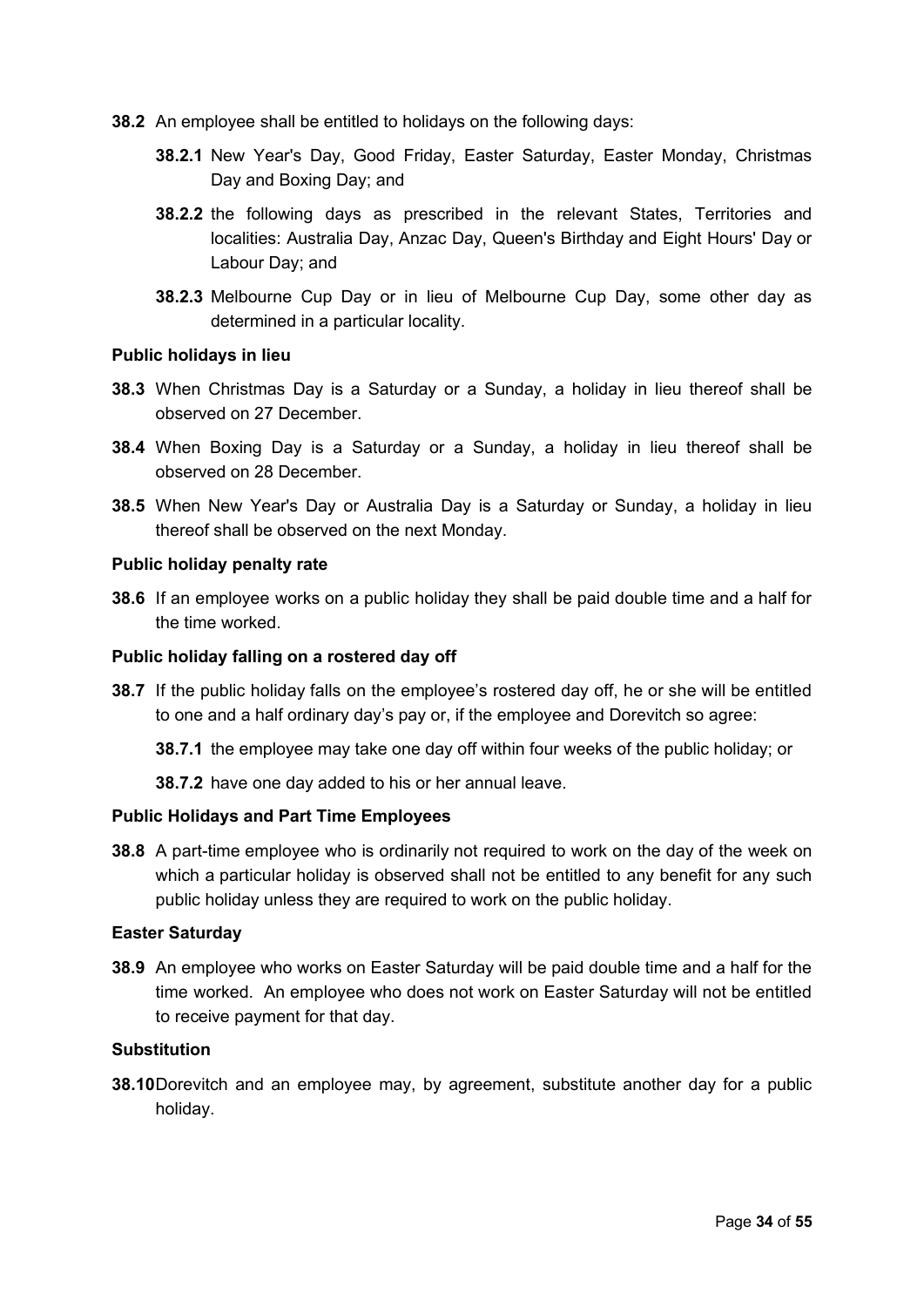#### **Cross Border Issues**

**38.11**In recognition of the special cross border circumstances relating to the Albury Laboratory on the NSW Labour Day holiday, staff will be paid double time and a half for the hours worked (at the appropriate rate).

#### <span id="page-34-0"></span>**39. PERSONAL/CARER'S LEAVE**

- **39.1** Full time and part time employees are entitled to personal leave in accordance with the NES. Full time and part time employees are also entitled to personal leave under this clause to the extent that it provides a greater benefit than the NES. The leave benefits in this clause are inclusive of, and not in addition to, any entitlement to personal leave under the NES arising in respect of the same circumstances.
- **39.2** Personal leave may be taken by an employee due to their own illness/injury (sick leave). Personal leave can also be taken by the employee to provide care or support to a member of the employee's immediate family or a member of the employee's household, who requires care or support because of a personal illness or injury of the member or an unexpected emergency affecting the member (carer's leave).
- **39.3** An immediate family member for leave purposes is defined as a spouse or partner (including a former spouse or partner, a de facto spouse or partner, a former spouse or de factor partner) of the employee. A de facto spouse or de facto partner means a person who lives with the employee as his or her partner on a bona fide domestic basis and a child or adult child (including an adopted child, a step child or an ex-nuptial child), parent, grandparent, grandchild or sibling of the employee or spouse of the employee.
- **39.4** The provisions of clauses 39.1 and 39.2 are subject to the condition that illness is certified by a legally qualified medical practitioner (or a statutory declaration signed by an employee shall be deemed to be satisfactory evidence of sickness) and evidence thereof, if required by Dorevitch, is produced within three days of such a request.
- **39.5** For the purpose of certifying leave through illness Dorevitch will accept certificates from the following practitioners where they are registered to practice by the relevant state authorities: medical practitioners, clinical psychologists and dentists.
- **39.6** An employee may be absent through sickness for one day without furnishing evidence of such sickness on not more than three occasions in any one year of service, provided that where an employee is rostered to work on a public holiday and fails to do so through sickness, they shall not be entitled to sick leave under this clause unless they furnish evidence of such sickness within three days of their return to work.
- **39.7** If the period during which an employee takes paid annual leave includes a period of any other leave (other than unpaid parental leave), the employee is taken not to be on paid annual leave for the period of that other leave of absence when evidence has been provided in accordance with clauses 39.4, 39.5 and 39.6.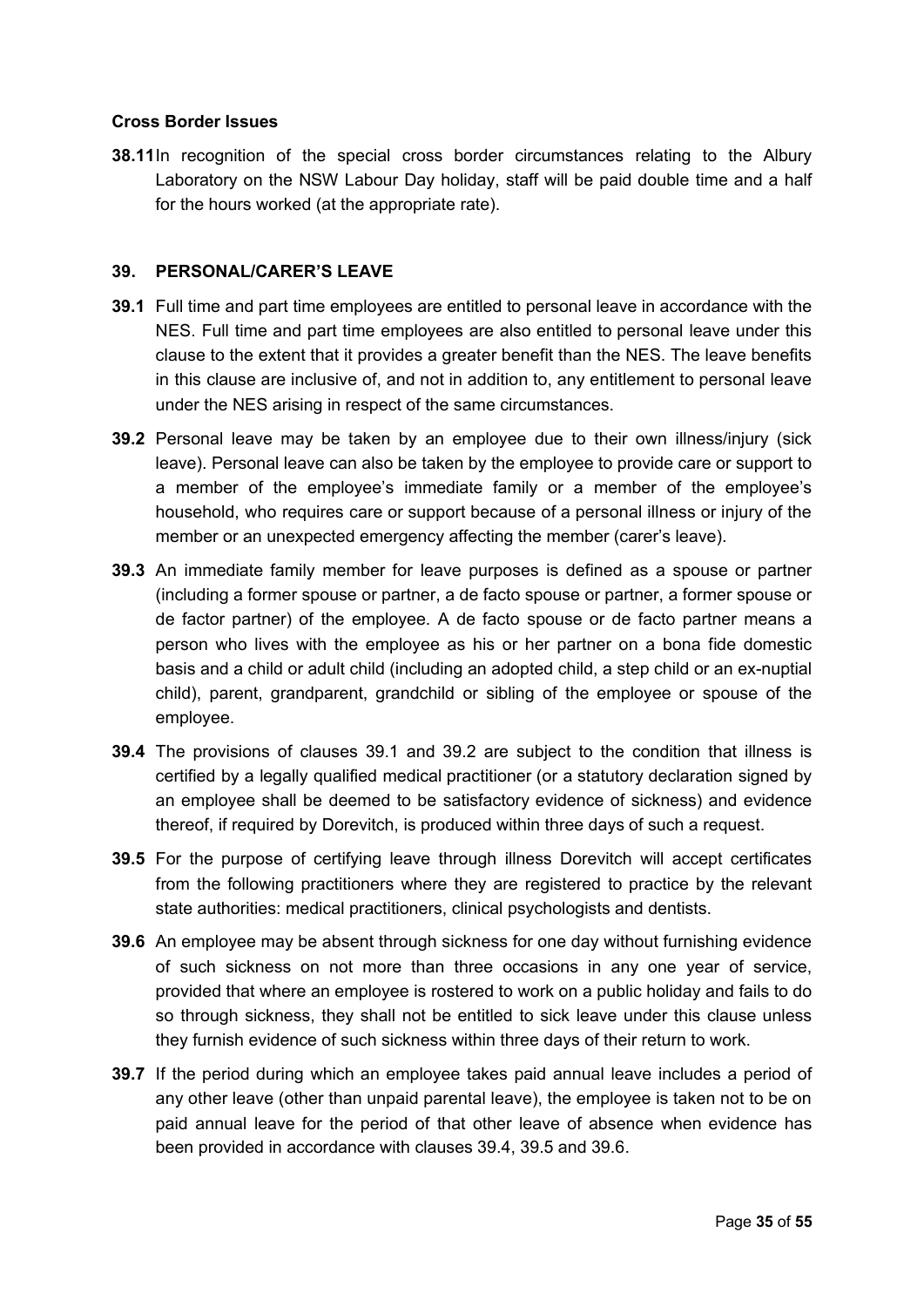- **39.8** Payment for personal/carer's leave will be inclusive of any higher qualifications allowance payable to the employee.
- **39.9** Where an employee is directed not to attend work due to a serious infectious outbreak or having contracted an infectious illness from clients in the course of employment, they will not be required to use personal leave, but will be paid ordinary hours of work for the duration of the absence.
- **39.10**Personal leave is accrued based on length of service as follows:
	- **39.10.1** 91 hours and 12 minutes for full time employees and pro-rata for part time employees in the first year of service;
	- **39.10.2** 106 hours and 24 minutes for full time employees and pro-rata for part time employees in the second to fourth year of service (inclusive);
	- **39.10.3** 159 hours and 36 minutes for full time employees and pro-rata for part time employees in the fifth and following years of service.

#### <span id="page-35-0"></span>**40. COMPASSIONATE LEAVE**

**40.1** Compassionate leave is in accordance with the NES.

#### **Bereavement Leave within Australia**

- **40.2** An employee is entitled to up to 4 days' bereavement leave on each occasion of the death in Australia of either a member of the employee's immediate family or household.
- **40.3** Proof of death must be provided to the satisfaction of Dorevitch, if requested.

#### **41. LONG SERVICE LEAVE**

- **41.1** All employees covered by this Workplace Determination will accrue long service leave at the rate of 6 months after 15 years of service. All long service leave accruals prior to 7 December 1998 will be preserved.
- **41.2** Where Dorevitch agrees, the employee can take long service leave on a pro rata basis after 10 years of service. Where agreement is not forthcoming, the employer will grant long service leave at an agreed time within 12 months of receiving the request from the employee.
- **41.3** Where Dorevitch agrees, long service leave can be taken at half pay for twice the length of time.
- **41.4** In the case of an employee who has completed at least 10 years of service but less than 15 years of service and whose employment is terminated (excluding serious and wilful misconduct), long service leave will be payable on a pro-rata basis as equals to one thirtieth of the period of service.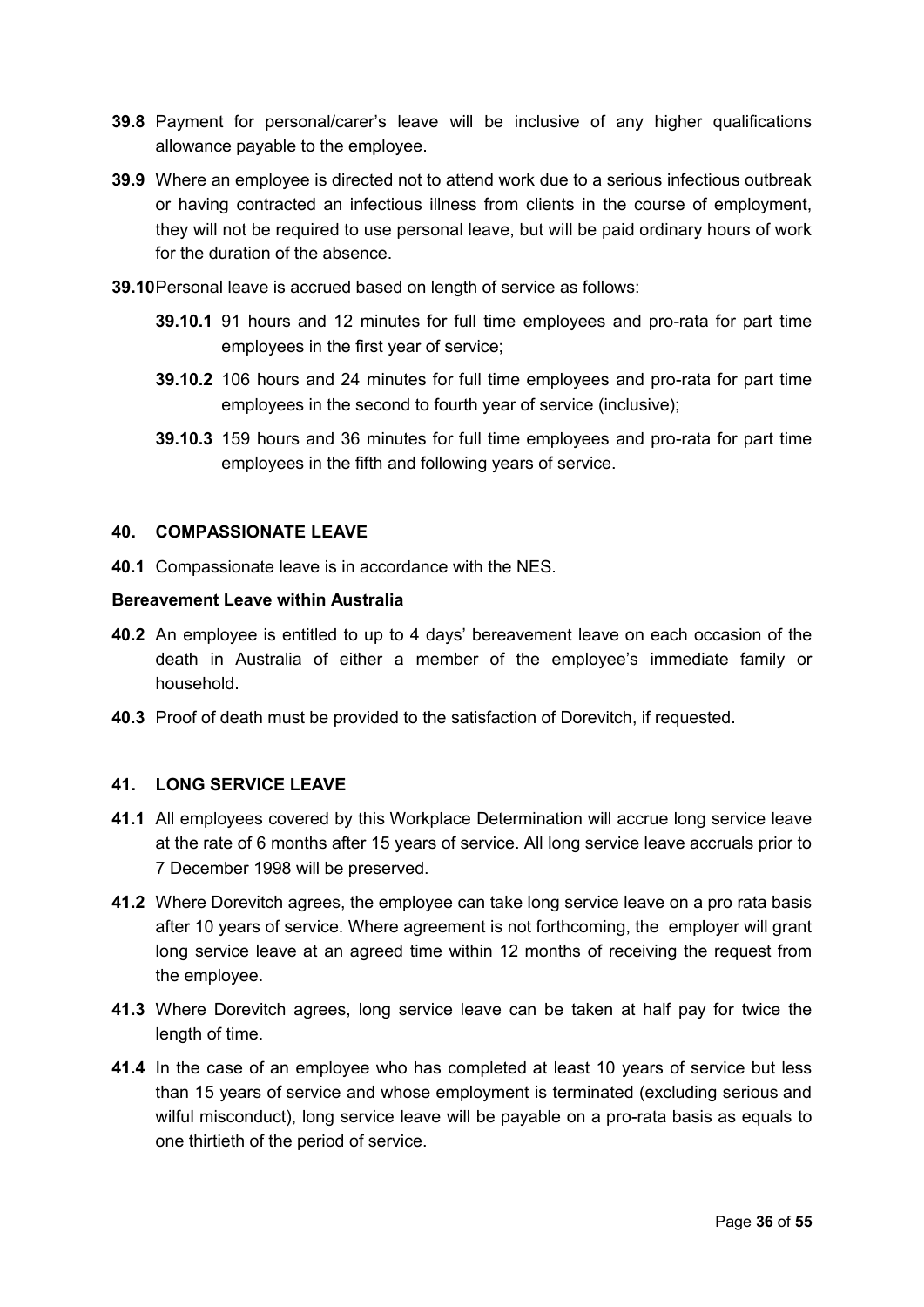- **41.5** Service will also include periods during which an employee was serving in the Armed Forces or was made available by Dorevitch for National Duty.
- **41.6** Where a business is transmitted from one employer (the transmitter) to another employer (the transmittee), an employee who worked with the transmitter and who continues in the service of the transmittee will be entitled to count their service with the transmitter as service with the transmittee for the purposes of this clause.
- **41.7** For the purposes of this clause:
	- **41.7.1** Subject to this clause service will also include all periods during which an employee was serving in Her Majesty's Forces or was made available by Dorevitch for National Duty.
	- **41.7.2** Where a business is transmitted from one employer (the transmittor) to another employer (the transmittee) an employee who worked with the transmittor and who continues in the service of the transmittee will be entitled to count their service with the transmittor as service with the transmittee for the purposes of this clause.
- **41.8** For the purposes of this clause, service will be deemed to be continuous notwithstanding:
	- **41.8.1** the taking of any annual leave or long service leave;
	- **41.8.2** any absence from work on account of illness or injury;
	- **41.8.3** the taking of any other leave granted by Dorevitch;
	- **41.8.4** any interruption or ending of the employment by Dorevitch if the interruption or ending is made with the intention of avoiding obligations in respect of long service leave or annual leave;
	- **41.8.5** in the case of an employee performing duties in relation to assets of a particular kind, any absence from work arising solely because of a transfer assets from one employer to another employer;
	- **41.8.6** any interruption arising directly or indirectly from an industrial dispute;
	- **41.8.7** the dismissal of an employee, but only if the employee is re-employed within a period not exceeding three months after the dismissal;
	- **41.8.8** the standing-down of the employee on account of slackness of trade;
	- **41.8.9** if the employee is a woman, any absence from work in respect of her pregnancy for a period not exceeding twelve months or any longer period that may be specified in the relevant award, Workplace Determination or employment agreement; and
	- **41.8.10** any other absence approved by Dorevitch either before or after it occurs.
- **41.9** In calculating the period of continuous service of any employee, any interruption or absence of a kind mentioned in clause 41.8.1 to 41.8.5 will be counted as part of the period of their service, but any interruption or absence of a kind mentioned in clause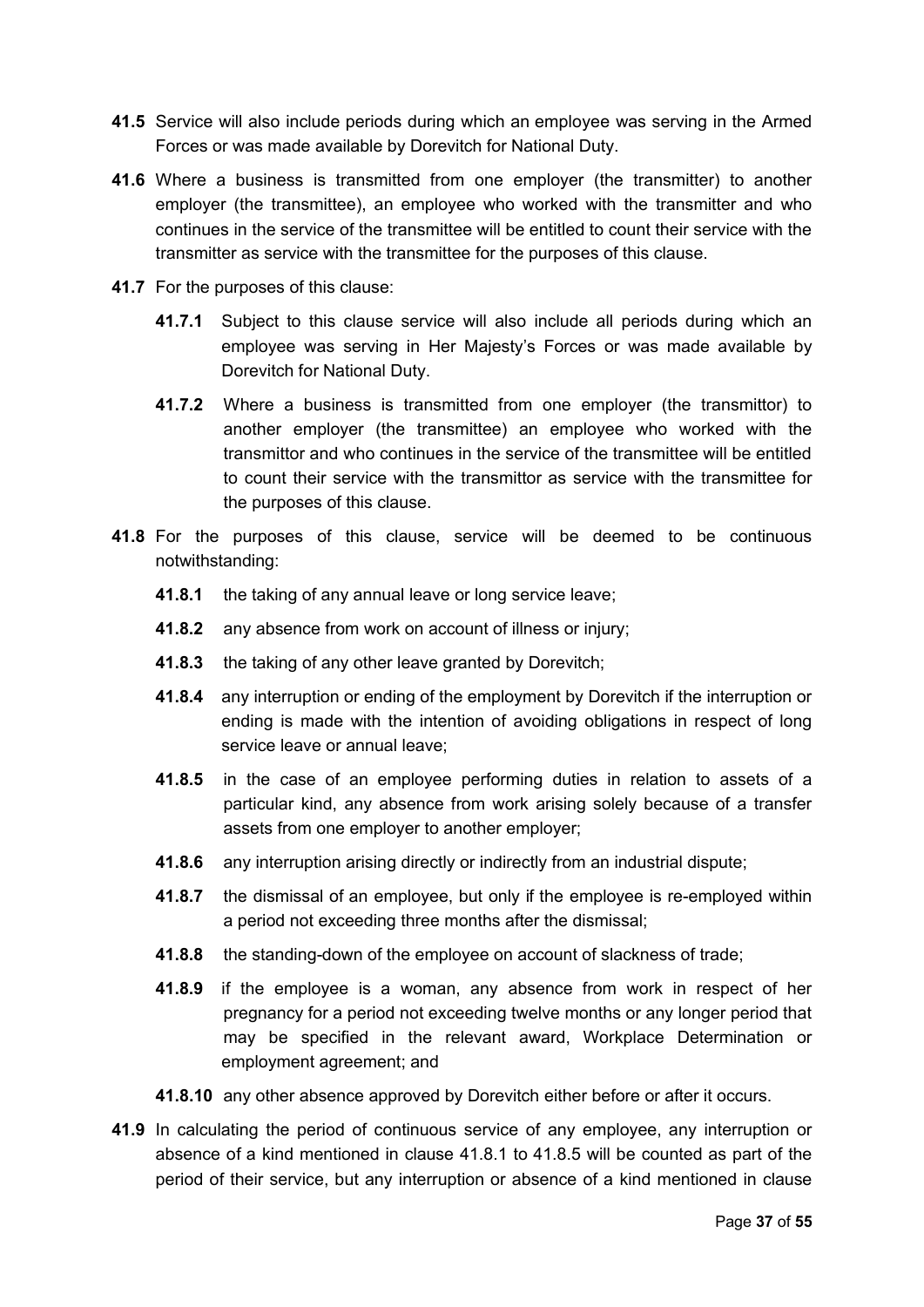41.8.6 to clause 41.8.10 will not be counted as part of the period of service unless it is so authorised in writing by Dorevitch.

**41.10**Dorevitch will keep or cause to be kept a long service record for each employee, containing particulars of service, leave taken and payments made.

## **Payment in lieu of long service leave on the death of an employee**

**41.11**Where an employee who has completed at least 10 years' service dies while still in the employ of Dorevitch, Dorevitch will pay to such employee's personal representative a sum equal to the pay of such employee for one thirtieth of the period of the employee's continuous service in respect of which leave has not been allowed or payment made immediately prior to the death of the employee.

#### **Payment for period of leave**

- **41.12**Payment to an employee in respect of long service leave will be made in one of the following ways:
	- **41.12.1** in full in advance when the employee commences their leave or
	- **41.12.2** at the same time as payment would have been made if the employee had remained on duty; in which case payment will, if the employee in writing so requires, be made by cheque posted to a specified address or
	- **41.12.3** in any other way agreed between Dorevitch and the employee.
- **41.13**Where the employment of an employee is for any reason terminated before the employee takes any long service leave to which they are entitled or where any long service leave accrues to an employee pursuant to clause 41.1or 41.2, the employee will be entitled to pay in respect of such leave as at the date of termination of employment.
- **41.14**Where an increase occurs in the ordinary time rate of pay during any period of long service leave taken by the employee, the employee will be entitled to receive payment of the amount of any increase in pay at the completion of such leave.

#### **Taking of leave**

- **41.15**When an employee becomes entitled to long service leave such leave will be granted by Dorevitch within 6 months from the date of the entitlement, but the taking of such leave may be postponed to such a date as is mutually agreed, provided that such leave is not to commence before the expiry of 6 months from the date of such determination.
- **41.16**Any long service leave will be inclusive of any public holiday or accrued day off occurring during the period when leave is taken.
- **41.17**If Dorevitch and an employee so agree:
	- **41.17.1** the first 6 months long service leave to which an employee becomes entitled under this award may be taken in two or three separate periods; and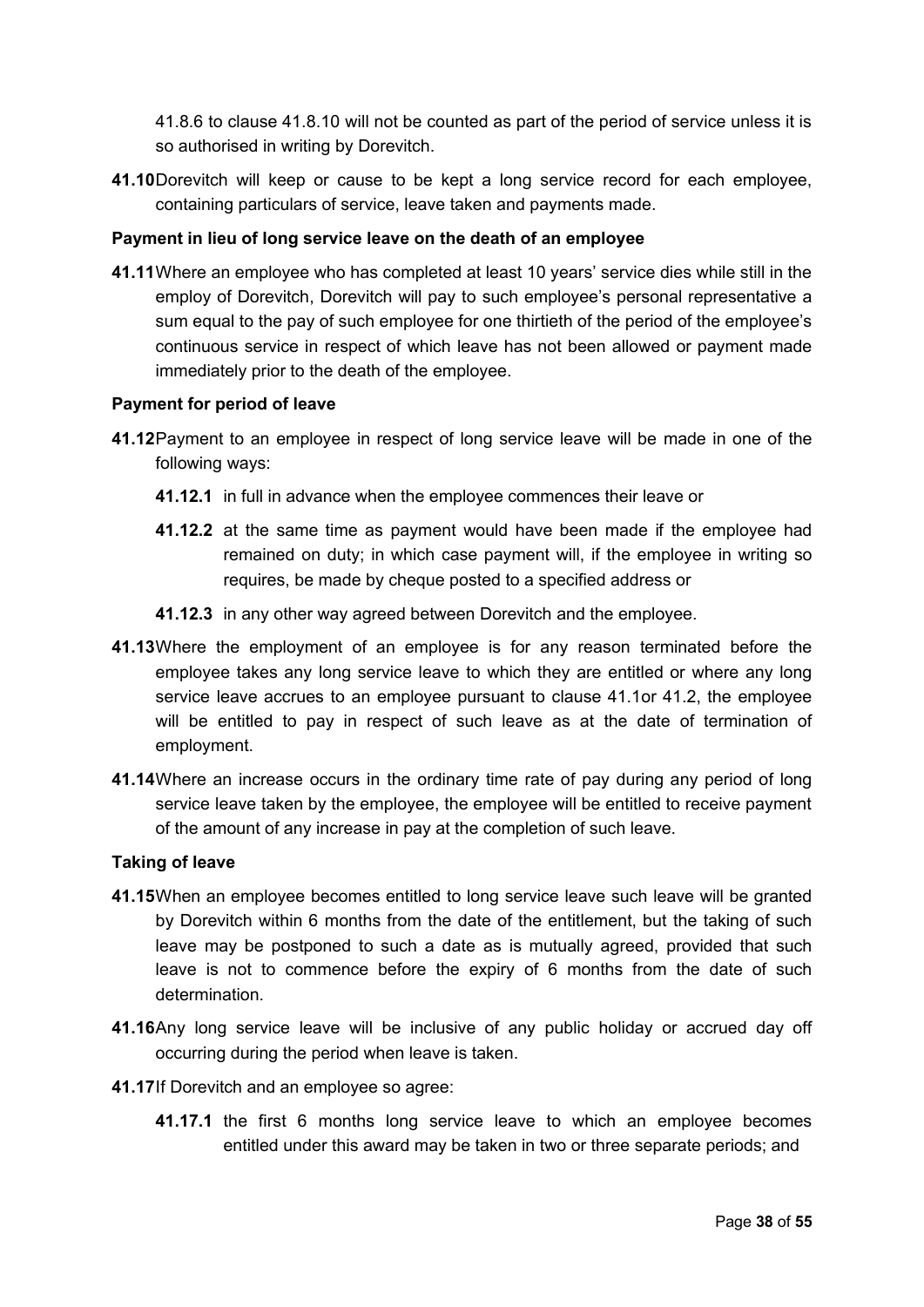- **41.17.2** any subsequent period of long service leave to which the employee becomes entitled may be taken in 2 separate periods, but save as aforesaid long service leave will be taken in one period.
- **41.18**Dorevitch may by agreement with an employee grant long service leave to the employee before the entitlement to that leave has accrued, provided that such leave will not be granted before the employee has completed 10 years' service.
- **41.19**Where the employment of an employee who has taken long service leave in advance is subsequently terminated for serious and wilful misconduct before entitlement to long service leave has accrued, Dorevitch may, from whatever remuneration is payable to the worker upon termination, deduct and withhold an amount equivalent to the amount paid to the employee in respect of the leave in advance.

## **Definitions**

- **41.20**For the purposes of this clause the following definitions apply:
	- **41.20.1** Pay means remuneration for an employee's normal weekly hours of work calculated at the employee's ordinary time rate of pay provided in Schedule A hereof at the time the leave is taken or (if the employee dies before the completion of leave so taken) as at the time of their death; and will include the amount of any increase to the employee's ordinary time rate of pay which occurred during the period of leave as from the date such increase operates provided that where accommodation is made available to an employee during their period of leave and where a deduction is made for the rental, such amount will be deducted from the pay for the period of leave.
	- **41.20.2** Month will mean a calendar month.
	- **41.20.3** Transmission includes transfer, conveyance, assignment or succession whether by award or by operation of law and transmitted has a corresponding interpretation.

## <span id="page-38-0"></span>**42. FAMILY VIOLENCE LEAVE**

- **42.1** Domestic violence includes physical, sexual, financial, verbal or emotional abuse by a family or household member as defined under the *Family Violence Protection Act 2008* (Vic).
- **42.2** Dorevitch will provide full time and part time employees experiencing domestic violence with reasonable paid leave of up to 5 working days per calendar year (noncumulative) for the purposes of attending medical appointments, legal proceedings, seeking safe housing or other activities related to dealing with domestic violence (supporting evidence or proof may be required).
- **42.3** Dorevitch Pathology will facilitate the implementation of family and domestic violence leave through a policy and procedure that will ensure confidentiality and timely support for employees who may apply for leave.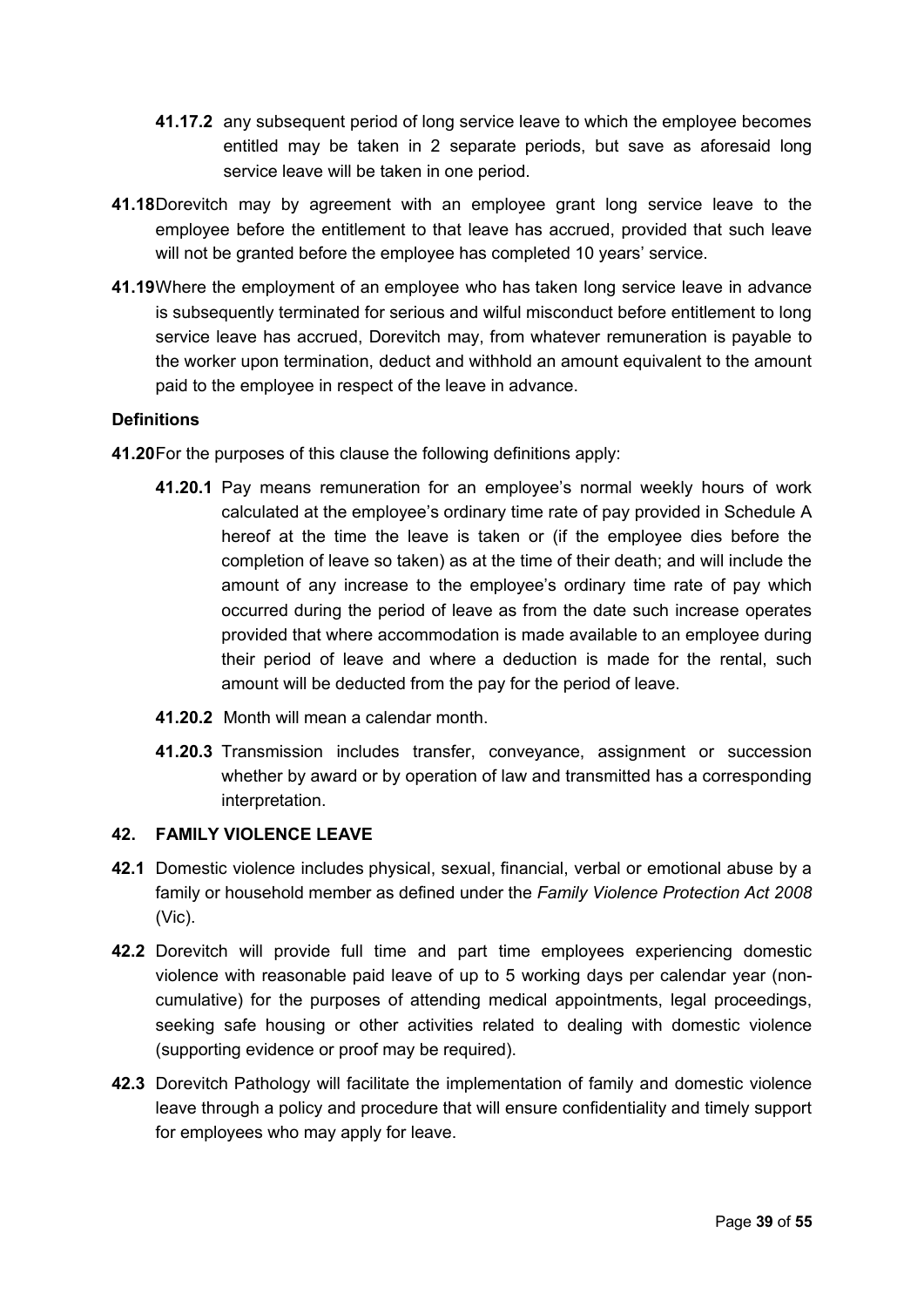- **42.4** This leave will be in addition to other existing leave entitlements and does not accrue from year to year.
- **42.5** Employees may access paid carer's leave to provide care and support to members of their immediate family or household who are experiencing domestic violence as defined in sub clause a of this clause.

## <span id="page-39-0"></span>**43. PARENTAL LEAVE**

**43.1** This clause will operate in addition to parental leave and family leave provisions set out in the NES. The employee may apply for an extension of unpaid parental leave in accordance with the Act.

#### **Paid Parental Leave (Primary Carer)**

- **43.2** A primary carer (other than a casual) who qualifies for parental leave will be entitled to 6 weeks of paid primary carer's leave. This leave will be taken from the date of birth or the date of placement of an adopted child. The primary carer can then access any other accrued leave entitlements before accessing any approved unpaid parental leave.
- **43.3** An employee will be able to access up to 2 weeks of carer's leave from their personal leave entitlement.
- **43.4** Dorevitch may request the employee to take parental leave when within 6 weeks of confinement.
- **43.5** A primary carer is defined as the person who:
	- has major daily responsibility for caring for the newborn or adopted child,
	- looks after the child/ren's needs,
	- makes most arrangements for the daily needs of the child/ren,
	- is the first individual for the day care, school, or college to contact in emergencies, or
	- is the individual who is responsible for taking the child/ren to and from day care/pre-school/kindergarten/school.

#### **Prenatal leave**

**43.6** An employee may access carer's leave to attend pre-natal classes and appointments (pre-adoption appointments) if their hours of work prevent them from attending during non-work hours. Where possible applications to attend should be made to the employee's manager at least 2 weeks prior to the pre-natal class or appointment.

#### **Breastfeeding facilities**

**43.7** Dorevitch will upon request provide private and comfortable areas at each worksite for collection employees who are breastfeeding to enable them to express milk.

#### **Paid Parental Leave (Secondary Carer)**

**43.8** A secondary carer is a person who has parental responsibility for the child but is not the primary carer. A secondary carer will be entitled to 1 week of paid parental leave.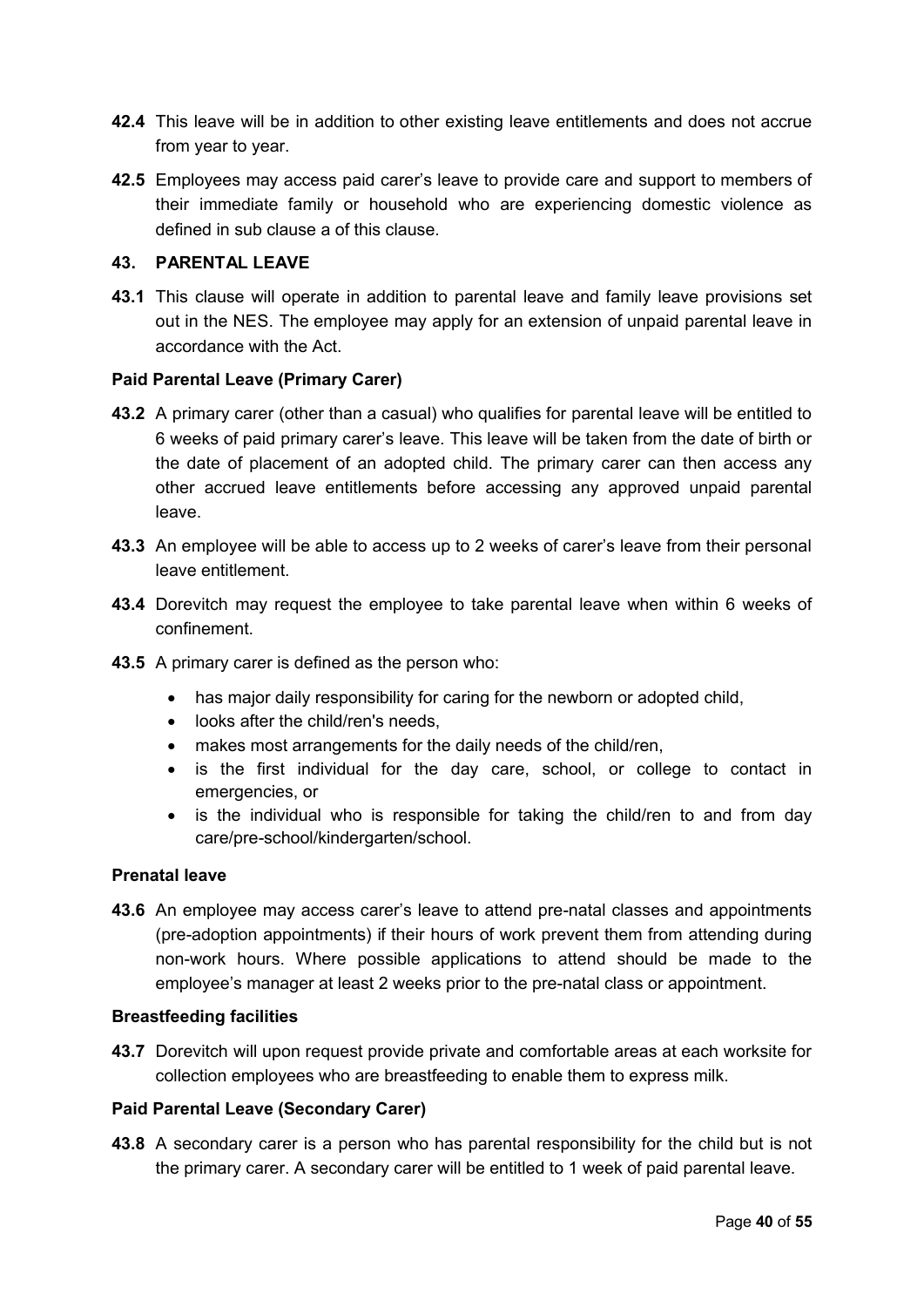- **43.9** An employee will provide to Dorevitch at least 10 weeks prior to each proposed period of parental leave with:
	- **43.9.1** a certificate from a registered medical practitioner which names their partner, states that they are pregnant and the expected date of confinement, or states the date on which the birth took place or date of adoption; and
	- **43.9.2** written notification of the dates on which they propose to start and finish the period of parental leave; and
	- **43.9.3** except in relation to leave taken simultaneously with the child's primary carer a statutory declaration stating:
	- **43.9.4** the employee will take that period of parental leave to become the primary carer of a child;
	- **43.9.5** particulars of any period of parental leave sought or taken by the employee's partner; and
	- **43.9.6** that for the period of parental leave the employee will not engage in any conduct inconsistent with his contract of employment.
- **43.10**The employee will not be in breach of clause 43.9 if the failure to give the required period of notice is because of the birth occurring earlier than expected, the death of the primary carer of the child, or other compelling circumstances.

#### **Parental leave – part time work provisions**

- **43.11**By mutual agreement with management and where appropriate, an employee returning from parental leave may return on a part time basis for an agreed period.
- **43.12**Agreement to part-time work will be in writing, setting out the anticipated working arrangements. The written agreement will also specify the classification applying to the work and the duration of the part time work. The agreement may be varied with mutual consent and any variations will be confirmed in writing.
- **43.13**When the employee's temporary part time arrangements expire, they will be entitled to return to the position they held before taking parental leave or another agreed position.

#### **Payment for primary carer's leave**

**43.14**At the request of the employee, payment of primary carer's leave will be made either by lump sum at the commencement of leave or in fortnightly instalments on the normal payroll dates (at either full or half pay, which is to be nominated by the employee).

#### **Special maternity leave**

**43.15**Where Dorevitch provides primary carer's leave, and an employee who gives birth to a stillborn child (at or after 20 weeks gestation) or who gives birth to a live baby who subsequently dies, during or before the period of intended leave, will be entitled to the full amount of any paid leave provided by this Workplace Determination. In either of these circumstances, paid primary carer's leave and secondary carer's leave will also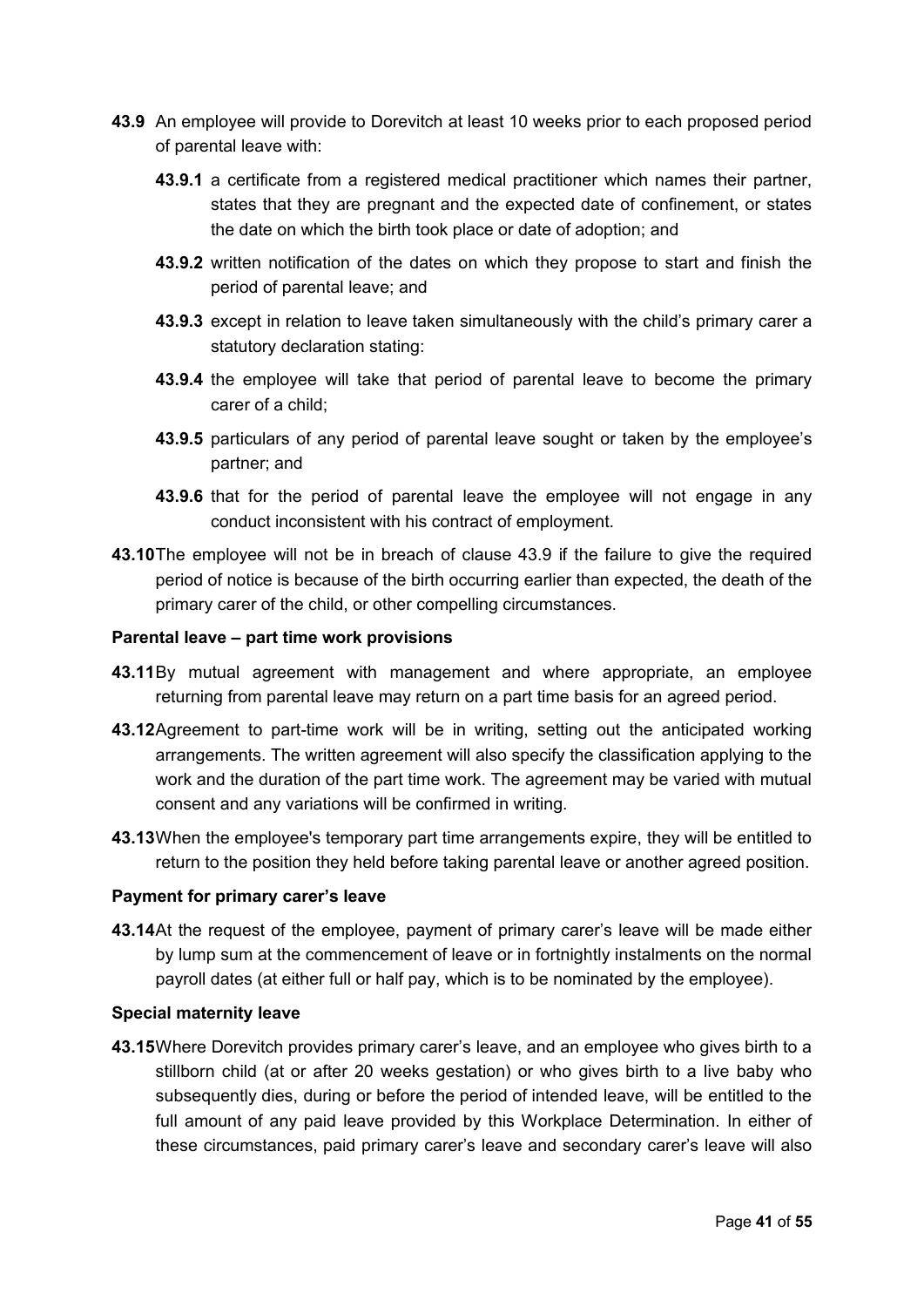apply. Further, the employee may take unpaid special maternity leave of such periods as a registered medical practitioner certifies as necessary.

- **43.16**Where an employee not then on primary carer's leave suffers illness related to their pregnancy, they may take any paid sick leave to which they are entitled and such further unpaid special maternity leave as a registered medical practitioner certifies as necessary before their return to work. The aggregate of parental leave (including paid primary carer's leave), paid sick leave and special maternity leave, including leave taken by a partner, may not exceed 104 weeks.
- **43.17**Where leave is granted, during the period of leave an employee may return to work at any time, as agreed between Dorevitch and the employee provided that time does not exceed 4 weeks from the recommencement date desired by the employee.

## <span id="page-41-0"></span>**44. COMMUNITY SERVICE LEAVE**

- **44.1** Community service leave is provided for in the NES. This clause contains additional provisions.
- **44.2** For full-time and part-time employees involved in the recognised voluntary services of the SES, CFA, and the Red Cross, Dorevitch will facilitate the employees' access to their paid annual leave if the employee elects to apply for annual leave. Approval will be subject to operational needs.
- **44.3** Notwithstanding anything else contained in this clause an employee who engages in an eligible community service activity is entitled to be absent from his or her employment for a period if:
	- **44.3.1** the period consists of one or more of the following:
		- (i) time when the employee engages in the activity;
		- (ii) reasonable travelling time associated with the activity;
		- (iii) reasonable rest time immediately following the activity; and
	- **44.3.2** unless the activity is jury service the employee's absence is reasonable in all the circumstances.
- **44.4** It will be the responsibility of the employee to keep their management informed about the time off needed to attend emergency duties.
- **44.5** To receive payment, an employee will provide Dorevitch with proof of attendance to the emergency situation from the relevant authority. The onus will remain solely upon the employee to substantiate a claim for payment.
- **44.6** Where an employee fails to provide proof of attendance from the relevant authority no claim for payment will be recognised and no claim will be granted retrospectively.
- **44.7** An employee required to attend for jury service will be reimbursed by Dorevitch an amount equal to the difference between: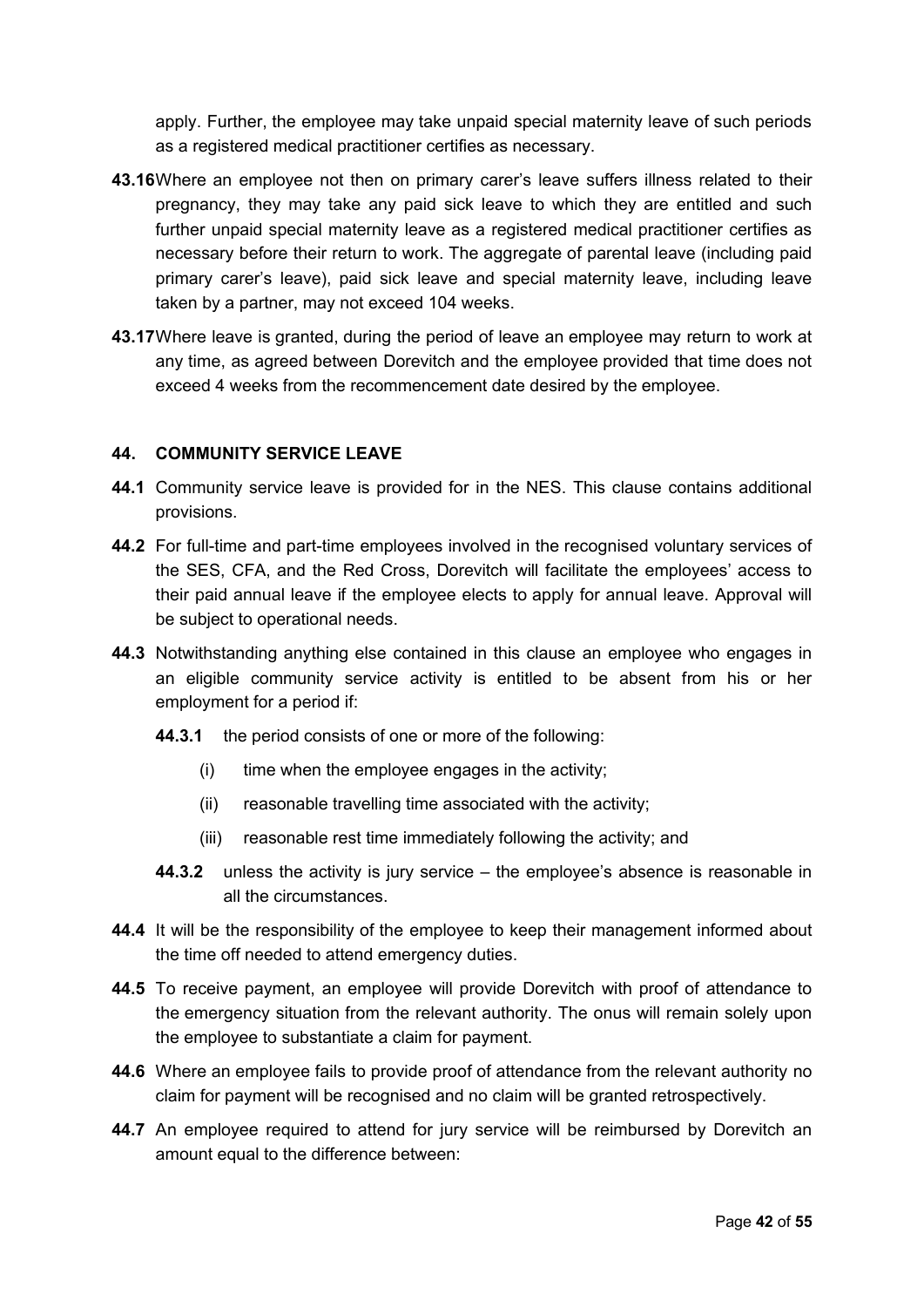- **44.7.1** the amount paid by the state of Victoria in respect of attendance for jury service; and
- **44.7.2** the amount the employee could reasonably expect to have received from Dorevitch as earnings for that period had the employee not been performing jury service.
- **44.8** An employee will notify Dorevitch as soon as possible of the date they are required to attend jury service. The employee will give Dorevitch proof of attendance at the court, the duration of such attendance and the amount received for jury service.

## <span id="page-42-2"></span>**45. PROFESSIONAL DEVELOPMENT AND TRAINING LEAVE**

- **45.1** Subject to organisational requirements, service capacity and relevance to employment, all employees covered by this Workplace Determination may apply to access up to 5 days paid development leave per year non-cumulative (pro-rata for part time employees), except that up to 10 days may be taken in any two year period. This may be in the form of study leave, conference leave and/or professional development for health-related, union endorsed industrial relations or union endorsed health and safety courses.
- **45.2** An employee wishing to take leave pursuant to this clause must apply in writing to Dorevitch. The application must include:
	- **45.2.1** Details of the course (including duration, fees and other associated costs although Dorevitch will not be liable for the cost associated with union endorsed courses); and,
	- **45.2.2** Details of the relevance of the course to the employee's employment.
- **45.3** Dorevitch will notify the employee of whether Dorevitch has approved their request within 14 days of the receipt of the application. Dorevitch will not unreasonably refuse approval.

#### <span id="page-42-1"></span>**46. UNPAID LEAVE**

**46.1** In addition to any other form of leave under this Workplace Determination or the NES, on application by an employee, Dorevitch will consider the granting of unpaid leave for any purpose. If such leave is agreed, the terms of the leave arrangement will be formalised in writing. Unpaid leave does not count as service for any purpose, but does not break an employee's continuity of service.

#### <span id="page-42-0"></span>**47. CEREMONIAL LEAVE**

**47.1** An employee who is legitimately required by Aboriginal tradition to be absent from work for Aboriginal ceremonial purposes will be entitled to up to 10 working days unpaid leave in any one year, with the approval of Dorevitch.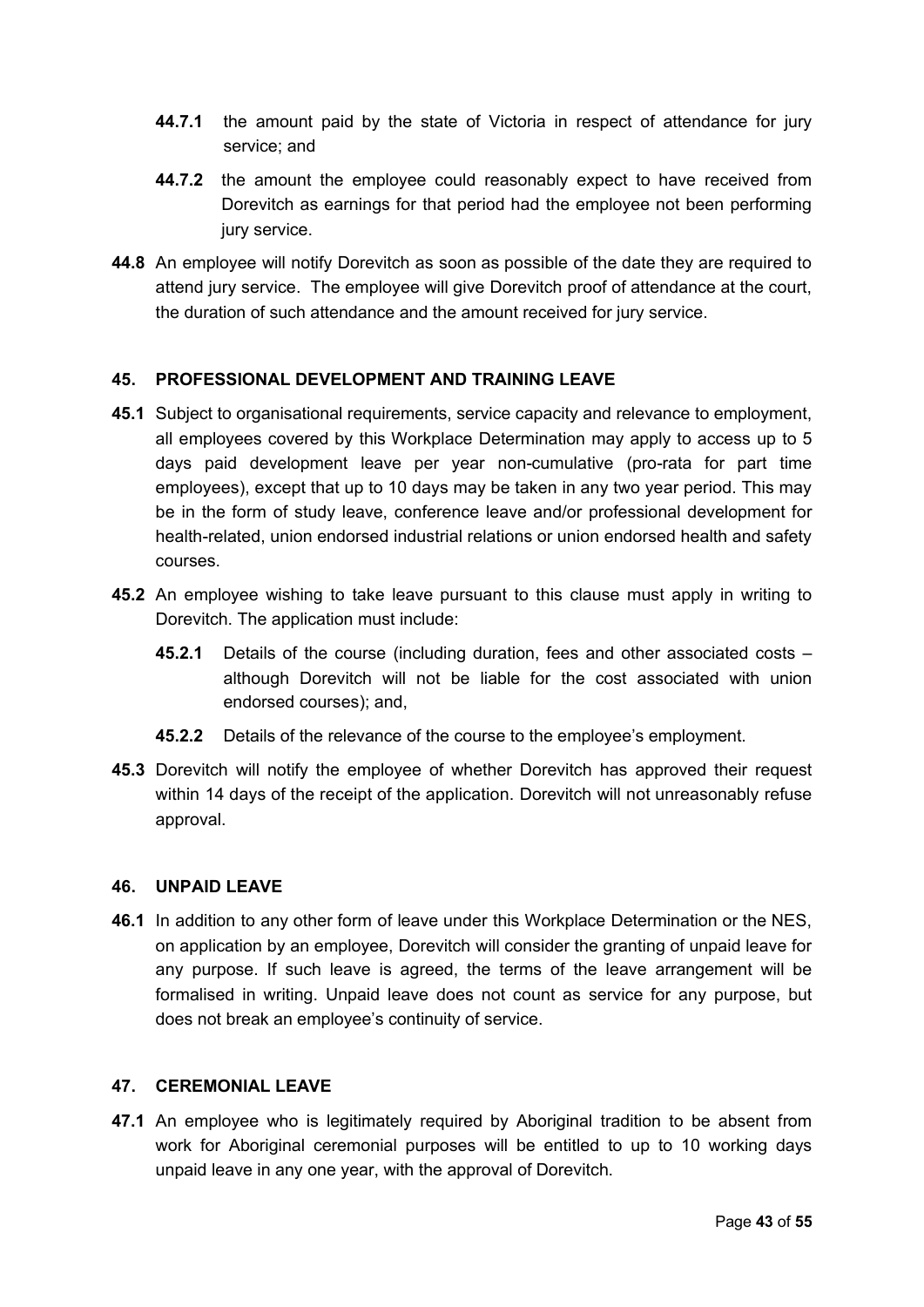#### **48. DISCIPLINARY PROCESS**

- **48.1** A union representative may be present if desired by either party for the purpose of the disciplinary process set out below.
- **48.2** Where disciplinary action is necessary the management representative will notify the employee of the reason. The first warning will be verbal or written depending on the seriousness and will be recorded on the employee's file.
- **48.3** If the problem continues the matter will be discussed with the employee and a second warning in writing will be given to the employee and recorded on the employee's personal file.
- **48.4** If the problem continues the employee will be seen again by management. A final warning in writing may be given.
- **48.5** In the event of the matter recurring, then the employee may be terminated. No dismissals are to take place without the authority of senior management.
- **48.6** Summary dismissal of an employee may still occur for acts of 'serious or wilful misconduct'.
- **48.7** As an alternative to termination for serious misconduct, Dorevitch may issue the employee with a warning (including a first and final warning). This does not affect Dorevitch's right to terminate the employee's employment where a further act of serious misconduct occurs.
- **48.8** If a dispute should arise over the disciplinary action, the matter can be progressed in accordance with the dispute resolution procedure.
- **48.9** Any disciplinary action taken in respect of an employee will be recorded on the individual's employee file provided that after 12 months from the issue of the disciplinary action, it may not be relied on for successive disciplinary action.
- **48.10**Dorevitch will formulate policies and practices in accordance with these procedures, which will be circulated to all employees at each employment location.
- **48.11**All employees will be handed a copy of these procedures on commencement of employment.

#### **49. ACCIDENT MAKE-UP PAY**

**49.1** Where an entitlement to accident make-up pay arises under this part any reference to the *Workplace Injury Rehabilitation and Compensation Act 2013* (Vic) or if applicable in the particular situation the *Accident Compensation Act 1985* (Vic) or the *Workers Compensation Act 1958* (Vic) it will be deemed to include a reference to the *Accident Compensation Act 1985* and any reference to the *Accident Compensation Act 1985* will be deemed to include a reference to the *Workers Compensation Act 1958*.

#### **Definitions**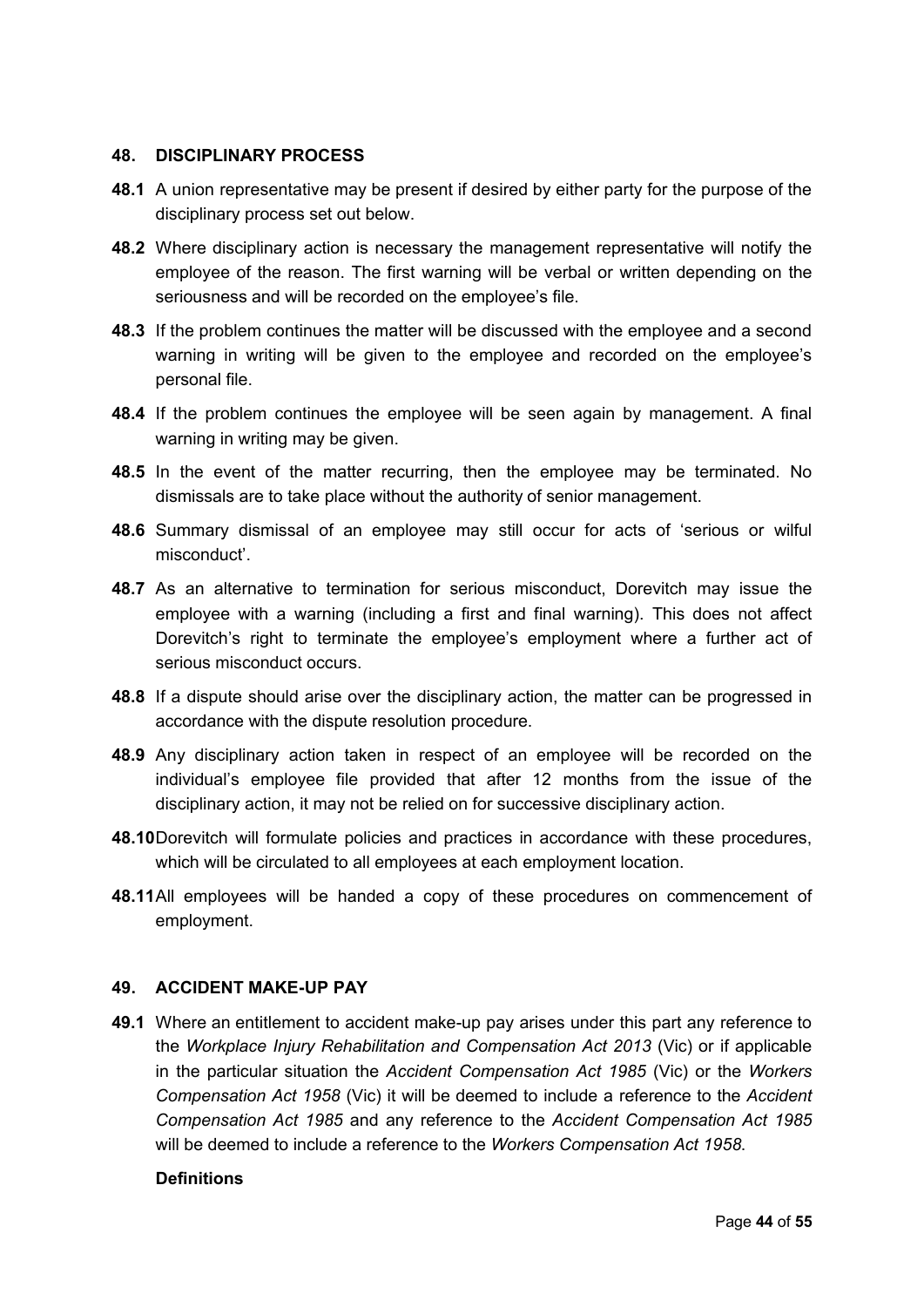**49.2** The words hereunder bear the respective definitions set out herein.

#### **49.2.1 Accident pay**

### (i) **Total incapacity**

In the case of an employee who is or deemed to be totally incapacitated within the meaning of the *Accident Compensation Act 1985* (the Act) and arising from an injury covered by this clause means a weekly payment of an amount representing the difference between the total amount of compensation paid under section 9.1(b)(i) of the Act for the week in question and the total 38 hour weekly rate and weekly over award payment for a day employee which would have been payable under this part for the employee's normal classification of work for the week in question if he or she had been performing his or her normal duties provided that such latter rate will exclude additional remuneration by way of shift premiums, overtime payments, special rates or other similar payments.

## (ii) **Partial incapacity**

In the case of an employee who is or deemed to be partially incapacitated within the meaning of the Act and arising from an injury covered by this clause means a weekly payment of an amount representing the difference between the total amount of compensation paid under section 9.1(b)(ii) of the Act for the period in question together with the average weekly amount the employee is earning or is able to earn in some suitable employment or business (as determined expressly or by implication by the Workers Compensation Board or as agreed between the parties) and the total 38 hour weekly rate and weekly over-award payment for a day employee which would have been payable under this part for the employee's normal classification of work for the week in question if he had been performing his normal duties provided that such latter rate will exclude additional remuneration by way of shift premiums, overtime payments, special rates or other similar payments.

- (iii) The total 38 hour weekly Workplace Determination rate and weekly over-Workplace Determination payment abovementioned will be the same as that applying for a total incapacity provided that where an employee receives a weekly payment under this section and subsequently such payment is reduced pursuant to section 9.6(1) of the Act such reduction will not increase the liability of Dorevitch to increase the amount of accident pay in respect of that injury.
- (iv) For the purposes of the calculation of the total 38 hour weekly award rate and weekly over-award payment in clause 49.2.1(i) and (ii) payments made to an employee arising from a production incentive earnings scheme (whether arising from a payment by results, task or bonus scheme or however titled) will not be taken into account.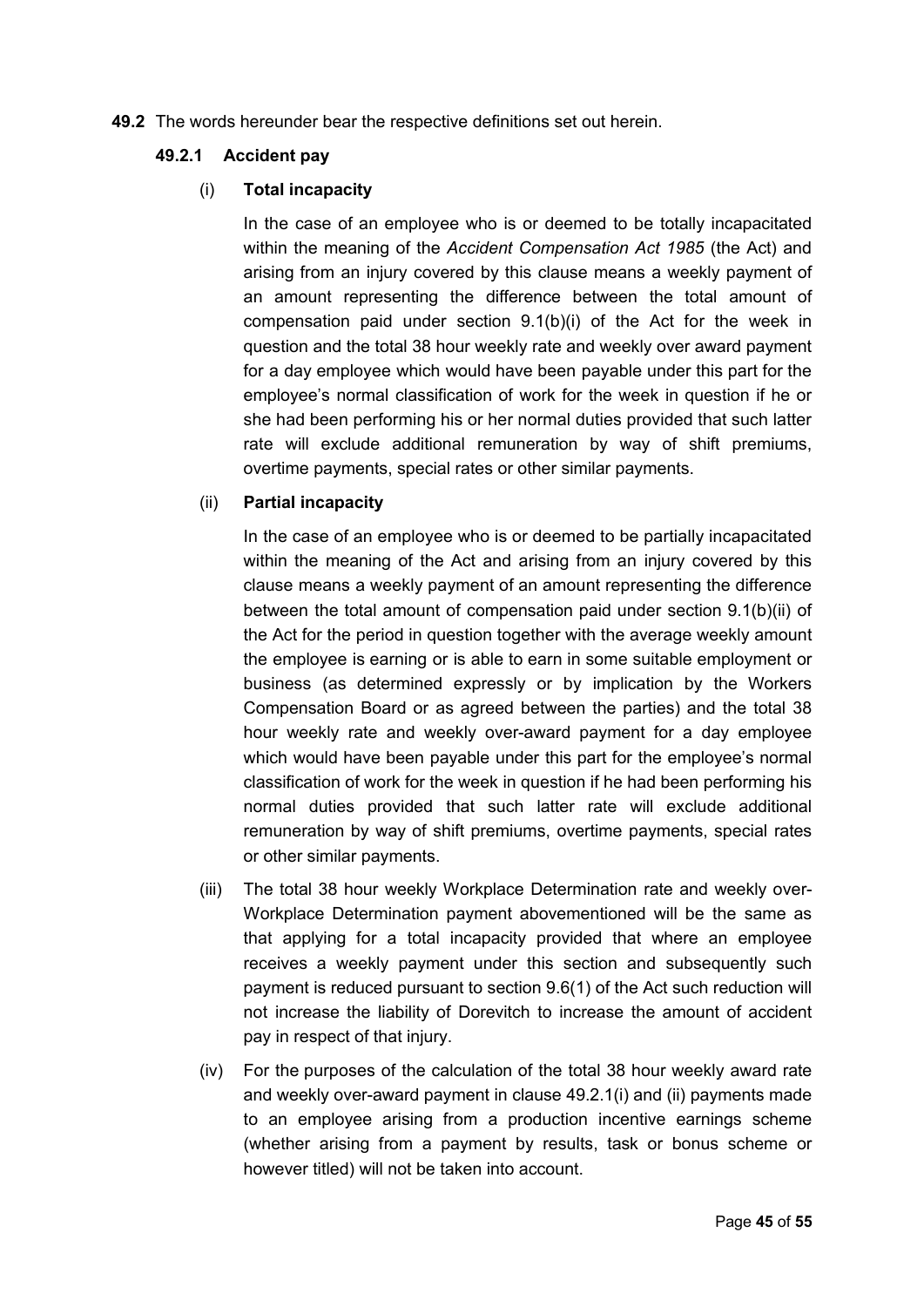## **49.2.2 Payment for part of a week**

Where an employee receives accident pay and such pay is payable for incapacity for part of the week the amount will be direct pro rata.

**49.2.3 Injury** will be given the same meaning and application as applying under the Act and no injury will result in the application of accident pay unless an entitlement exists under the Act.

### **Qualification for payment**

- **49.3** Always subject to the terms of this clause, an employee covered by this part will upon receiving payment of compensation and continuing to receive such payment in respect of a weekly incapacity within the meaning of the Act be paid accident pay by Dorevitch where liable to pay compensation under the Act, which said liability by Dorevitch for accident pay may be discharged by another person on his behalf, provided that:
	- **49.3.1** Accident pay will only be payable to an employee whilst such employee remains in the employment of Dorevitch by whom he or she was employed at the time of the incapacity and then only for such period as he or she receives a weekly payment under the Act. Provided that if an employee on partial incapacity cannot obtain suitable employment from Dorevitch but such alternative employment is available with another employer than the relevant amount of accident pay will be payable.
	- **49.3.2** Provided further that in the case of the termination of employment by Dorevitch of an employee who is incapacitated and who except for such termination would be entitled to accident pay, accident pay will continue to apply subject to the provisions of this clause except in those cases where the termination is due to serious and/or wilful misconduct on the part of the employee.
	- **49.3.3** In order to qualify for the continuance of accident pay on termination an employee will if required provide evidence to Dorevitch of the continuing payment of weekly employees compensation payments.
- **49.4** Accident pay will not apply to any incapacity occurring during the first two weeks of employment unless such incapacity continues beyond the first two weeks and then subject to clause 49.5 and to the maximum period of payment prescribed elsewhere herein, accident pay will apply only to the period of incapacity after the first two weeks.
- **49.5** Provided that as to industrial diseases contracted by a gradual process or injuries subject to recurrence, aggravation or acceleration as provided in Section 3 of the Act such injuries or diseases will not be subject to accident pay unless the employee has been employed with Dorevitch at the time of the incapacity for a minimum period of one month.
- **49.6** Accident pay will not apply in respect of any injury during the first 5 normal working days of incapacity.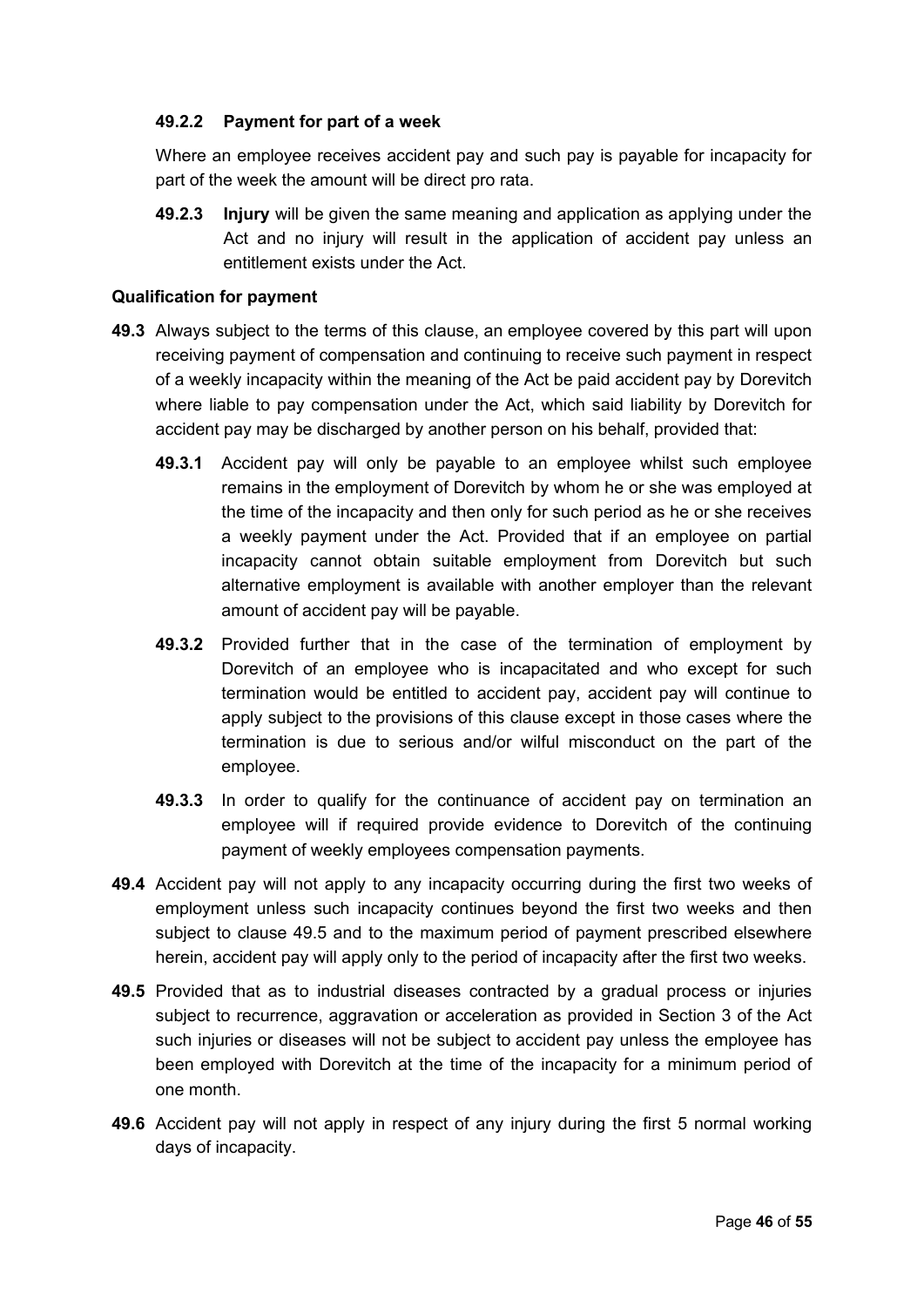- **49.7** Provided however that in the case of an employee who contracts an infectious disease in the course of duty and is entitled to receive workers compensation therefore will receive accident pay from the first day of the incapacity.
- **49.8** An employee on engagement may be required to declare all workers compensation claims made in the previous five years and in the event of false or inaccurate information being deliberately and knowingly declared Dorevitch may require the employee to forfeit his or her entitlement to accident pay under this clause.

#### **Maximum period of payment**

**49.9** The maximum period or aggregate of periods of accident pay to be made by Dorevitch will be a total of 39 weeks for any one injury as defined in clause 49.2.3.

#### **Absences on other paid leave**

**49.10**An employee will not be entitled to payment of accident pay in respect of any period of other paid leave of absence.

#### **Notice of injury**

**49.11**An employee upon receiving an injury for which he or she claims to be entitled to receive accident pay will give notice in writing of the said injury to Dorevitch as soon as reasonably practicable after the occurrence thereof provided that such notice may be given by a representative of the employee.

### **Medical examination**

- **49.12**In order to receive entitlement to accident pay an employee will conform to the requirements of the Act as to medical examination.
- **49.13**Where in accordance with the Act a medical referee gives a certificate as to the condition of the employee and his or her fitness for work or specifies work for which the employee is fit and such work is made available by Dorevitch and refused by the employee or the employee fails to commence the work, accident pay will cease from the date of such refusal or failure to commence the work.

#### **Cessation of weekly payments**

**49.14**Where there is a cessation or redemption of weekly compensation payments under the Act Dorevitch's liability to pay accident pay will cease as from the date of such cessation or redemption.

#### **Civil damage claims**

- **49.15**An employee receiving or who has received accident pay will advise Dorevitch of any action he or she may institute or any claim he or she may make for damages. Further the employee will, if requested, provide an authority to Dorevitch entitling Dorevitch to a charge upon any money payable pursuant to any judgement or settlement on that injury.
- **49.16**Where an employee obtains a judgement or settlement for damages in respect of an injury for which he or she has received accident pay Dorevitch's liability to pay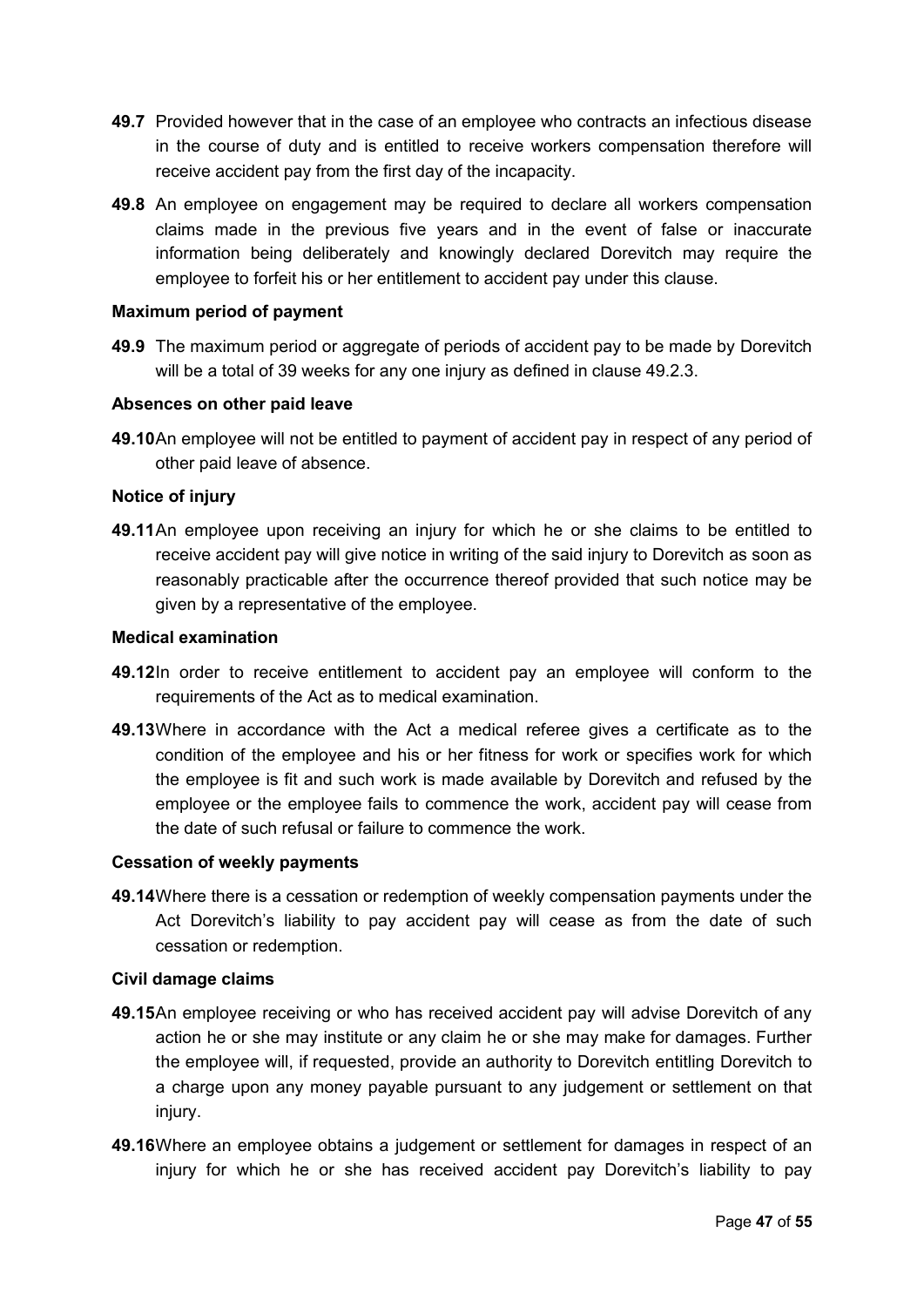accident pay will cease from the date of such judgement or settlement provided that if the judgement or settlement for damages is not reduced either in whole or part by the amount of accident pay made by Dorevitch, the employee will pay to Dorevitch any amount of accident pay already received in respect of that injury by which the judgement or settlement has not been so reduced.

**49.17**Where an employee obtains a judgement or settlement for damages against a person other than Dorevitch in respect of an injury for which he or she has received accident pay Dorevitch's liability to pay accident pay will cease from the date of such judgement or settlement provided that if the judgement or settlement for damages is not reduced either in whole or part by the amount of accident pay made by Dorevitch the employee will pay to Dorevitch any amount of accident pay already received in respect of that injury by which the judgement or settlement has not been so reduced.

#### **Insurance against liability**

**49.18**Nothing in this part will require Dorevitch to insure against his or her liability for accident pay.

#### **Variations in compensation rates**

**49.19**Any changes in compensation rates under the Act will not increase the amount of accident pay above the amount that would have been payable had the rates of compensation remained unchanged.

#### **Death of an employee**

**49.20**All rights to accident pay will cease on the death of an employee.

#### <span id="page-47-0"></span>**50. EMPLOYEE LOCKERS**

If practicable all employees will have access to a lockable space to store their personal belongings. If not possible alternative arrangements will be explored.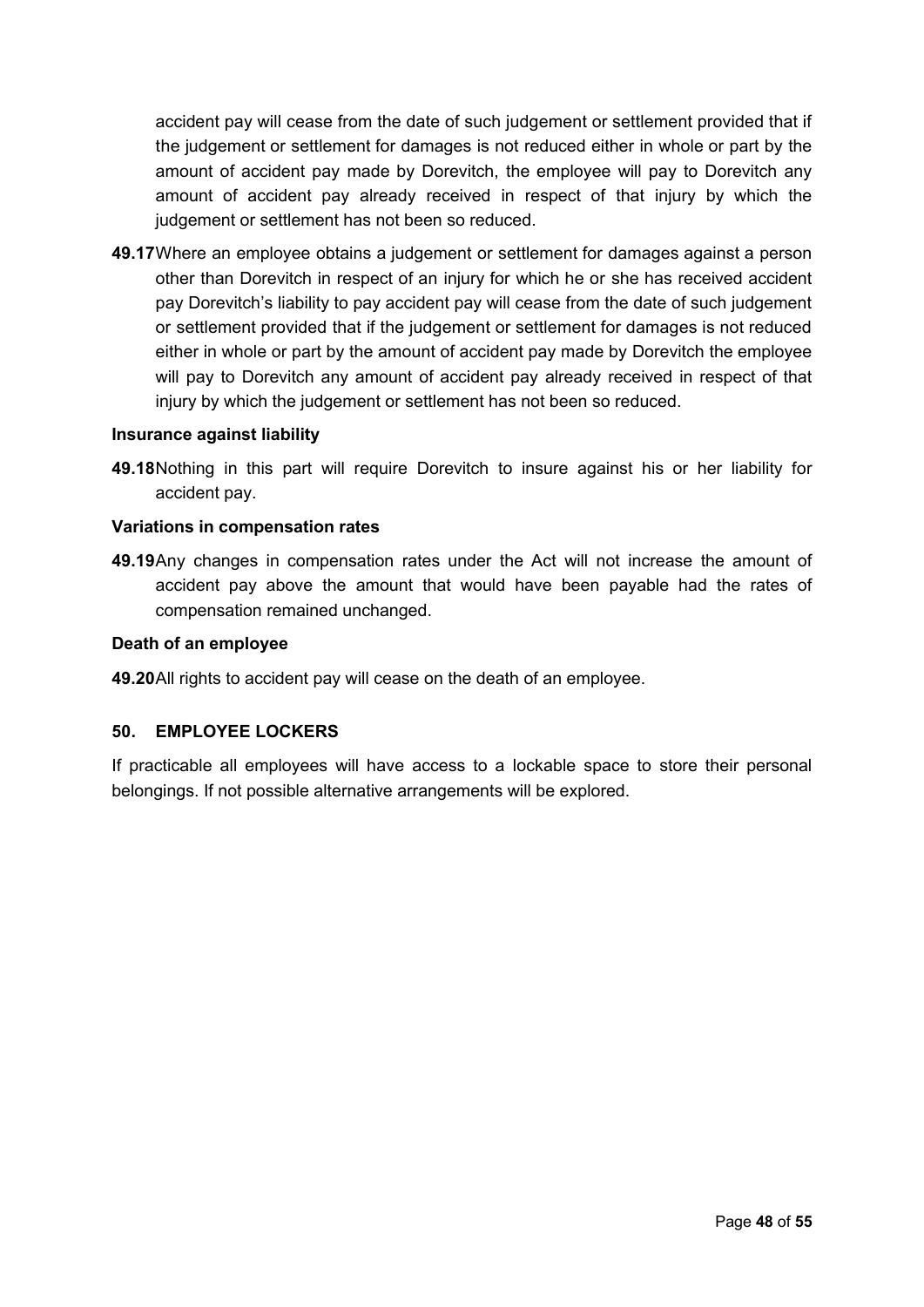## **SCHEDULE A – WAGE RATES**

| <b>Classification</b>                 | Year           | \$From<br>1 July 2017 |               | \$ From 26<br>September 2018 |               | \$ From 26<br>September 2019 |               |
|---------------------------------------|----------------|-----------------------|---------------|------------------------------|---------------|------------------------------|---------------|
|                                       |                | Weekly                | <b>Hourly</b> | Weekly                       | <b>Hourly</b> | <b>Weekly</b>                | <b>Hourly</b> |
| Pathology Collector<br>Grade 1        | $\mathbf{1}$   | 906.9                 | 23.87         | 939.5                        | 24.72         | 963.0                        | 25.34         |
| Pathology Collector<br>Grade 1        | $\overline{2}$ | 914.4                 | 24.06         | 947.3                        | 24.93         | 971.0                        | 25.55         |
| Pathology Collector<br>Grade 1        | 3              | 922.0                 | 24.26         | 955.2                        | 25.14         | 979.0                        | 25.76         |
| <b>Pathology Collector</b><br>Grade 1 | 4              | 929.6                 | 24.46         | 963.1                        | 25.34         | 987.1                        | 25.98         |
| <b>Pathology Collector</b><br>Grade 2 | 1              | 950.2                 | 25.01         | 984.4                        | 25.91         | 1009.0                       | 26.55         |
| Pathology Collector<br>Grade 2        | $\overline{2}$ | 957.5                 | 25.20         | 992.0                        | 26.10         | 1016.8                       | 26.76         |
| Pathology Collector<br>Grade 2        | 3              | 965.1                 | 25.40         | 999.9                        | 26.31         | 1024.9                       | 26.97         |
| Pathology Collector<br>Grade 2        | 4              | 972.9                 | 25.60         | 1007.9                       | 26.52         | 1033.1                       | 27.19         |
| Pathology Collector<br>Reliever       | 1              | 929.6                 | 24.46         | 963.1                        | 25.34         | 987.1                        | 25.98         |
| Pathology Collector<br>Reliever       | $\overline{2}$ | 965.1                 | 25.40         | 999.9                        | 26.31         | 1024.9                       | 26.97         |
| Pathology Collector<br>Reliever       | 3              | 979.9                 | 25.79         | 1015.1                       | 26.71         | 1040.5                       | 27.38         |
| Pathology Collector<br>Grade 3        | 1              | 989.0                 | 26.03         | 1024.6                       | 26.96         | 1050.2                       | 27.64         |
| Pathology Collector<br>Grade 3        | $\overline{2}$ | 998.9                 | 26.29         | 1034.8                       | 27.23         | 1060.7                       | 27.91         |
| Pathology Collector<br>Grade 3        | 3              | 1008.7                | 26.55         | 1045.0                       | 27.50         | 1071.2                       | 28.19         |
| Pathology Collector<br>Grade 4        |                | 1061.3                | 27.93         | 1099.7                       | 28.94         | 1127.5                       | 29.67         |
| <b>Registered Nurse</b>               |                | 1207.6                | 31.78         | 1251.3                       | 32.93         | 1282.9                       | 33.76         |
| Courier                               | $\mathbf{1}$   | 802.1                 | 21.11         | 831.0                        | 21.87         | 851.7                        | 22.41         |
| Courier                               | $\overline{2}$ | 809.6                 | 21.30         | 838.7                        | 22.07         | 859.7                        | 22.62         |
| Courier                               | 3              | 829.6                 | 21.83         | 859.5                        | 22.62         | 881.0                        | 23.18         |
| Courier                               | 4              | 850.4                 | 22.38         | 881.0                        | 23.18         | 903.0                        | 23.76         |
| Courier                               | 5              | 865.3                 | 22.77         | 896.5                        | 23.59         | 918.9                        | 24.18         |
| <b>Courier Reliever</b>               | 1              | 829.4                 | 21.83         | 859.3                        | 22.61         | 880.8                        | 23.18         |
| Courier Reliever 2                    | $\overline{2}$ | 856.9                 | 22.55         | 887.8                        | 23.36         | 910.0                        | 23.95         |
| Cleaner Grade 1                       |                | 792.0                 | 20.84         | 820.5                        | 21.59         | 841.1                        | 22.13         |
| Cleaner Grade 2                       | $\mathbf{1}$   | 797.9                 | 21.00         | 826.7                        | 21.75         | 847.3                        | 22.30         |
| Cleaner Grade 2                       | $\overline{2}$ | 806.7                 | 21.23         | 835.8                        | 21.99         | 856.6                        | 22.54         |
| Laboratory Assistant<br>Grade 1       | 1              | 792.0                 | 20.84         | 820.5                        | 21.59         | 841.1                        | 22.13         |
| Laboratory Assistant                  | $\overline{2}$ | 797.9                 | 21.00         | 826.7                        | 21.75         | 847.3                        | 22.30         |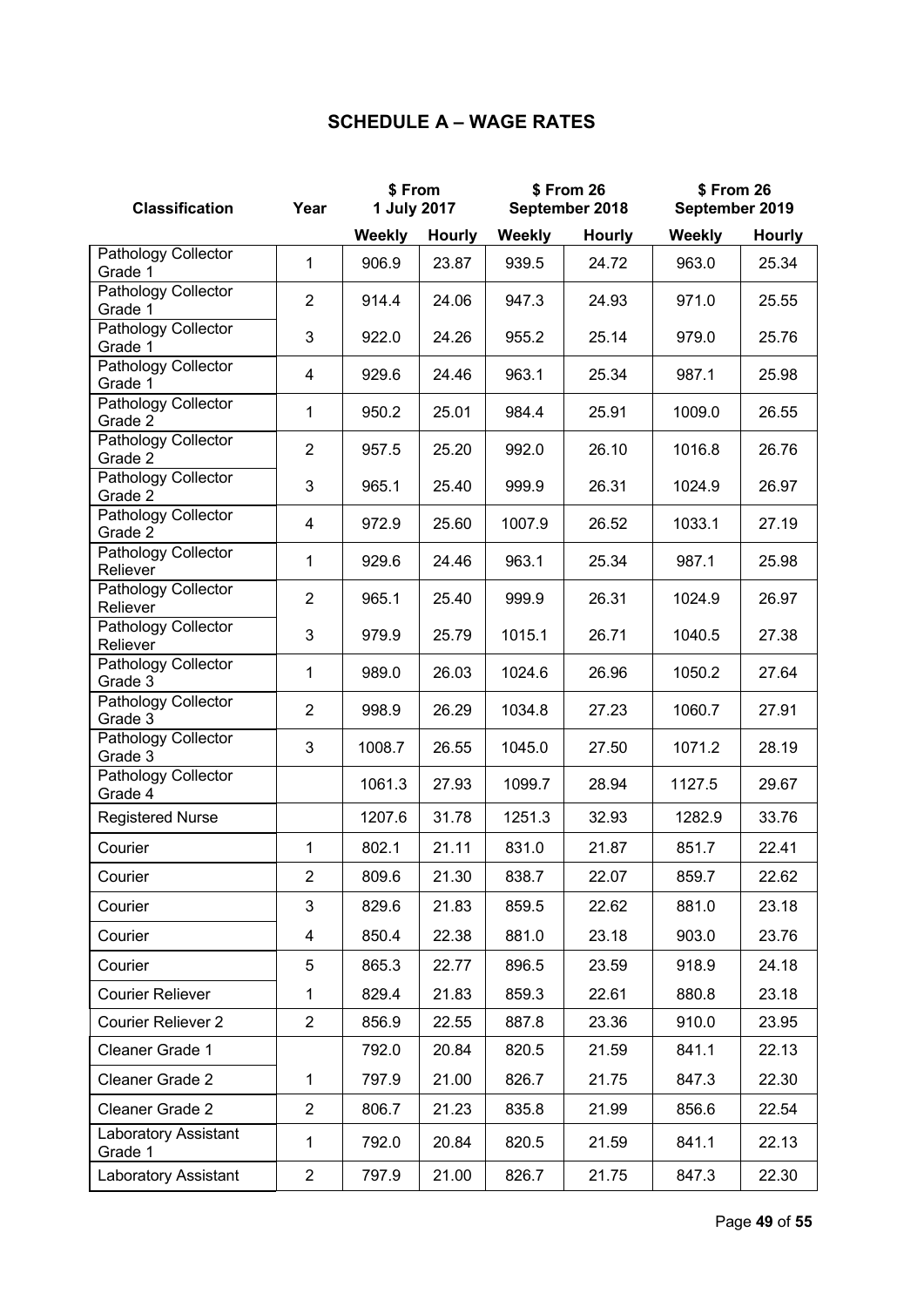| Grade 1                           |                |       |       |       |       |        |       |
|-----------------------------------|----------------|-------|-------|-------|-------|--------|-------|
| Laboratory Assistant<br>Grade 1   | 3              | 806.7 | 21.23 | 835.8 | 21.99 | 856.6  | 22.54 |
| Laboratory Assistant<br>Grade 2   | 1              | 843.4 | 22.19 | 873.7 | 22.99 | 895.6  | 23.57 |
| Laboratory Assistant<br>Grade 2   | $\overline{2}$ | 850.6 | 22.38 | 881.2 | 23.19 | 903.3  | 23.77 |
| Laboratory Assistant<br>Grade 2   | 3              | 858.3 | 22.59 | 889.2 | 23.40 | 911.4  | 23.98 |
| Laboratory Assistant<br>Grade 3   | 1              | 863.2 | 22.72 | 894.3 | 23.53 | 916.6  | 24.12 |
| Laboratory Assistant<br>Grade 3   | $\overline{2}$ | 870.5 | 22.91 | 901.8 | 23.73 | 924.3  | 24.32 |
| Laboratory Assistant<br>Grade 3   | 3              | 904.4 | 23.80 | 937.0 | 24.66 | 960.4  | 25.27 |
| Storeperson Grade 1               | $\mathbf{1}$   | 822.7 | 21.65 | 852.4 | 22.43 | 873.7  | 22.99 |
| Storeperson Grade 1               | $\overline{2}$ | 830.0 | 21.84 | 859.9 | 22.63 | 881.4  | 23.19 |
| Storeperson Grade 1               | 3              | 837.6 | 22.04 | 867.8 | 22.84 | 889.5  | 23.41 |
| Storeperson Grade 2               | 1              | 906.9 | 23.87 | 939.5 | 24.72 | 963.0  | 25.34 |
| Storeperson Grade 2               | $\overline{2}$ | 914.4 | 24.06 | 947.3 | 24.93 | 971.0  | 25.55 |
| Storeperson Grade 2               | 3              | 922.0 | 24.26 | 955.2 | 25.14 | 979.1  | 25.76 |
| Maintenance/Handy<br>Person       | 1              | 906.9 | 23.87 | 939.5 | 24.72 | 963.0  | 25.34 |
| Maintenance/Handy<br>Person       | $\overline{2}$ | 914.4 | 24.06 | 947.3 | 24.93 | 971.0  | 25.55 |
| Maintenance/Handy<br>Person       | 3              | 922.0 | 24.26 | 955.2 | 25.14 | 979.1  | 25.76 |
| Maintenance/Handy<br>Person Trade | 1              | 950.2 | 25.01 | 984.4 | 25.91 | 1009.0 | 26.55 |
| Maintenance/Handy<br>Person Trade | $\overline{2}$ | 957.5 | 25.20 | 991.9 | 26.10 | 1016.7 | 26.76 |
| Maintenance/Handy<br>Person Trade | 3              | 965.1 | 25.40 | 999.9 | 26.31 | 1024.9 | 26.97 |
| Clerk Grade 1                     | 1              | 853.7 | 22.47 | 884.4 | 23.27 | 906.5  | 23.86 |
| Clerk Grade 1                     | $\overline{2}$ | 860.9 | 22.66 | 891.9 | 23.47 | 914.2  | 24.06 |
| Clerk Grade 1                     | 3              | 868.6 | 22.86 | 899.8 | 23.68 | 922.3  | 24.27 |
| Clerk Grade 2 Level 1             | 1              | 884.6 | 23.28 | 916.4 | 24.12 | 939.3  | 24.72 |
| Clerk Grade 2 Level 2             | $\overline{2}$ | 891.6 | 23.46 | 923.7 | 24.31 | 946.8  | 24.92 |
| Clerk Grade 2 Level 3             | 3              | 899.3 | 23.66 | 931.6 | 24.52 | 954.9  | 25.13 |
| Clerk Grade 3                     | $\mathbf{1}$   | 906.9 | 23.87 | 939.5 | 24.72 | 963.0  | 25.34 |
| Clerk Grade 3                     | $\overline{c}$ | 914.4 | 24.06 | 947.3 | 24.93 | 971.0  | 25.55 |
| Clerk Grade 3                     | 3              | 922.0 | 24.26 | 955.2 | 25.14 | 979.1  | 25.76 |
| Clerk Grade 4                     | 1              | 925.6 | 24.36 | 958.9 | 25.23 | 982.9  | 25.87 |
| Clerk Grade 4                     | 2              | 932.9 | 24.55 | 966.4 | 25.43 | 990.6  | 26.07 |
| Clerk Grade 4                     | 3              | 940.5 | 24.75 | 974.3 | 25.64 | 998.7  | 26.28 |
|                                   |                |       |       |       |       |        |       |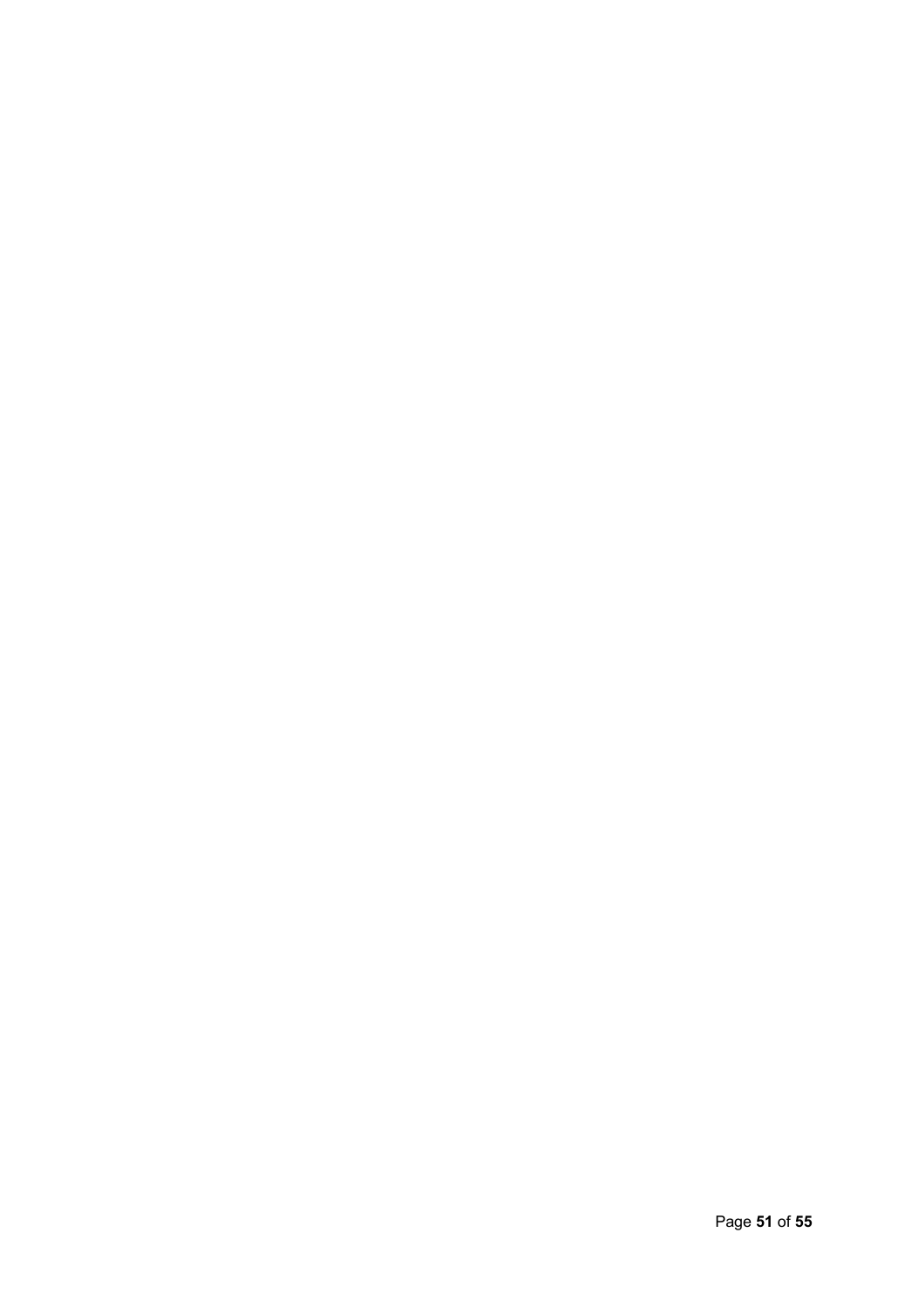## **SCHEDULE B – CLASSIFICATION DEFINITIONS**

| <b>Pathology Collector</b><br>Grade 1         | Means a person who is qualified and employed as Pathology<br>Collector under general supervision and is engaged in<br>collecting pathology specimens and performing procedures in<br>accordance with practice instructions; the care, storage and<br>processing of all such pathology specimens; the accurate<br>recording of information relating to patients/clients and<br>specimens in accordance with practice instructions; operating<br>VDU's; attending to the wellbeing of patients; liaising with<br>referrers/referees; receiving payments of accounts. |
|-----------------------------------------------|--------------------------------------------------------------------------------------------------------------------------------------------------------------------------------------------------------------------------------------------------------------------------------------------------------------------------------------------------------------------------------------------------------------------------------------------------------------------------------------------------------------------------------------------------------------------|
| <b>Pathology Collector</b><br>Grade 3         | Means a person who is qualified as a Pathology Collector,<br>who is a Team Leader in a Hospital environment.                                                                                                                                                                                                                                                                                                                                                                                                                                                       |
| <b>Pathology Collector</b><br>Grade 4         | Means a person who in addition to a Grade 3 provides<br>supervision, support and assistance to Pathology Collectors<br>However must not instruct or supervise the clinical practice of<br>Registered Nurses.                                                                                                                                                                                                                                                                                                                                                       |
| <b>Pathology Collector</b><br><b>Reliever</b> | Means a person who is qualified as a Pathology Collector,<br>who is required as a part of their role to regularly fill shifts for<br>scheduled and unplanned absences.                                                                                                                                                                                                                                                                                                                                                                                             |
|                                               | Pathology Collector Relievers must be available to be rostered<br>on a flexible basis to accommodate unplanned absences. The<br>business will ensure minimum fortnightly contracted hours are<br>met for each Reliever.                                                                                                                                                                                                                                                                                                                                            |
| <b>Registered Nurse</b>                       | Employees at this level are able to perform the requirements<br>for a Pathology Collector Grade 3.                                                                                                                                                                                                                                                                                                                                                                                                                                                                 |
|                                               | Current employees employed within the classification of<br>Pathology Collector (Division 1 Nurse) and who maintain their<br>registration as a Registered Nurse (Division 1 Nurse) will<br>retain the classification Pathology Collector Registered Nurse.                                                                                                                                                                                                                                                                                                          |
| <b>Courier</b>                                | A Pathology Courier operates a motor vehicle on courier<br>rounds to deliver and collect pathology reports, samples and<br>other material as directed.                                                                                                                                                                                                                                                                                                                                                                                                             |
| <b>Clerk Grade 1</b>                          | An employee in the following classification will be involved in<br>performing non-computer based duties which may include:<br>a) Filing                                                                                                                                                                                                                                                                                                                                                                                                                            |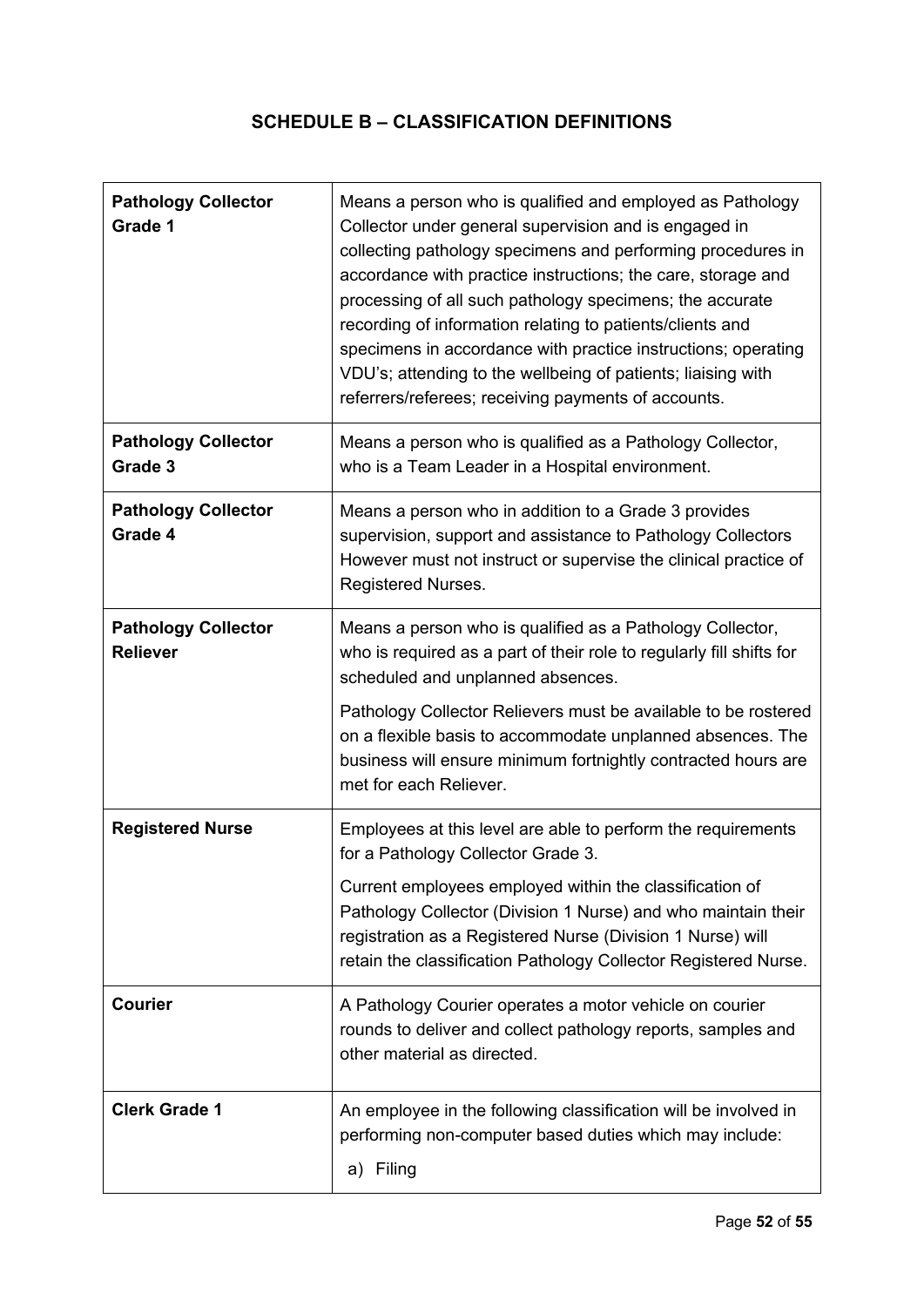|                                        | Collating<br>b)                                                                                                                                                                                                                                                      |
|----------------------------------------|----------------------------------------------------------------------------------------------------------------------------------------------------------------------------------------------------------------------------------------------------------------------|
|                                        | Sorting<br>C)                                                                                                                                                                                                                                                        |
|                                        | d) Other administrative duties                                                                                                                                                                                                                                       |
| <b>Clerk Grade 2</b>                   | An employee in the following classification in addition to<br>performing the duties of a Clerk Grade 1 will be involved in<br>regular computer related duties which include:                                                                                         |
|                                        | Data Entry Operator (Input request slips and test results<br>in a timely and efficient manner and according to<br>procedures)                                                                                                                                        |
|                                        | Call Centre Operator (Communicate results to<br>physicians and designated health care personnel)                                                                                                                                                                     |
|                                        | Respond to inbound and outbound calls for results and<br>other purposes.                                                                                                                                                                                             |
|                                        | Receptionist (greeting visitors and patients, taking calls<br>and administrative duties)                                                                                                                                                                             |
| <b>Clerk Grade 3</b>                   | An employee in the following classification who has been<br>appointed to the position and who in addition to performing the<br>duties of a Clerk Grade 2 will provide supervision, support and<br>assistance to the Department Manager as required.                  |
| <b>Clerk Grade 4</b>                   | An employee in the following classification who is competent<br>in performing the duties of a Clerk Grade 1, 2 and 3 will<br>perform computer related duties including medical audio<br>typing.                                                                      |
| <b>Laboratory Assistant</b><br>Grade 1 | A Laboratory Assistant Grade 1 is an unqualified person who<br>is required to perform work of a general nature under the<br>direct supervision in accordance with NATA competency<br>checklist. A Grade 1 Laboratory Assistant has less than 3<br>months experience. |
| <b>Laboratory Assistant</b><br>Grade 2 | A Laboratory Assistant Grade 2 is an unqualified person who<br>is required to perform work of a general nature under the<br>indirect supervision in accordance with NATA competency<br>checklist.                                                                    |
| <b>Laboratory Assistant</b><br>Grade 3 | A Laboratory Assistant Grade 3 is an unqualified person who<br>on appointment and within established guidelines and<br>procedures, undertakes work of a more complex nature<br>rotating through more than 1 area of the Laboratory.                                  |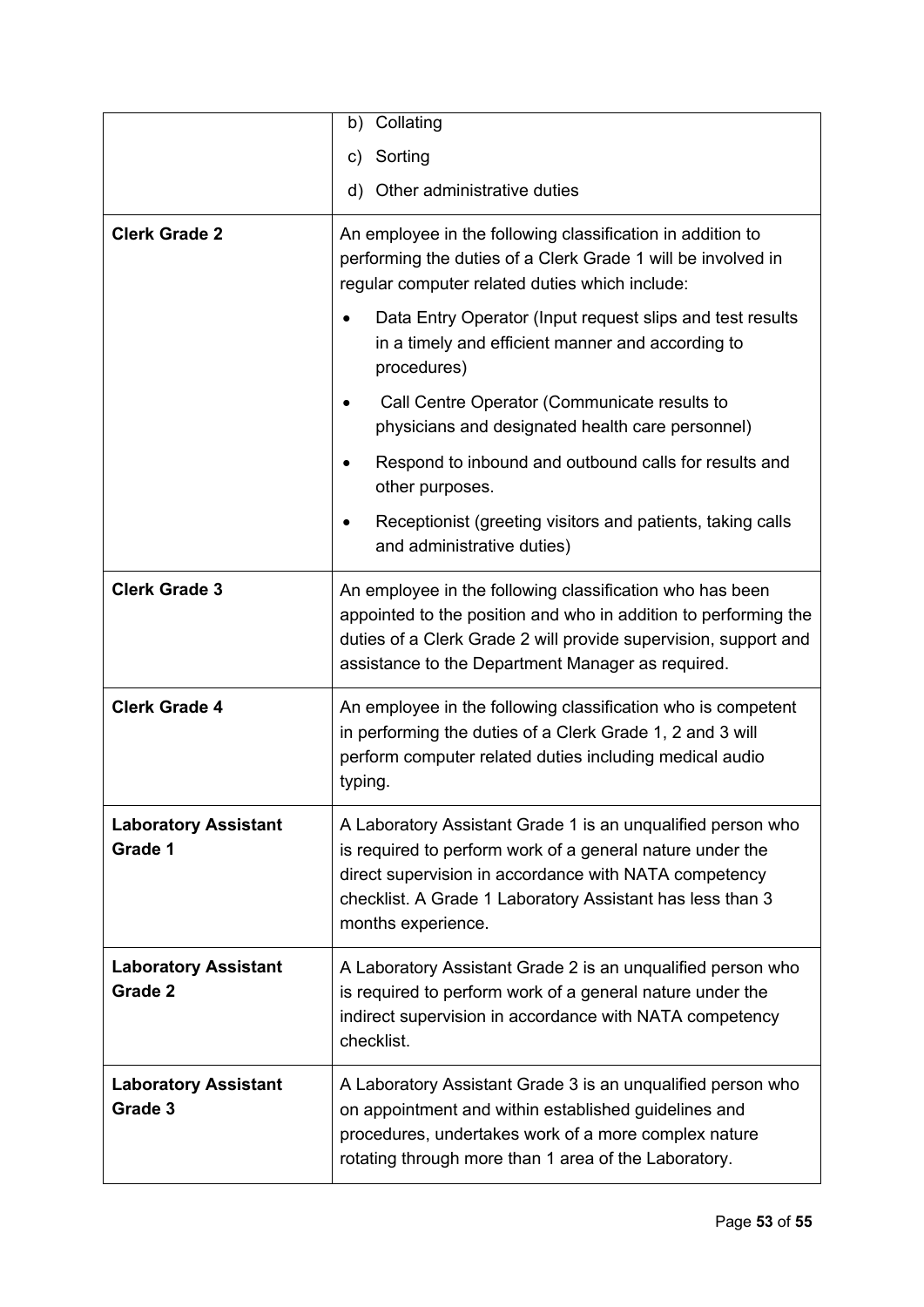|                                                                   | A Grade 3 Laboratory Assistant may perform their role without<br>direct supervision.                                                                                                                                                                                                                                                            |  |  |
|-------------------------------------------------------------------|-------------------------------------------------------------------------------------------------------------------------------------------------------------------------------------------------------------------------------------------------------------------------------------------------------------------------------------------------|--|--|
| <b>Storeperson Grade 1</b>                                        | A Storeperson Grade 1 is a person employed to work in any<br>single 1 area of the Stores Department who has no formal<br>qualifications.                                                                                                                                                                                                        |  |  |
| <b>Storeperson Grade 2</b>                                        | A Storeperson Grade 2 has worked as a Storeperson Grade 1<br>and may hold a Certificate III in Transport and Logistics<br>(Warehousing and Storage) or the equivalent.                                                                                                                                                                          |  |  |
|                                                                   | A Storeperson Grade 2 will be required to work across all<br>areas of the Stores Department which may include OHS,<br>manual handling, picking and packing orders, performing<br>stocktakes, forklift truck operations, organising receivable<br>operations, organising dispatch operations and/or completing<br>receiving/dispatch activities. |  |  |
| <b>Cleaner Grade 1</b>                                            | This classification is considered entry level only. After 3<br>months or 26 shifts, a Cleaner Grade 1 will automatically<br>progress to Cleaner Grade 2.                                                                                                                                                                                        |  |  |
|                                                                   | A Cleaner Grade 1 will hold no formal qualifications and<br>perform basic cleaning duties under direct supervision.                                                                                                                                                                                                                             |  |  |
| <b>Cleaner Grade 2</b>                                            | A Cleaner Grade 2 has 3 months or 26 shifts experience at a<br>Cleaner Grade 1 and will hold no formal qualifications and<br>perform basic cleaning duties under indirect supervision.                                                                                                                                                          |  |  |
| <b>Maintenance</b><br><b>Handyperson Grade 1</b><br>(unqualified) | An employee engaged as a Maintenance Grade 1 is a<br>"Handyperson" who holds no formal qualifications.                                                                                                                                                                                                                                          |  |  |
| <b>Maintenance</b><br><b>Handyperson Trade</b>                    | Means a person employed as a handyperson who has<br>satisfactorily qualified as a tradesperson under the relevant<br>legislation or holds an equivalent qualification acceptable to<br>Dorevitch.                                                                                                                                               |  |  |